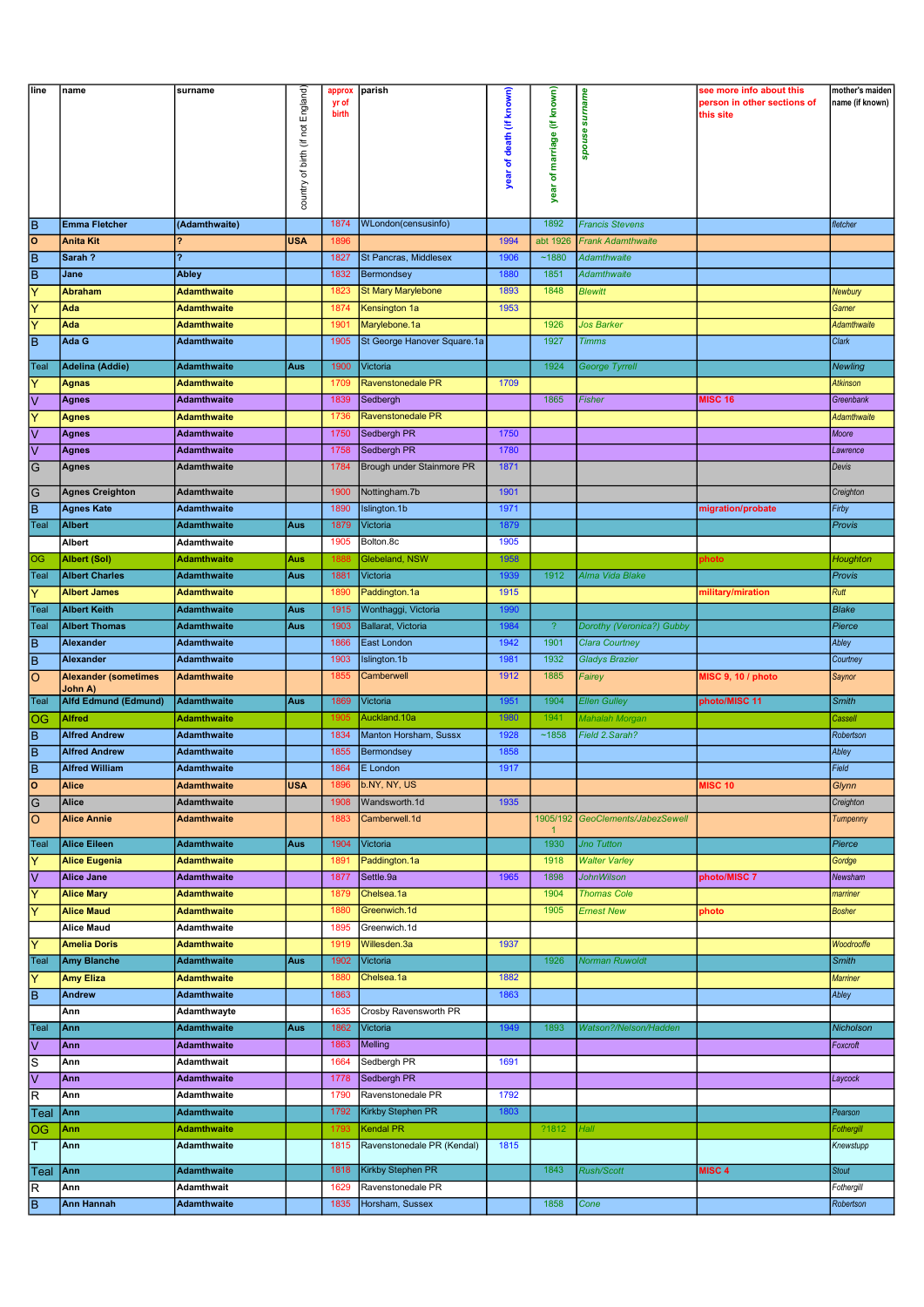|                            | <b>Ann Phoebe</b>               | <b>Adamthwaite</b>  |            | 1871 | London City.1c              |        | 1892                     | <b>Alfred Bliss</b>             |                                  | Abley           |
|----------------------------|---------------------------------|---------------------|------------|------|-----------------------------|--------|--------------------------|---------------------------------|----------------------------------|-----------------|
| $\frac{B}{R}$              | Annas                           | Adamthwait          |            | 1602 | Ravenstonedale PR           | 1602   |                          |                                 |                                  | ?Fothergill     |
| $\overline{\mathsf{R}}$    | Annas                           | Adamthwat           |            | 1615 | Ravenstonedale PR           |        |                          |                                 |                                  | ?Adamthwat      |
|                            | Anne                            | Adamthwit           |            | 1662 | <b>Bolton on Swale</b>      |        |                          |                                 |                                  | Stot            |
| $\overline{Y}$             | Anne                            | Adamthwaite         |            | 1680 | <b>Ravenstonedale PR</b>    |        |                          |                                 |                                  | Heuakson?       |
| $\overline{Y}$             | Anne                            | Adamthwaite         |            | 1681 | Ravenstonedale PR           |        |                          |                                 |                                  | Pinder?         |
| $ \overline{\mathsf{os}} $ | Anne                            |                     |            | 1757 | <b>Ravenstonedale PR</b>    |        | ?1793                    | <b>Richd Greaves</b>            |                                  |                 |
|                            |                                 | Adamthwaite         |            |      |                             |        |                          |                                 |                                  | Keasley         |
| $\overline{G}$             | Anne                            | <b>Adamthwaite</b>  |            | 1787 | Brough under Stainmore PR   |        |                          |                                 |                                  | Devis           |
| $\overline{\vee}$          | <b>Annie</b>                    | <b>Adamthwaite</b>  |            | 1877 | Wharfedale.9a               | 1951   |                          |                                 | photo/MISC 7/probate             | Carr            |
| ĪT                         | Annie                           | Adamthwaite         |            | 1888 | Penrith.10b                 |        | 1913                     | <b>John Davis Thomlinson</b>    | photo                            | Watson          |
| Teal                       | <b>Annie (Edith Annie)</b>      | <b>Adamthwaite</b>  |            | 1881 | Marylebone.1a               |        |                          |                                 |                                  | Adamthwaite     |
| Ÿ                          | <b>Annie Beatrice</b>           | <b>Adamthwaite</b>  |            | 1886 | Paddington.1a               |        | 1909                     | <b>Oliver C Varley</b>          |                                  | Gordge          |
|                            | <b>Annie Ellen</b>              |                     |            | 1858 | <b>Richmond Yk</b>          |        |                          |                                 |                                  | Adamthwaite     |
| LG                         |                                 | <b>Adamthwaite</b>  |            |      |                             |        |                          |                                 |                                  |                 |
| Teal                       | <b>Annie Emma</b>               | Adamthwaite         | Aus        | 1868 | Victoria                    | 1930   | $\boldsymbol{?}$         | <b>Jack Holmes</b>              | photo/MISC 11                    | Smith           |
| O                          | <b>Annie Margaret</b>           | Adamthwaite         |            | 1860 | Hackney                     | 1891   | 1884                     | Lovejoy                         | <b>MISC 10</b>                   | Saynor          |
| Ÿ                          | <b>Annie Maria</b>              | Adamthwaite         |            | 1877 | Chelsea.1a                  |        | 1900                     | <b>William Murrin</b>           |                                  | marriner        |
|                            | Arnold                          | Adamthwaite         |            | 1643 | <b>Great All Hallows</b>    |        |                          |                                 |                                  |                 |
| Teal                       | <b>Arth Richd</b>               | <b>Adamthwaite</b>  | Aus        | 1907 | Victoria                    | 1997   |                          |                                 |                                  | <b>Smith</b>    |
| $\overline{G}$             | <b>Arthur John</b>              | <b>Adamthwaite</b>  | Can        | 1923 | Canada                      | 2001   | 1943                     | <b>Mary Capstick</b>            | photo                            | Wakelyn         |
| Teal                       | <b>Arthur Joseph</b>            | Adamthwaite         | Aus        | 1874 | Victoria                    | 1943   | 1901                     | <b>Mabel Smith</b>              | photo/MISC 11                    | Smith           |
| $\overline{\mathsf{o}}$    | <b>Arthur Masterman</b>         | <b>Adamthwaite</b>  | <b>USA</b> | 1887 | of Burleson, Texas, US      | 1961   | $\overline{\mathcal{L}}$ | was mar to Edna and div -       |                                  | <b>Bains</b>    |
|                            |                                 |                     |            |      |                             |        |                          | no children                     |                                  |                 |
| $\overline{\mathsf{B}}$    | <b>Arthur Thomas</b>            | Adamthwaite         |            | 1892 | Islington.1b                | 1934   |                          |                                 | military                         | Firby           |
| $\overline{\vee}$          | <b>Barbara</b>                  | <b>Adamthwaite</b>  |            | 1846 | Sedbergh                    |        | 1863                     | <b>Robt Parker</b>              | <b>MISC 16</b>                   | Greenbank       |
| $\overline{\vee}$          | <b>Barbara</b>                  | <b>Adamthwaite</b>  |            | 1872 | Settle.9a                   | 1940   |                          |                                 | photo/MISC 7                     | Newsham         |
| ∣Teal                      | <b>Beatice Mabel</b>            | <b>Adamthwaite</b>  |            | 1890 | East Ward.10b               | 1971   |                          |                                 | probate                          | Irving          |
| <b>Teal</b>                | <b>Belle</b>                    | Adamthwaite         | Aus        | 1906 | Victoria                    |        | 1929                     | Geo Cooper                      |                                  | <b>Newling</b>  |
| OG                         | <b>Bertie</b>                   | <b>Adamthwaite</b>  | Aus        | 1909 | Merewether, NSW             | 1909   |                          |                                 |                                  | Houghton        |
| $\overline{\circ}$         | <b>Bertie Alexander</b>         |                     |            | 1879 | St Saviour Southwark.1d     | 1969   | 1911/21                  |                                 | military                         |                 |
|                            |                                 | <b>Adamthwaite</b>  |            |      |                             |        |                          | <b>Helena Bonney/HelenGover</b> |                                  | Tumpenny        |
| $\overline{\circ}$         | <b>Betty E</b>                  | Adamthwaite         |            | 1920 | Camberwell.1d               |        | 1946/53                  | WmParker/Parfitt                |                                  | <b>Bonney</b>   |
| $\overline{\mathsf{R}}$    | <b>Bridget</b>                  | Adamthwaite         |            | 1769 | Ravenstonedale PR           | 1775   |                          |                                 |                                  | Udall?          |
| og                         | Catalina                        | Adamthwaite         |            | 1829 | <b>St Philips Salford</b>   | 1829   |                          |                                 |                                  | Greaves         |
| Teal                       | <b>Catherine Ann (Kate)</b>     | <b>Adamthwaite</b>  |            | 1864 | <b>East Ward</b>            | 1874   |                          |                                 |                                  | lon             |
| $\overline{\circ}$         | <b>Cecil August</b>             | <b>Adamthwaite</b>  | <b>USA</b> | 1884 | of Burleson, Texas, US      | 1955   |                          | never married drafted in        |                                  | <b>Bains</b>    |
|                            |                                 |                     |            |      |                             |        |                          | WW1                             |                                  |                 |
| $\overline{\mathsf{Y}}$    | <b>Celia Louisa</b>             | Adamthwaite         |            | 1883 | Kensington.1a               |        | 1907                     | <b>Herbert Buckingham</b>       |                                  | Gordge          |
| $\overline{\mathsf{Y}}$    | <b>Charles</b>                  | Adamthwaite         |            | 1855 | Kensington                  | 1939   | 1882                     | Lingley                         |                                  | <b>Blewitt</b>  |
| $\overline{\mathsf{Y}}$    | <b>Charles</b>                  | <b>Adamsthwaite</b> |            | 1875 | Kensington.1a               | 1942   | 1902                     | rose ellen hervey               | probate                          |                 |
|                            |                                 |                     |            |      |                             |        |                          |                                 |                                  |                 |
|                            |                                 |                     |            |      |                             |        |                          |                                 |                                  | Garner          |
| $\overline{\mathsf{T}}$    | <b>Charles</b>                  | Adamthwaite         |            | 1886 | Penrith.10b                 | 1949   | 1912                     | <b>Grace Hodgson</b>            | military/photo/probate           | Watson          |
| Ŧ                          | <b>Charles</b>                  | Adamthwaite         |            | 1825 | Ravenstonedale PR (Kendal)  | 1889   | 1859/62                  | Mary Robinson/Ann Gregg         | probate                          | Adamthwaite     |
| $\overline{\mathsf{Y}}$    | <b>Charles</b>                  | <b>Adamthwaite</b>  |            | 1825 | <b>St Mary Marylebone</b>   | 1894   | 1849                     | <b>Chissell</b>                 | MISC <sub>9</sub>                | Newbury         |
|                            | <b>Charles</b>                  | <b>Adamthwaite</b>  |            | 1860 | Cheadle                     | 1926   | 1880                     | <b>Shore</b>                    | photo/Will/migration/MISC15      | <b>Worral</b>   |
| $\overline{\mathsf{P}}$    |                                 |                     |            |      |                             |        |                          |                                 |                                  |                 |
| $\overline{P}$             | <b>Charles Edmund</b>           | <b>Adamthwaite</b>  |            | 1854 | Cheadle                     | 1854   |                          |                                 |                                  | Worral          |
| $\overline{\mathsf{P}}$    | <b>Charles Edmund</b>           | <b>Adamthwaite</b>  |            | 1881 | Rathdown, IRELAND           | 1928   |                          |                                 | probate/ military/migration      | Shore           |
|                            |                                 |                     |            |      |                             |        |                          |                                 |                                  |                 |
| $\overline{\mathsf{Y}}$    | <b>Charles Frederick</b>        | <b>Adamthwaite</b>  |            | 1857 | Kensington                  | 1917   | 1879                     | Celia gordge                    | MISC <sub>9</sub>                | marriner        |
| $\overline{\mathsf{Y}}$    | <b>Charles Frederick</b>        | <b>Adamthwaite</b>  |            | 1886 | Chelsea.1a                  | 1940   | 1904                     | <b>Florence Woodroofe</b>       | photo                            | <b>Marriner</b> |
| Y                          | <b>Charles Frederick</b>        | <b>Adamthwaite</b>  |            | 1904 | Marylebone.1a               | 1997   | 1926                     | <b>Alice Brown</b>              | photo/military                   | Woodroofe       |
| $\overline{\mathsf{Y}}$    | <b>Charles George</b>           | <b>Adamthwaite</b>  |            | 1893 | Hendon.3a                   | 1944   | 1919                     | <b>Ellen Marchant</b>           | military/probate                 | Gordge          |
| $\overline{\circ}$         | <b>Charles Ivan</b>             | <b>Adamthwaite</b>  | <b>USA</b> | 1889 | b. Texas                    | 1963   | abt 1920                 | <b>Kathleen C Hawkins</b>       |                                  | <b>Bains</b>    |
| $\overline{B}$             | <b>Charlotte</b>                | <b>Adamthwaite</b>  |            | 1894 | Islington.1b                | 1894   |                          |                                 |                                  | Firby           |
| $\overline{\mathsf{Y}}$    | <b>Charlotte Elizabeth</b>      | <b>Adamsthwaite</b> |            | 1873 | Kensington.1a               |        | 1896                     | <b>Wm Blackman</b>              |                                  | marriner        |
| Teal                       | <b>Chrisr Nicholson</b>         | <b>Adamthwaite</b>  | Aus        | 1891 | Victoria                    | 1956   | 1935                     | <b>Ruby May Maskell</b>         |                                  | <b>Newling</b>  |
| Teal                       | Christopher                     | <b>Adamthwaite</b>  | Aus        | 1858 | Beaufort, Victoria          | 1937   | 1884                     | <b>Emily Newling</b>            | photo                            | Nicholson       |
|                            | Christopher                     | Adamwheat           |            | 1663 | Bolton on Swale             |        |                          |                                 |                                  | Stot            |
|                            |                                 | <b>Adamthwaite</b>  |            | 1832 |                             | 1864   |                          |                                 |                                  | <b>Stout</b>    |
| Teal                       | <b>Christopher</b>              |                     |            |      | Kirkby Stephen PR           |        |                          |                                 | <b>Press/migration/MISC 4,11</b> |                 |
| Teal                       | <b>Clara Annie</b>              | <b>Adamthwaite</b>  | Aus        | 1890 | Victoria                    | 1890   |                          |                                 |                                  | <b>Newling</b>  |
| ΙY                         | <b>Clara Maria (Maria Maud)</b> | <b>Adamthwaite</b>  |            | 1870 | Marylebone.1a               |        |                          |                                 |                                  | <b>Williams</b> |
|                            |                                 |                     |            |      |                             |        |                          |                                 |                                  |                 |
|                            | <b>Clarence Joseph</b>          | <b>Adamthwaite</b>  | Aus        | 1905 | Swan Hill, Victoria         | 1982   |                          | <b>Mary Pick</b>                |                                  | <b>Smith</b>    |
| Teal<br>$\overline{B}$     | <b>Constance I</b>              | <b>Adamthwaite</b>  |            | 1912 | St George Hanover Square.1a | 1991   |                          |                                 |                                  | Clark           |
|                            | <b>Cyril Ernest</b>             | <b>Adamthwaite</b>  |            | 1896 | Hendon.3a                   | 1969   | 1916/34                  |                                 | military                         |                 |
| $\overline{\mathsf{Y}}$    |                                 |                     |            |      |                             |        |                          | <b>Bessie Young/Marj.Batten</b> |                                  | Gordge          |
| $\overline{P}$             | <b>Cyril John</b>               | <b>Adamthwaite</b>  |            | 1883 | Rathdown, IRELAND           | 1918   |                          |                                 | migration                        | <b>Shore</b>    |
| Teal                       | <b>David Clive</b>              | <b>Adamthwaite</b>  | Aus        | 1919 | Wonthaggi, Victoria         |        | 1941                     | <b>Ida Evelyn Hendy</b>         |                                  | <b>Blake</b>    |
| ΙOG                        | <b>Dora May</b>                 | <b>Adamthwaite</b>  |            | 1915 | Auckland.10a                | living | 1937                     | <b>Stevens</b>                  |                                  | <b>Martin</b>   |
| Teal                       | <b>Doris</b>                    | <b>Adamthwaite</b>  | Aus        | 1908 | Victoria                    |        |                          |                                 |                                  | Pierce          |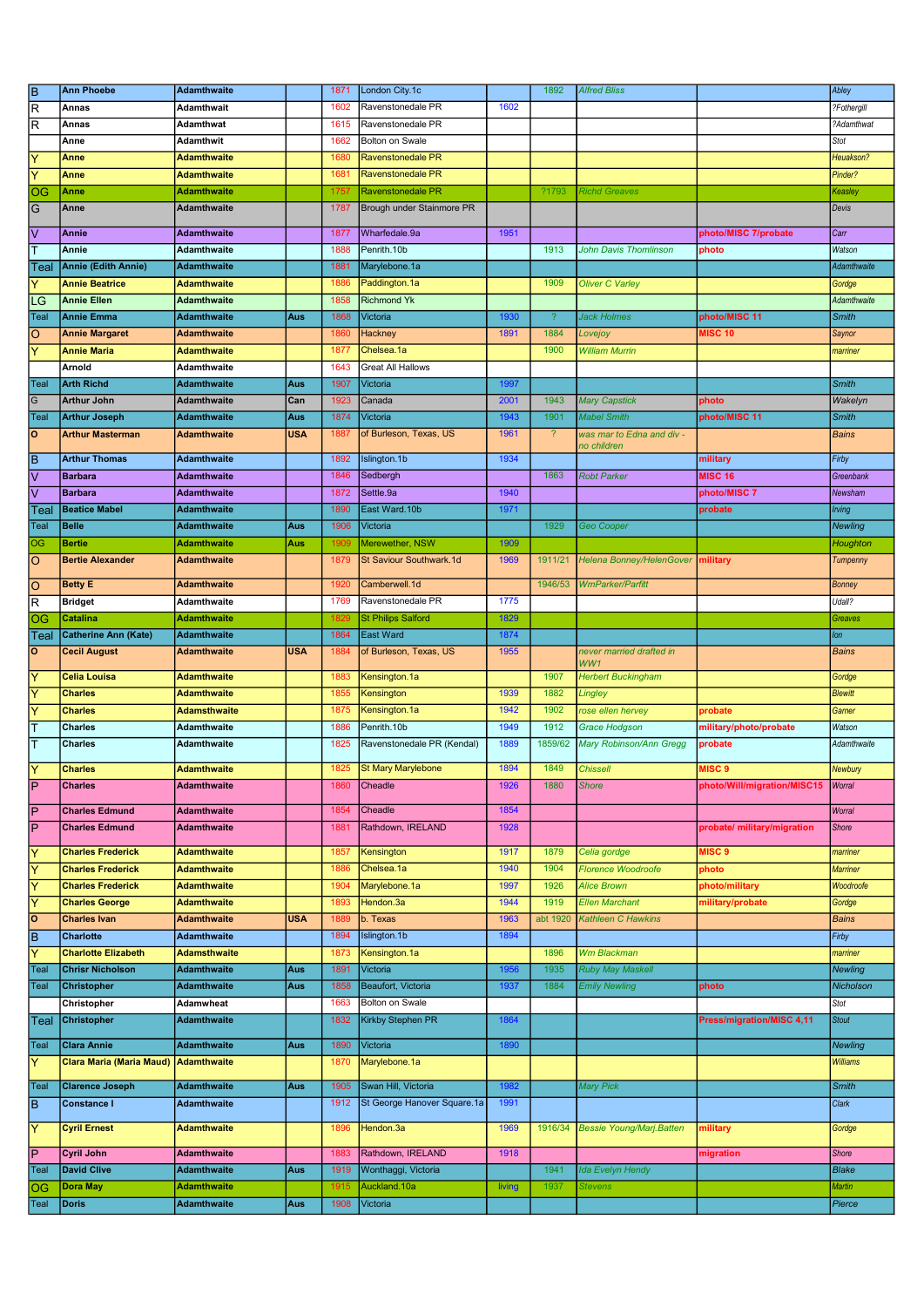| $\overline{\mathsf{B}}$ | Doris E                            | <b>Adamthwaite</b> |            | 1910 | St George Hanover Square.1a                    | 1911  |                          |                               |                               | Clark             |
|-------------------------|------------------------------------|--------------------|------------|------|------------------------------------------------|-------|--------------------------|-------------------------------|-------------------------------|-------------------|
| Ÿ                       | <b>Doris Louisa</b>                | <b>Adamthwaite</b> |            | 1900 | Marylebone.1a                                  |       |                          |                               |                               | Adamthwaite       |
| lв                      | <b>Doris Margaret</b>              | <b>Adamthwaite</b> |            | 1907 | Holborn.1b                                     | 1981  |                          |                               |                               | Courtney          |
| ᅙ                       | <b>Dorothea Margaret</b>           | <b>Adamthwaite</b> | <b>USA</b> | 1921 | b.Jefferson, Texas, US                         |       | bef 1953                 | <b>Felice TORZA</b>           |                               | <b>Hawkins</b>    |
| ⊽                       | <b>Dorothy</b>                     | <b>Adamthwaite</b> |            | 1841 | Sedbergh                                       |       | 1861                     | ?Emmanuel Phillip             | <b>MISC 16</b>                | Greenbank         |
| s                       | Dorothy                            | Adamthwaite        |            | 1679 | Sedbergh PR                                    |       |                          |                               |                               |                   |
| B                       | <b>Dorothy Irene</b>               | <b>Adamthwaite</b> |            | 1921 | Lambeth.1d                                     |       | 1947                     | <b>Stanley Wilks</b>          |                               | Morrad            |
| Teal                    | <b>Dorothy May</b>                 | <b>Adamthwaite</b> | Aus        | 1914 | Victoria                                       | 2004  | 1941                     | <b>Harry Long</b>             |                               | Smith             |
| ĪΒ                      | Douglas R                          | <b>Adamthwaite</b> |            | 1906 | St George Hanover Square.1a                    | 1966  | 1928                     | <b>Lillian R Sellar</b>       |                               | Clark             |
| Ιv                      | Edith                              | <b>Adamthwaite</b> |            | 1913 | Preston.8e                                     |       | 1937                     | <b>Albert Gerraty</b>         |                               | Molyneux          |
| OG                      | Edith J                            | <b>Adamthwaite</b> |            | 1911 | Auckland.10a                                   |       | 1932                     | <b>Buckingham</b>             |                               | <b>Martin</b>     |
| Teal                    | <b>Edmd Alfd (Alf)</b>             | <b>Adamthwaite</b> | Aus        | 1911 | Victoria                                       | 1995  | 1938                     | Vera May Davis                | photo/MISC 11,15              | <b>Gulley</b>     |
| R                       | Edmond                             | Adamthwaite        |            | 1585 | Ravenstonedale PR                              |       | 1606                     | <b>Mabell Fawcett</b>         |                               |                   |
| ΙY                      | <b>Edmond</b>                      | <b>Adamthwait</b>  |            | 1654 | Ravenstonedale PR                              | 1695  | 1683/                    | Merrydall/Duck                | <b>Apprenticeship records</b> | Fothergill        |
|                         |                                    |                    |            |      |                                                |       | 1692                     |                               |                               |                   |
| ΙY                      | <b>Edmond</b>                      | <b>Adamthwaite</b> |            | 1686 | St Andrew Holborn, London<br>(source IGI ext)  | 1686  |                          |                               |                               | ?Merrydall        |
| Teal                    | Edmund                             | <b>Adamthwaite</b> |            | 1850 | <b>East Ward</b>                               | 1883  | 1871                     | <b>Provis</b>                 | migration                     | Nicholson         |
| Teal                    | Edmund                             | <b>Adamthwaite</b> |            | 1855 | <b>East Ward</b>                               | 1855  |                          |                               |                               | Adamthwaite       |
| Y                       | <b>Edmund</b>                      | <b>Adamthwaite</b> |            | 1693 | St Bride fleet St, London PR                   | 1693  |                          |                               |                               | ?Duck             |
|                         |                                    |                    |            |      |                                                |       |                          |                               |                               |                   |
| ∣Teal                   | Edmund                             | <b>Adamthwaite</b> |            | 1777 | Kirkby Stephen PR                              | 1851  | 1818                     | <b>Stout</b>                  | <b>MISC 4, 12</b>             | Pearson           |
| lP                      | <b>Edmund Howarth</b>              | <b>Adamthwaite</b> |            | 1808 | Manchester Cathedral source<br><b>IGI</b> extr | 1838  | $\overline{\mathcal{L}}$ | Ann Lee                       | <b>MISC 15</b>                | Garlick           |
| Teal                    | <b>Edmund Thomas</b>               | <b>Adamthwaite</b> | Aus        | 1877 | Victoria                                       | 1941  | 1900                     | <b>Rosetta Stevens</b>        |                               | Provis            |
| lв                      | <b>Edmund W</b>                    | <b>Adamthwaite</b> |            | 1903 | St George Hanover Square.1a                    | 1906  |                          |                               |                               | Clark             |
|                         |                                    |                    |            |      |                                                |       |                          |                               |                               |                   |
| OG                      | Edna                               | <b>Adamthwaite</b> |            | 1908 | Auckland.10a                                   |       | 1930                     | Joseph Hall                   |                               | Longhom           |
| OG                      | <b>Edna May</b>                    | <b>Adamthwaite</b> | Aus        | 1913 | Merewether, NSW                                | 1931  | 1931                     | Ernest Ramsay                 |                               | <b>Ruddy</b>      |
| Teal                    | <b>Edw Chas</b>                    | <b>Adamthwaite</b> | Aus        | 1900 | Victoria                                       |       | 1926                     | <b>Helen Brewer</b>           |                               | <b>Stephens</b>   |
| lв                      | <b>Edward</b>                      | <b>Adamthwaite</b> |            | 1839 | Camberwell                                     | 1847  |                          |                               |                               | <b>Hassall</b>    |
| ΙY                      | <b>Edward</b>                      | <b>Adamthwaite</b> |            | 1854 | kensington                                     | 1854  |                          |                               |                               | state             |
| Ÿ                       | <b>Edward</b>                      | <b>Adamthwaite</b> |            | 1885 | Poplar.1c                                      | 1965  | 1921                     | <b>Eleanor Adamthwaite</b>    | military / photo              | <b>Bosher</b>     |
| OG                      | <b>Edward</b>                      | <b>Adamthwaite</b> |            | 1921 | Auckland.10a                                   | 1994  | 1945                     | Fox                           | photo                         | <b>Johns</b>      |
| R                       | Edward                             | Adamthwat          |            | 1606 | Ravenstonedale PR                              |       | ?1628                    | <b>Iszabell Futhergill</b>    |                               | ?Fothergill       |
| ΓB                      | <b>Edward</b>                      | <b>Adamthwaite</b> |            | 1804 | St Lawrence Appleby PR                         | 1875  | 1838                     | Hassall                       | probate                       | Whitesmith        |
| Y                       | <b>Edward</b>                      | <b>Adamthwaite</b> |            | 1815 | <b>St Mary Marylebone</b>                      | 1816  |                          |                               |                               | Newbury           |
| $\overline{\mathsf{Y}}$ | <b>Edward</b>                      | <b>Adamthwaite</b> |            | 1851 | Marylebone (1837-1901)                         | 1923  | 1873                     | <b>Bosher</b>                 |                               | blewitt           |
| Ē                       | <b>Edward Fisher</b><br>Whitesmith | <b>Adamthwaite</b> |            | 1843 | Hambledon                                      | 1848  |                          |                               |                               | Robertson         |
| $\overline{\mathsf{Y}}$ | <b>Edward Henry</b>                | <b>Adamthwaite</b> |            | 1884 | Chelsea.1a                                     | 1886  |                          |                               |                               | <b>Williams</b>   |
| ĪΒ                      | <b>Edward Thomas</b>               | <b>Adamthwaite</b> |            | 1861 | <b>West London</b>                             | 1894  | 1884                     | Firby                         |                               | Abley             |
| $\overline{\mathsf{R}}$ | Edwd                               | Adamthwaite        |            | 1770 | Ravenstonedale PR                              |       |                          |                               |                               |                   |
| Ιv                      | <b>Edwd</b>                        | <b>Adamthwaite</b> |            | 1771 | Ravenstonedale PR                              | 1845  | 1803                     | Newbury                       | <b>MISC 5, 9</b>              | <b>Stephenson</b> |
| Teal                    | Edwin                              | <b>Adamthwaite</b> |            | 1818 | Misterton Notts (source IGI                    | 1891  |                          |                               | migration/MISC 6, 9           | Flower            |
| l٧                      | <b>Eleanor</b>                     | <b>Adamthwaite</b> |            | 1858 | extr)<br>Lancaster                             |       | 1880                     | <b>Humphrey Baron</b>         |                               | Foxcroft          |
| B                       | Eleanor                            | <b>Adamthwaite</b> |            | 1859 | East London                                    | 1923  | 1882                     | Jas.Lawson                    |                               | Field             |
| ΓY                      | <b>Eleanor Mary A (Helena)</b>     | <b>Adamthwaite</b> |            | 1892 | Marylebone.1a                                  | 1970  | 1921                     | Edw.Adamthwaite               |                               | Lingley           |
|                         |                                    |                    |            |      |                                                |       |                          |                               |                               |                   |
| ΙY                      | <b>Elena Rose</b>                  | <b>Adamthwaite</b> |            | 1885 | Paddington.1a                                  |       | 1908                     |                               |                               | Gordge            |
| OG                      | Elis (Elr)                         | <b>Adamthwaite</b> |            | 1764 | Ravenstonedale PR                              | ?1795 |                          |                               |                               | Keasley           |
| R                       | Eliz.                              | Admathwaite        |            | 1756 | Ravenstonedale PR                              | 1811  |                          |                               |                               | Udall?            |
| Ē                       | <b>Eliza</b>                       | <b>Adamthwaite</b> |            | 1843 | Wandsworth                                     | 1847  |                          |                               |                               | <b>Hassall</b>    |
| ΙY                      | <b>Eliza</b>                       | <b>Adamthwaite</b> |            | 1853 | Kensington                                     |       | 1874                     | <b>Thos Pritchard</b>         |                               | <b>Blewitt</b>    |
| Y                       | <b>Eliza</b>                       | <b>Adamthwaite</b> |            | 1873 | Marylebone.1a                                  |       | 1894                     | <b>Edwin New</b>              | photo                         | <b>Bosher</b>     |
| ĪВ                      | <b>Eliza Emma</b>                  | <b>Adamthwaite</b> |            | 1857 | Bermondsey                                     | 1863  |                          |                               |                               | Abley             |
| Teal                    | <b>Elizabeth</b>                   | <b>Adamthwaite</b> | Aus        | 1858 | Beaufort, Victoria                             |       | 1895/?                   | <b>William Muhlig/ Sawyer</b> |                               | Nicholson         |
| Teal                    | Elizabeth                          | <b>Adamthwaite</b> |            | 1861 | <b>East Ward</b>                               | 1900  |                          |                               |                               | Adamthwaite       |
| LG                      | Elizabeth                          | Adamthwaite        |            | 1862 | Leyburn                                        |       | 1894                     | <b>Storey</b>                 |                               | Hannam            |
| l٧                      | Elizabeth                          | <b>Adamthwaite</b> |            | 1875 | Settle.9a                                      |       | 1901                     | <b>Edw.John Townson</b>       |                               | Newsham           |
| ĪВ                      | Elizabeth                          | <b>Adamthwaite</b> |            | 1887 | St Saviour Southwark.1d                        | 1889  |                          |                               |                               |                   |
| OG                      | Elizabeth                          | <b>Adamthwaite</b> | Aus        | 1890 | Merewether, NSW                                | 1931  |                          |                               |                               | Houghton          |
| lo                      | <b>Elizabeth</b>                   | <b>Adamthwaite</b> |            | 1891 | West Bromwich.6b                               |       |                          |                               | migration/MISC 10             | Glynn             |
| R                       | Elizabeth                          | Adamthwat          |            | 1581 | Ravenstonedale PR                              |       |                          |                               |                               | Wharton           |
| R                       | Elizabeth                          | Adamthwat          |            | 1593 | Ravenstonedale PR                              |       |                          |                               |                               | ?Adamthwat        |
| $\overline{R}$          | Elizabeth                          | Adamthwat          |            | 1594 | Ravenstonedale PR                              |       |                          |                               |                               | ?Adamthwat        |
| lR                      | Elizabeth                          | Adamthwat          |            | 1613 | Ravenstonedale PR                              |       |                          |                               |                               |                   |
| R                       | Elizabeth                          | Adamthwaite        |            | 1684 | Ravenstonedale Soc.of<br>Friends PR            |       |                          |                               |                               | Middleton         |
| OG?                     | Elizabeth                          | Adamthwaite        |            | 1692 | Ravenstonedale PR                              |       |                          |                               |                               |                   |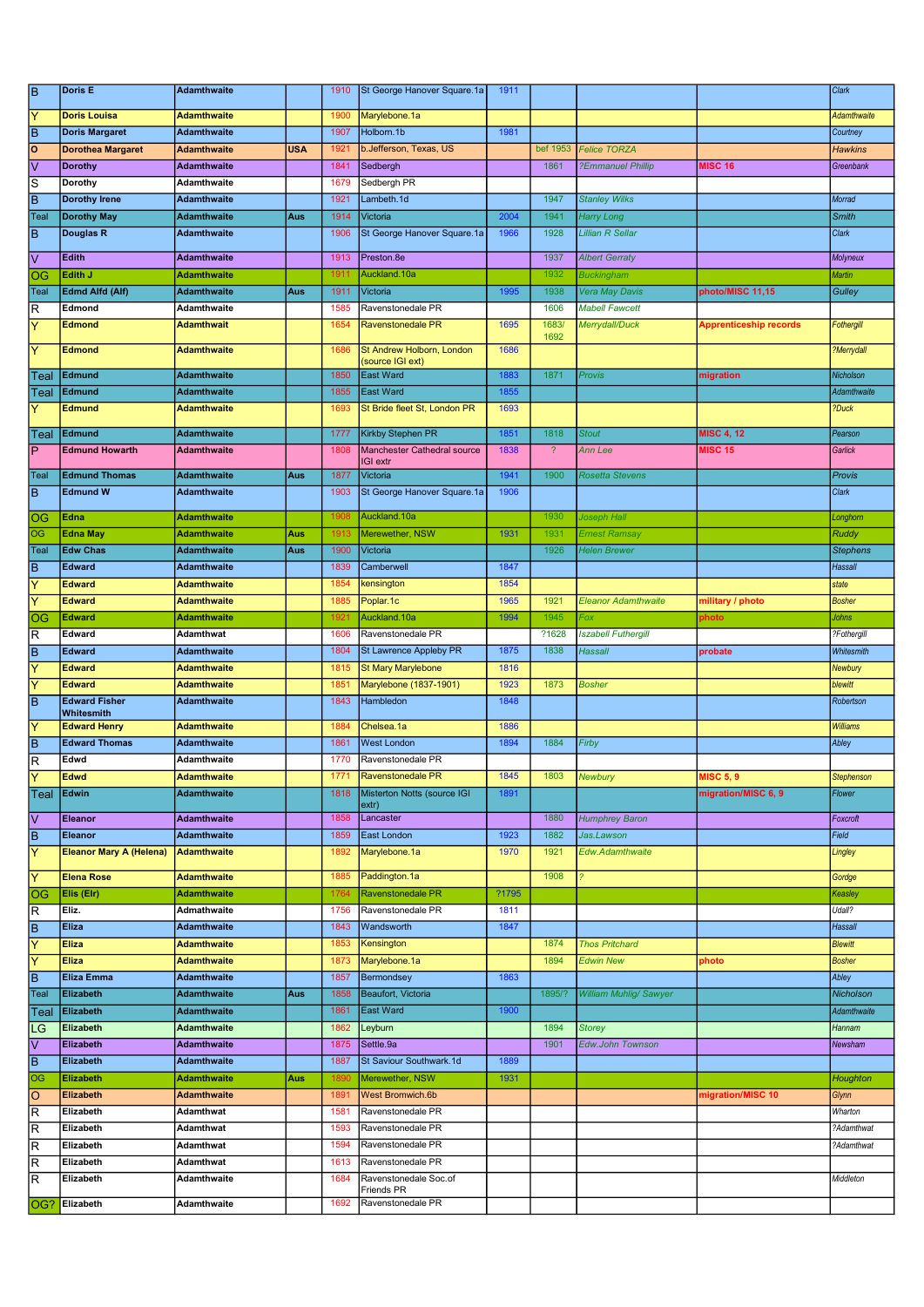| $\overline{\mathsf{Y}}$                   | <b>Elizabeth</b>             | <b>Adamthwaite</b>           |     | 1708 | Ravenstonedale PR             |       |          |                             |                  | <b>Atkinson</b>  |
|-------------------------------------------|------------------------------|------------------------------|-----|------|-------------------------------|-------|----------|-----------------------------|------------------|------------------|
| $\overline{\mathsf{R}}$                   | Elizabeth                    | Adamthwaite                  |     | 1710 | Ravenstonedale PR             |       |          |                             |                  |                  |
| s                                         | Elizabeth                    | Adamthwaite                  |     | 1714 | Garstdale Meeting (source     |       | 1738     | <b>Anthony Mason</b>        |                  | Dawson           |
|                                           |                              |                              |     |      | Quaker digest)                |       |          |                             |                  |                  |
| $\overline{G}$                            | Elizabeth                    | <b>Adamthwaite</b>           |     | 1771 | Brough under Stainmore PR     |       | 1797     | John Harrison               |                  | Devis            |
| $\overline{G}$                            | Elizabeth                    | <b>Adamthwaite</b>           |     | 1793 | Staimore source IGI sub       |       | 1817     | Dent                        |                  | Robinson/Sayer   |
|                                           |                              |                              |     |      |                               |       |          |                             |                  |                  |
| Teal                                      | Elizabeth                    | <b>Adamthwaite</b>           |     | 1806 | <b>Bowes PR</b>               | ?1807 |          |                             |                  | <b>Bourn</b>     |
| Teal                                      | Elizabeth                    | Adamthwaite                  |     | 1807 | <b>Bowes PR</b>               | 1845  | 1836     | <b>John Smith</b>           | Misc 17          | <b>Bourn</b>     |
| $\overline{\mathsf{P}}$                   | <b>Elizabeth</b>             | <b>Adamthwaite</b>           |     | 1812 | Manchester Cathedral source   |       | 1834     | <b>Beattie</b>              | <b>MISC 15</b>   | Garlick          |
|                                           |                              |                              |     |      | IGI extr                      |       |          |                             |                  |                  |
| $\overline{\vee}$                         | <b>Elizabeth</b>             | <b>Adamthwaite</b>           |     | 1832 | Frostraw                      | 1832  |          |                             | <b>MISC 16</b>   | Greenbank        |
| $\overline{\mathsf{R}}$                   | Elizabeth                    | Adamthwait                   |     | 1602 | Ravenstonedale PR             | 1602  |          |                             |                  | ?Fothergill      |
| $\overline{G}$                            | <b>Elizabeth</b>             | <b>Adamthwaite</b>           |     | 1797 | Brough under Stainmore PR     | 1797  |          |                             |                  | Sayer            |
| ⊽                                         | <b>Elizabeth (Dot)</b>       | <b>Adamthwaite</b>           |     | 1900 | Leeds.9b                      | 1957  |          |                             | MISC 7 / photo   | Carr             |
| $\overline{\vee}$                         | <b>Elizabeth Alice</b>       | <b>Adamthwaite</b>           |     | 1876 | Bolton.8c                     |       | 1895     | <b>John Fogg Martindale</b> |                  | Foxcroft         |
| log                                       | <b>Elizabeth Ann</b>         | <b>Adamthwaite</b>           |     | 1898 | Auckland.10a                  |       | 1916     | James Pinkney               |                  | Cassell          |
| OG                                        | <b>Elizabeth Hannah</b>      | <b>Adamthwaite</b>           |     | 1889 | Auckland.10a                  | 1904  |          |                             |                  | Carter           |
| $\overline{\mathsf{v}}$                   | <b>Elizabeth Jane</b>        | <b>Adamthwaite / Howarth</b> |     | 1858 | Settle/Burton in Lonsdale NOT | 1923  |          |                             |                  | Howarth          |
|                                           |                              |                              |     |      | ON INDEX                      |       |          |                             |                  |                  |
| $\overline{\mathsf{Y}}$                   | <b>Elizabeth Martha</b>      | <b>Adamthwaite</b>           |     | 1910 | Willesden.3a                  |       |          |                             |                  | Lyall            |
| Teal                                      | <b>Ella Josephine</b>        | Adamthwaite                  | Aus | 1884 | Victoria                      |       | 1908     | <b>Herbert Plant</b>        | photo/MISC 11    | <b>Smith</b>     |
| ΙY                                        | Ellen                        | Adamthwaite                  |     | 1858 | Kensington                    | 1863  |          |                             |                  | <b>Blewitt</b>   |
| $\overline{\mathsf{Y}}$                   | Ellen                        | Adamthwaite                  |     | 1875 | Kensington.1a                 |       | 1898     | <b>Arthur Spearman</b>      |                  | Allen            |
| $\overline{Y}$                            | Ellen                        | <b>Adamthwaite</b>           |     | 1877 | Lambeth.1d                    |       | 1906     | JamesNew                    | photo            | <b>Bosher</b>    |
| $\overline{\mathsf{R}}$                   | Ellen                        | Adamthwait                   |     | 1647 | Ravenstonedale PR             |       |          |                             |                  |                  |
| $\overline{\mathsf{R}}$                   | Ellen                        | Adamthwait                   |     | 1633 | Ravenstonedale PR             |       |          |                             |                  |                  |
| OG                                        | <b>Ellen Mary</b>            | Adamthwaite                  | Aus | 1915 | Merewether, NSW               | 1971  | 1934     | John Bower                  |                  | Ruddy            |
| $\overline{Y}$                            | <b>Ellen May</b>             | Adamthwaite                  |     | 1909 | Hendon.3a                     |       | 1929     | <b>Francis Gray</b>         |                  | Lyall            |
| $\overline{\mathsf{R}}$                   | Ellin                        | Adamthwat                    |     | 1583 | Ravenstonedale PR             |       |          |                             |                  | Wharton          |
| $\overline{\mathsf{Y}}$                   | <b>Ellin</b>                 | <b>Adamthwat</b>             |     | 1619 | Ravenstonedale PR             |       |          |                             |                  | Cooke            |
| $\overline{s}$                            | Ellin                        | Adamthwaite                  |     | 1687 | Sedbergh PR                   |       |          |                             |                  |                  |
|                                           | Elliner                      |                              |     | 1673 | Sedbergh PR                   | 1699  |          |                             |                  |                  |
| $\overline{s}$<br>$\overline{\mathsf{R}}$ | Ellsabeth                    | Adamthwaite                  |     | 1643 | Ravenstonedale PR             |       |          |                             |                  |                  |
| $\overline{Y}$                            |                              | Adamthwait                   |     |      |                               |       |          |                             |                  |                  |
|                                           | <b>Ellsabeth</b>             | <b>Adamthwat</b>             |     | 1651 | <b>Ravenstonedale PR</b>      |       |          |                             |                  | Fothergill       |
| $\overline{\mathsf{R}}$                   | Elsabeth                     | Adamthwait                   |     | 1647 | Ravenstonedale PR             |       |          |                             |                  |                  |
| <b>OG</b>                                 | <b>Elsie M</b>               | <b>Adamthwaite</b>           |     | 1917 | Auckland.10a                  | 1918  |          |                             |                  | Martin           |
| Teal                                      | <b>Emerald May (Everala)</b> | <b>Adamthwaite</b>           | Aus | 1902 | Victoria                      |       | 1926     | <b>Jos Watts</b>            |                  | <b>Stephens</b>  |
| Teal                                      | <b>Emily Florence</b>        | <b>Adamthwaite</b>           | Aus | 1886 | Victoria                      |       | 1916     | Wm Hy Longford              |                  | <b>Newling</b>   |
| $\overline{\circ}$                        | <b>Emily Mary</b>            | <b>Adamthwaite</b>           |     | 1868 | Camberwell.1d                 | 1868  |          |                             | <b>MISC 10</b>   | Fisher           |
| Teal                                      | Emma                         | Adamthwaite                  |     | 1861 | East Ward                     | 1952  |          |                             | probate          | Adamthwaite      |
| $\overline{\mathsf{v}}$                   | Emma                         | <b>Adamthwaite</b>           |     | 1761 | Sedbergh PR                   | 1767  |          |                             |                  | Lawrence         |
| Teal                                      | <b>Emma</b>                  | Adamthwaite                  |     | 1820 | Misterton Notts (source IGI   | 1863  | 1840     | Raynes                      | <b>MISC 3, 6</b> | Flower           |
| $\overline{OG}$                           | Eric                         | <b>Adamthwaite</b>           |     | 1925 | extr)<br>Weardale.10a         | 1986  | 1945     | norwood                     |                  | <b>Brough</b>    |
| $\overline{\text{log}}$                   | <b>Ernest</b>                | <b>Adamthwaite</b>           |     | 1901 | Auckland.10a                  | 1967  | 1923/~19 | Reid/Gillfillan             |                  | Cassell          |
|                                           |                              |                              |     |      |                               |       | 43       |                             |                  |                  |
| $\overline{\mathsf{B}}$                   | <b>Esther Jane</b>           | <b>Adamthwaite</b>           |     | 1877 | St Olave.1d                   | 1893  |          |                             |                  | fletcher         |
| ⊽                                         | Ethel                        | Adamthwaite                  |     | 1920 | Preston.8e                    |       | 1942     | Jos. Clarkson               |                  | <b>Molyneux</b>  |
| Ē                                         | Ethel E M                    | <b>Adamthwaite</b>           |     | 1908 | St George Hanover Square.1a   |       | 1928     | <b>Stewart</b>              |                  | Clark            |
|                                           |                              |                              |     |      |                               |       |          |                             |                  |                  |
| $\overline{\mathsf{B}}$                   | <b>Ethel Maud</b>            | <b>Adamsthwaite</b>          |     | 1887 | Holborn.1b                    |       | 1921     | <b>Robt Tompkins</b>        | migration        | Firby            |
| $\overline{\vee}$                         | Eva                          | <b>Adamthwaite</b>           |     | 1881 | Leeds.9b                      |       | 1902     | <b>Henry Ratcliffe</b>      |                  | Carr             |
| <b>OG</b>                                 | Eva                          | <b>Adamthwaite</b>           |     | 1909 | Auckland.10a                  |       | 1931     | <b>Stanley Lendon</b>       |                  | Cassell          |
| Teal                                      | <b>Eva Maud</b>              | <b>Adamthwaite</b>           | Aus | 1902 | Victoria                      |       | 1924     | <b>Gordon Stanley Brown</b> | photo            | <b>Newling</b>   |
| Teal                                      | Evelyn Isabel (Eva)          | <b>Adamthwaite</b>           | Aus | 1911 | Victoria                      |       | 1938     | <b>Andrew Woonton</b>       |                  | <b>Smith</b>     |
| $\overline{P}$                            | <b>Evelyn Juliet</b>         | <b>Adamthwaite</b>           |     | 1888 | Cirencester.6a                | 1942  | 1908/13  | Somerset/Gill               | photo            | <b>Buckworth</b> |
| $\overline{\mathsf{R}}$                   | Ezebell                      | Adamwhat                     |     | 1635 | Ravenstonedale PR             |       |          |                             |                  |                  |
| $\overline{\mathsf{P}}$                   | Fanny                        | <b>Adamthwaite</b>           |     | 1849 | Salford                       | 1913  | 1873     | <b>Bright Murray</b>        | <b>MISC 15</b>   | Worral           |
| Teal                                      | <b>Flor May</b>              | <b>Adamthwaite</b>           | Aus | 1904 | Victoria                      | 1904  |          |                             |                  | <b>Smith</b>     |
| $\overline{\circ}$                        | <b>Florence</b>              | <b>Adamthwaite</b>           | Can | 1925 | ?Canada                       |       |          |                             | <b>MISC 10</b>   | Ward             |
| $\overline{\circ}$                        | <b>Florence Eliza</b>        | <b>Adamthwaite</b>           |     | 1853 | Newington                     | 1869  |          |                             | <b>MISC 10</b>   | Saynor           |
| $\overline{\circ}$                        | <b>Florence Eva</b>          | <b>Adamthwaite</b>           |     | 1891 | St Giles.1b                   | 1891  |          |                             | <b>MISC 14</b>   | Fairey           |
| LG                                        | <b>Florence Mary</b>         | Adamthwaite                  |     | 1866 | Skipton.9a                    |       | 1894     | <b>Marshall</b>             |                  | Hannam           |
| $\overline{\mathsf{Y}}$                   | <b>Florence Matilda</b>      | <b>Adamthwaite</b>           |     | 1915 | Kensington.1a                 | 2000  |          |                             |                  | Woodroofe        |
| $\overline{\circ}$                        | <b>Florrie</b>               | <b>Adamthwaite</b>           |     | 1918 | Auckland.10a                  |       | 1939     | Geo Currie                  |                  | Cassell          |
| $\overline{\mathsf{Y}}$                   | <b>Frances A</b>             | <b>Adamthwat</b>             |     | 1665 | Ravenstonedale PR             | 1689  |          |                             |                  | Fothergill       |
| $\overline{G}$                            | <b>Frances Mildred</b>       | <b>Adamthwaite</b>           | Can | 1912 | Canada                        | 1996  |          |                             | photo            | Wakelyn          |
| $\overline{\circ}$                        | <b>Francis</b>               | <b>Adamthwaite</b>           | Aus | 1887 | Lambton, NSW                  | 1948  | 1912     | Janet Ruddy                 | photo            | Houghton         |
| $\overline{G}$                            | <b>Francis</b>               | Adamthwaite                  |     | 1904 | Renfrew                       | 1962  | 1930     | <b>Ruby Lewis</b>           | probate          | Creighton        |
|                                           |                              |                              |     |      |                               |       |          |                             |                  |                  |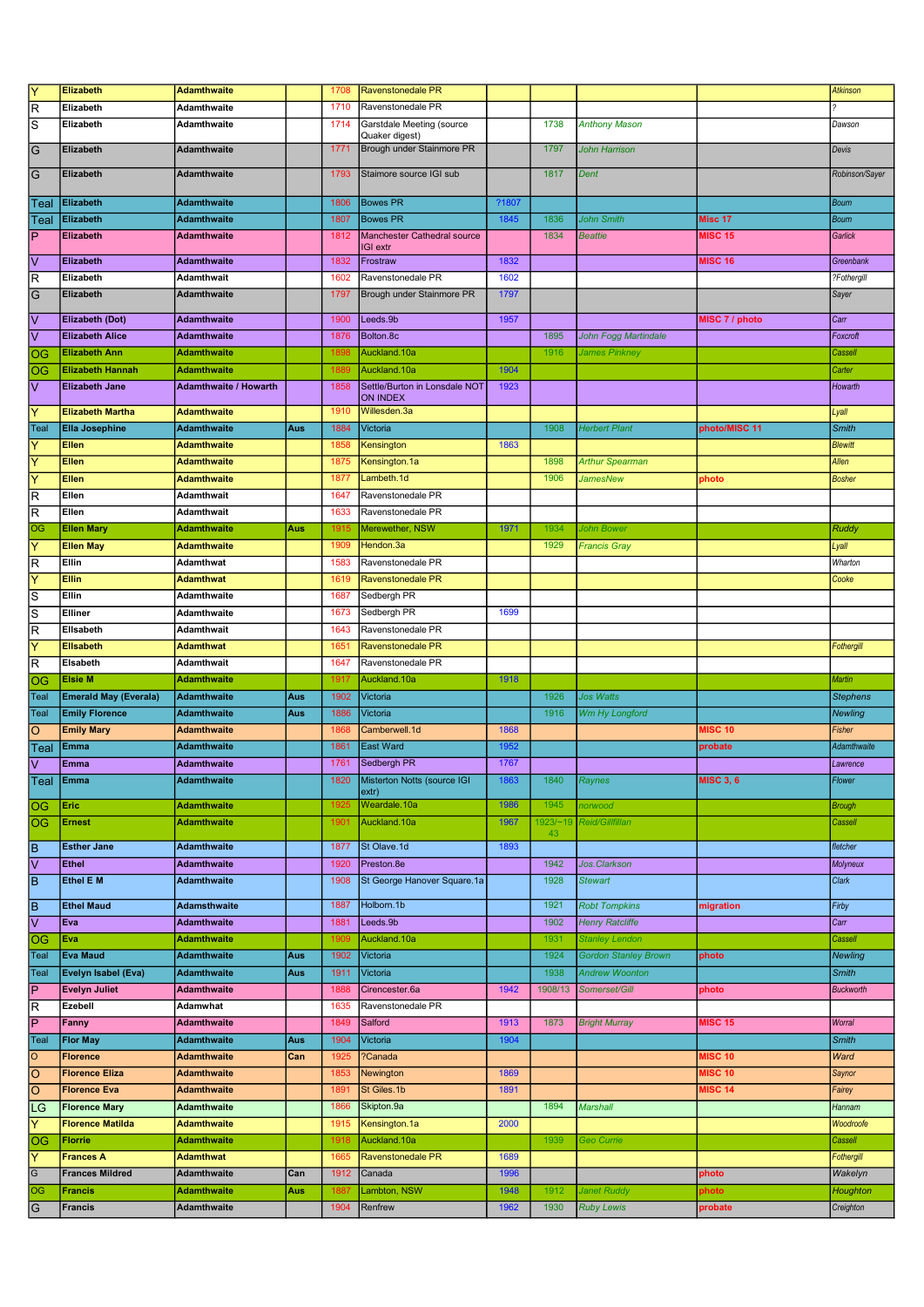| Y<br>1949<br>1903<br><b>Francis Henry</b><br>1881<br>Kensington.1a<br><b>Emily Roberts</b><br><b>Adamthwaite</b><br>probate<br>Gordge<br><b>Francis Mary (May)</b><br>1872<br>1891<br><b>Smith</b><br>Teal<br><b>Adamthwaite</b><br>Aus<br>Victoria<br><b>Alfred Davis</b><br>photo/MISC 11<br>ΙY<br><b>Francis William Henry</b><br>1990<br>1939<br><b>Adamthwaite</b><br>1912<br>Willesden.3a<br>Fern<br><b>Roberts</b><br>١o<br><b>USA</b><br>1900<br>1967<br>1925<br><b>Frank Vipond ir</b><br><b>Adamthwaite</b><br>Anita M Kittay<br><b>Scott</b><br>$\overline{\circ}$<br>Salford<br>1859<br>migration/MISC 10<br>FrankVipond<br><b>Adamthwaite</b><br>Johnson<br>1905<br>Teal<br>1964<br><b>Frederic Smith</b><br><b>Adamthwaite</b><br>Aus<br>1877<br>Moyston, Victoria<br><b>Lucy Bound</b><br>photo/MISC 11<br><b>Smith</b><br>ΓB<br>1847<br>Frederick<br><b>Adamthwaite</b><br>1845<br>Wandsworth<br>Hassall<br>OG<br>1915<br><b>Frederick</b><br><b>Adamthwaite</b><br>Auckland.10a<br>1892<br>military/photo<br>Carter<br>1947<br>OG<br>1915<br>Auckland.10a<br>1968<br><b>Frederick</b><br>Airey<br>military<br>Johns<br><b>Adamthwaite</b><br>l٧<br>1944<br>1941<br>1917<br>Leeds.9b<br><b>Ellenor Smith</b><br>military/probate<br>Frederick<br><b>Adamthwaite</b><br>Stockdale<br>1971<br>1906<br>Ÿ<br>1881<br>Kensington. 1a<br><b>Ellen Lyall</b><br><b>Frederick Charles James</b><br><b>Adamsthwaite</b><br>military / photo<br>Weston<br>1942<br><b>MISC 11</b><br>Aus<br>1980<br>Jean Margaret LINDNER<br>Teal<br><b>Frederick Gordon</b><br><b>Adamthwaite</b><br>1909<br>Zeehan, Tasmania<br><b>Bound</b><br>Ÿ<br>1909<br><b>Frederick James (or</b><br>1908<br>Lyall<br><b>Adamthwaite</b><br>Hendon.3a<br>John)<br>Y<br><b>Fredk Charles</b><br>1889<br>Hendon.3a<br><b>Adamthwaite</b><br>1889<br>Gordge<br>1844<br><b>East Ward</b><br>1887<br>1870/86<br>Wilkinson/Howe<br>OG<br>George<br><b>Adamthwaite</b><br>mason<br>Ÿ<br>1909<br>George<br><b>Adamthwaite</b><br>1846<br>Kensington<br>1903<br><b>Harriet Ashwell</b><br>probate<br>state<br>1938<br>1859<br><b>East Ward</b><br>George<br><b>Adamthwaite</b><br>probate<br>lon<br> Teal<br>1869<br>Ÿ<br>1861<br>Kensington<br>George<br><b>Adamthwaite</b><br>Marriner<br>OG<br>Merewether, NSW<br>1927<br>Aus<br>George<br>Adamthwaite<br>1896<br>ohoto<br>Houghton<br>⊽<br>1972<br>1928<br>George<br>1905<br>North Bierley.9b<br><b>Nellie Dyson</b><br><b>Bedford</b><br>Adamthwaite<br>$\overline{\vee}$<br>1981<br>1934<br><b>Adamthwaite</b><br>1908<br>Preston.8e<br><b>Doris Rawcliffe</b><br>Molyneux<br>George<br>lт<br>Ravenstonedale PR<br>1813<br>1812<br><b>Adamthwaite</b><br>George<br>Knewstupp<br>lv<br>1884<br>~1857<br>1837<br>Frostraw<br>probate / MISC 16<br>George<br><b>Elizabeth Howarth</b><br>Greenbank<br><b>Adamthwaite</b><br>Ÿ<br>1992<br>1929<br><b>George Frederick</b><br><b>Adamthwaite</b><br>1907<br>Paddington.1a<br>Lillian Andrews<br>Lyall<br>Y<br>1913<br>Rutt<br>1887<br>Paddington.1a<br><b>Annie ECroxon</b><br><b>George Henry</b><br><b>Adamthwaite</b><br>migration<br>⊽<br>1939<br><b>George Newsham</b><br><b>Adamthwaite</b><br>1865<br>Lancaster<br>Newsham<br>G<br>1973<br><b>George Richard</b><br>Can<br>1913<br>1936<br><b>Mary McMaster</b><br><b>Adamthwaite</b><br>Canada<br>Wakelyn<br>1934<br>1867<br>Auckland.10a<br>1896<br>OG<br><b>George William</b><br>Mary Ann Mason<br>Carter<br><b>Adamthwaite</b><br>l٧<br>1981<br>1927<br><b>Edith Bradford</b><br>photo /military/MISC 7<br><b>George Willie</b><br>1895<br>Leeds.9b<br>Carr<br><b>Adamthwaite</b><br><b>MISC 11</b><br><b>Gilbert Oliver</b><br>1907<br>1964<br>Teal<br>Aus<br>Queenstown, Tasmania<br><b>Kath Chatterton</b><br><b>Bound</b><br><b>Adamthwaite</b><br>Ÿ<br>1939/52<br><b>Gladys E</b><br><b>Adamthwaite</b><br>1920<br>West Ham.4a<br>Cookman/Hawkins<br><b>Marchant</b><br>1991<br> G<br>1913<br>Sunderland.10a<br>1937<br><b>Wm Oliver</b><br><b>Gladys May</b><br>Adamthwaite<br>Armstrong<br>1932<br><b>Gordon Benjamin</b><br>Aus<br>1894<br>Waterloo, Victoria<br>1946<br><b>Elsie Seymour</b><br>Teal<br><b>Adamthwaite</b><br><b>Newling</b><br>lв<br>St George Hanover Square.1a<br>1988<br>1932/56<br>1912<br><b>Gordon Henry</b><br>Greene/Dupree<br><b>Clark</b><br><b>Adamthwaite</b><br>1699<br>Grace<br>Adamthwait<br>1671<br><b>Bolton on Swale</b><br><b>Thomas Ellary</b><br>Stot<br>İΡ<br><b>Gwendolen V</b><br>1931<br><b>Douglas Gill</b><br><b>Adamthwaite</b><br>1893<br>Cirencester.6a<br><b>Buckworth</b><br>$\overline{G}$<br>1907<br>1906<br>Gwendoline<br>Sunderland, 10a<br>?Fevyer<br>Adamthwaite<br>$\overline{\vee}$<br>1950<br>Allen<br><b>Hannah</b><br><b>Adamthwaite</b><br>1864<br>Lancaster<br>1887<br><b>Robt.Riddiough</b><br>photos<br>∣leal<br> Hannan<br>Adamthwaite<br>1790<br>Kirkby Stephen PR<br>1814.<br>Burrell<br><i>-earson</i><br>$\overline{\vee}$<br>?bef 1891 Samuel Hodkinson<br>Hannah<br><b>Adamthwaite</b><br>1864<br>Lancaster<br>1942<br>Foxcroft<br>$\overline{G}$<br>Sunderland.10a<br>1940<br><b>Hannah Margaret</b><br><b>Adamthwaite</b><br>1883<br>probate<br><b>Tunstall</b><br>ΙY<br><b>Harold Montague</b><br><b>Adamthwaite</b><br>Hendon.3a<br>1985<br>1920<br><b>Edith Tidbury</b><br>military<br>1898<br>Gordge<br>East Ward<br>1891<br><b>Harriet</b><br><b>Adamthwaite</b><br>1859<br><b>McDonald</b><br>Adamthwaite<br>Teal<br>Ÿ<br>1902<br>Hendon.3a<br>1955<br>1936/45<br>Lowe/Remington<br>Gordge<br><b>Harry Robert</b><br><b>Adamthwaite</b><br>probate<br>OG<br>Merewether, NSW<br>1981<br>1945<br>Ruddy<br><b>Hazel</b><br><b>Adamthwaite</b><br>Aus<br>1922<br>Edgar Taylor<br>photo<br>OG<br><b>Henrietta</b><br><b>Adamthwaite</b><br>1920<br>Auckland.10a<br>1951<br>photo<br>Johns<br><b>Brown</b><br>Ÿ<br>Kensington<br>1839<br><b>Henry</b><br><b>Adamthwaite</b><br>1839<br><b>State</b><br>ΙY<br><b>Henry Edward</b><br>1845<br>Kensington<br>1899<br>1872<br><b>Allen</b><br><b>Adamthwaite</b><br>marriner<br>Y<br>1901<br><b>MISC 9</b><br><b>Henry Edward</b><br>1820<br><b>St Mary Marylebone</b><br>1844<br><b>Adamthwaite</b><br><b>Marriner</b><br>Newbury<br>ĪВ<br>East London.1c<br>1870<br><b>Henry Hayken</b><br><b>Adamthwaite</b><br>1868<br>Abley<br>$\overline{\mathsf{Y}}$<br>1936<br><b>Henry T</b><br><b>Adamthwaite</b><br>1911<br>Willesden.3a<br>Lyall<br>ΙY<br><b>NOT ON INDEX</b><br>1972<br><b>Henry Thomas</b><br>1916<br>Dora Weston<br>military/probate<br><b>Adamthwaite</b><br>1890<br>Weston<br>lв<br>St George Hanover Square.1a<br>1931<br>Clark<br><b>Herbert Stanley</b><br><b>Adamthwaite</b><br>1907<br>1995<br><b>Mullins</b><br>Auckland.10a<br>1933<br><b>Thos Hawkins</b><br>OG<br>Hilda<br><b>Adamthwaite</b><br>1913<br>Cassell<br><b>Hilda May</b><br>1986<br><b>MISC 11</b><br><b>Adamthwaite</b><br>Aus<br>1910<br>Queenstown, Tasmania<br><b>Ray Hingston</b><br><b>Bound</b><br>Teal<br>1880<br>1917<br>photo/military/MISC 11<br>Teal<br><b>Holderness</b><br><b>Adamthwaite</b><br>Aus<br>Victoria<br><b>Smith</b><br>lв<br>Field<br><b>Adamthwaite</b><br>1860<br>East London<br>1875<br>Honora<br>ΙP<br>1961<br><b>Hugh Augustus</b><br>1888<br>1913<br><b>Marjorie Lambe</b><br>military/probate<br><b>Master</b><br><b>Adamthwaite</b><br>Cirencester.6a<br><b>MISC 11</b><br><b>Ida Marian</b><br>Victoria<br>1893<br>1889<br><b>Thos. Smith</b><br><b>Smith</b><br>Teal<br><b>Adamthwaite</b><br>Aus<br>1865<br>1925<br><b>Ida Mary</b><br><b>Adamthwaite</b><br>1896<br>Victoria<br><b>Wm Stewart</b><br><b>Newling</b><br>Teal<br>Aus<br>1882<br>Quambatook, Victoria<br>1960<br>1905<br>EdwJames (Fredk) Kerrison<br>photo/MISC 11<br>Teal<br>Isabel<br><b>Adamthwaite</b><br>Aus<br><b>Smith</b><br>Penrith.10b<br>1935<br>T<br>Adamthwaite<br>1888<br>1918<br><b>Robt Cunningham</b><br>photo<br>Watson<br>Isabel<br>Ravenstonedale Presbyterian<br>~1802<br><b>JohnTodd</b><br>OG<br><b>Isabel</b><br><b>Adamthwaite</b><br>Fawcett<br>1778 | OG | <b>Francis George</b> | <b>Adamthwaite</b> | Aus | 1917 | <b>NSW</b> | 1972 | 1941 | <b>Vellie Everett</b> | Ruddy |
|------------------------------------------------------------------------------------------------------------------------------------------------------------------------------------------------------------------------------------------------------------------------------------------------------------------------------------------------------------------------------------------------------------------------------------------------------------------------------------------------------------------------------------------------------------------------------------------------------------------------------------------------------------------------------------------------------------------------------------------------------------------------------------------------------------------------------------------------------------------------------------------------------------------------------------------------------------------------------------------------------------------------------------------------------------------------------------------------------------------------------------------------------------------------------------------------------------------------------------------------------------------------------------------------------------------------------------------------------------------------------------------------------------------------------------------------------------------------------------------------------------------------------------------------------------------------------------------------------------------------------------------------------------------------------------------------------------------------------------------------------------------------------------------------------------------------------------------------------------------------------------------------------------------------------------------------------------------------------------------------------------------------------------------------------------------------------------------------------------------------------------------------------------------------------------------------------------------------------------------------------------------------------------------------------------------------------------------------------------------------------------------------------------------------------------------------------------------------------------------------------------------------------------------------------------------------------------------------------------------------------------------------------------------------------------------------------------------------------------------------------------------------------------------------------------------------------------------------------------------------------------------------------------------------------------------------------------------------------------------------------------------------------------------------------------------------------------------------------------------------------------------------------------------------------------------------------------------------------------------------------------------------------------------------------------------------------------------------------------------------------------------------------------------------------------------------------------------------------------------------------------------------------------------------------------------------------------------------------------------------------------------------------------------------------------------------------------------------------------------------------------------------------------------------------------------------------------------------------------------------------------------------------------------------------------------------------------------------------------------------------------------------------------------------------------------------------------------------------------------------------------------------------------------------------------------------------------------------------------------------------------------------------------------------------------------------------------------------------------------------------------------------------------------------------------------------------------------------------------------------------------------------------------------------------------------------------------------------------------------------------------------------------------------------------------------------------------------------------------------------------------------------------------------------------------------------------------------------------------------------------------------------------------------------------------------------------------------------------------------------------------------------------------------------------------------------------------------------------------------------------------------------------------------------------------------------------------------------------------------------------------------------------------------------------------------------------------------------------------------------------------------------------------------------------------------------------------------------------------------------------------------------------------------------------------------------------------------------------------------------------------------------------------------------------------------------------------------------------------------------------------------------------------------------------------------------------------------------------------------------------------------------------------------------------------------------------------------------------------------------------------------------------------------------------------------------------------------------------------------------------------------------------------------------------------------------------------------------------------------------------------------------------------------------------------------------------------------------------------------------------------------------------------------------------------------------------------------------------------------------------------------------------------------------------------------------------------------------------------------------------------------------------------------------------------------------------------------------------------------------------------------------------------------------------------------------------------------------------------------------------------------------------------------------------------------------------------------------------------------------------------------------------------------------------------------------------------------------------------------------------------------------------------------------------------------------------------------------------------------------------------------------------------------------------------------------------------------------------------------------------------------------------------------------------------------------------------------------------------------------------------------------------------------------------------------------------------------------------------------------------------------------------------------------------------------------------------------------------------------------------------------------------------------------------------------------------------------------------------------------------------------------------------------------------------------------------------------------------------------------------------------------------------------|----|-----------------------|--------------------|-----|------|------------|------|------|-----------------------|-------|
|                                                                                                                                                                                                                                                                                                                                                                                                                                                                                                                                                                                                                                                                                                                                                                                                                                                                                                                                                                                                                                                                                                                                                                                                                                                                                                                                                                                                                                                                                                                                                                                                                                                                                                                                                                                                                                                                                                                                                                                                                                                                                                                                                                                                                                                                                                                                                                                                                                                                                                                                                                                                                                                                                                                                                                                                                                                                                                                                                                                                                                                                                                                                                                                                                                                                                                                                                                                                                                                                                                                                                                                                                                                                                                                                                                                                                                                                                                                                                                                                                                                                                                                                                                                                                                                                                                                                                                                                                                                                                                                                                                                                                                                                                                                                                                                                                                                                                                                                                                                                                                                                                                                                                                                                                                                                                                                                                                                                                                                                                                                                                                                                                                                                                                                                                                                                                                                                                                                                                                                                                                                                                                                                                                                                                                                                                                                                                                                                                                                                                                                                                                                                                                                                                                                                                                                                                                                                                                                                                                                                                                                                                                                                                                                                                                                                                                                                                                                                                                                                                                                                                                                                                                                                                                                                                                                                                                                                                                                                                                                                                                          |    |                       |                    |     |      |            |      |      |                       |       |
|                                                                                                                                                                                                                                                                                                                                                                                                                                                                                                                                                                                                                                                                                                                                                                                                                                                                                                                                                                                                                                                                                                                                                                                                                                                                                                                                                                                                                                                                                                                                                                                                                                                                                                                                                                                                                                                                                                                                                                                                                                                                                                                                                                                                                                                                                                                                                                                                                                                                                                                                                                                                                                                                                                                                                                                                                                                                                                                                                                                                                                                                                                                                                                                                                                                                                                                                                                                                                                                                                                                                                                                                                                                                                                                                                                                                                                                                                                                                                                                                                                                                                                                                                                                                                                                                                                                                                                                                                                                                                                                                                                                                                                                                                                                                                                                                                                                                                                                                                                                                                                                                                                                                                                                                                                                                                                                                                                                                                                                                                                                                                                                                                                                                                                                                                                                                                                                                                                                                                                                                                                                                                                                                                                                                                                                                                                                                                                                                                                                                                                                                                                                                                                                                                                                                                                                                                                                                                                                                                                                                                                                                                                                                                                                                                                                                                                                                                                                                                                                                                                                                                                                                                                                                                                                                                                                                                                                                                                                                                                                                                                          |    |                       |                    |     |      |            |      |      |                       |       |
|                                                                                                                                                                                                                                                                                                                                                                                                                                                                                                                                                                                                                                                                                                                                                                                                                                                                                                                                                                                                                                                                                                                                                                                                                                                                                                                                                                                                                                                                                                                                                                                                                                                                                                                                                                                                                                                                                                                                                                                                                                                                                                                                                                                                                                                                                                                                                                                                                                                                                                                                                                                                                                                                                                                                                                                                                                                                                                                                                                                                                                                                                                                                                                                                                                                                                                                                                                                                                                                                                                                                                                                                                                                                                                                                                                                                                                                                                                                                                                                                                                                                                                                                                                                                                                                                                                                                                                                                                                                                                                                                                                                                                                                                                                                                                                                                                                                                                                                                                                                                                                                                                                                                                                                                                                                                                                                                                                                                                                                                                                                                                                                                                                                                                                                                                                                                                                                                                                                                                                                                                                                                                                                                                                                                                                                                                                                                                                                                                                                                                                                                                                                                                                                                                                                                                                                                                                                                                                                                                                                                                                                                                                                                                                                                                                                                                                                                                                                                                                                                                                                                                                                                                                                                                                                                                                                                                                                                                                                                                                                                                                          |    |                       |                    |     |      |            |      |      |                       |       |
|                                                                                                                                                                                                                                                                                                                                                                                                                                                                                                                                                                                                                                                                                                                                                                                                                                                                                                                                                                                                                                                                                                                                                                                                                                                                                                                                                                                                                                                                                                                                                                                                                                                                                                                                                                                                                                                                                                                                                                                                                                                                                                                                                                                                                                                                                                                                                                                                                                                                                                                                                                                                                                                                                                                                                                                                                                                                                                                                                                                                                                                                                                                                                                                                                                                                                                                                                                                                                                                                                                                                                                                                                                                                                                                                                                                                                                                                                                                                                                                                                                                                                                                                                                                                                                                                                                                                                                                                                                                                                                                                                                                                                                                                                                                                                                                                                                                                                                                                                                                                                                                                                                                                                                                                                                                                                                                                                                                                                                                                                                                                                                                                                                                                                                                                                                                                                                                                                                                                                                                                                                                                                                                                                                                                                                                                                                                                                                                                                                                                                                                                                                                                                                                                                                                                                                                                                                                                                                                                                                                                                                                                                                                                                                                                                                                                                                                                                                                                                                                                                                                                                                                                                                                                                                                                                                                                                                                                                                                                                                                                                                          |    |                       |                    |     |      |            |      |      |                       |       |
|                                                                                                                                                                                                                                                                                                                                                                                                                                                                                                                                                                                                                                                                                                                                                                                                                                                                                                                                                                                                                                                                                                                                                                                                                                                                                                                                                                                                                                                                                                                                                                                                                                                                                                                                                                                                                                                                                                                                                                                                                                                                                                                                                                                                                                                                                                                                                                                                                                                                                                                                                                                                                                                                                                                                                                                                                                                                                                                                                                                                                                                                                                                                                                                                                                                                                                                                                                                                                                                                                                                                                                                                                                                                                                                                                                                                                                                                                                                                                                                                                                                                                                                                                                                                                                                                                                                                                                                                                                                                                                                                                                                                                                                                                                                                                                                                                                                                                                                                                                                                                                                                                                                                                                                                                                                                                                                                                                                                                                                                                                                                                                                                                                                                                                                                                                                                                                                                                                                                                                                                                                                                                                                                                                                                                                                                                                                                                                                                                                                                                                                                                                                                                                                                                                                                                                                                                                                                                                                                                                                                                                                                                                                                                                                                                                                                                                                                                                                                                                                                                                                                                                                                                                                                                                                                                                                                                                                                                                                                                                                                                                          |    |                       |                    |     |      |            |      |      |                       |       |
|                                                                                                                                                                                                                                                                                                                                                                                                                                                                                                                                                                                                                                                                                                                                                                                                                                                                                                                                                                                                                                                                                                                                                                                                                                                                                                                                                                                                                                                                                                                                                                                                                                                                                                                                                                                                                                                                                                                                                                                                                                                                                                                                                                                                                                                                                                                                                                                                                                                                                                                                                                                                                                                                                                                                                                                                                                                                                                                                                                                                                                                                                                                                                                                                                                                                                                                                                                                                                                                                                                                                                                                                                                                                                                                                                                                                                                                                                                                                                                                                                                                                                                                                                                                                                                                                                                                                                                                                                                                                                                                                                                                                                                                                                                                                                                                                                                                                                                                                                                                                                                                                                                                                                                                                                                                                                                                                                                                                                                                                                                                                                                                                                                                                                                                                                                                                                                                                                                                                                                                                                                                                                                                                                                                                                                                                                                                                                                                                                                                                                                                                                                                                                                                                                                                                                                                                                                                                                                                                                                                                                                                                                                                                                                                                                                                                                                                                                                                                                                                                                                                                                                                                                                                                                                                                                                                                                                                                                                                                                                                                                                          |    |                       |                    |     |      |            |      |      |                       |       |
|                                                                                                                                                                                                                                                                                                                                                                                                                                                                                                                                                                                                                                                                                                                                                                                                                                                                                                                                                                                                                                                                                                                                                                                                                                                                                                                                                                                                                                                                                                                                                                                                                                                                                                                                                                                                                                                                                                                                                                                                                                                                                                                                                                                                                                                                                                                                                                                                                                                                                                                                                                                                                                                                                                                                                                                                                                                                                                                                                                                                                                                                                                                                                                                                                                                                                                                                                                                                                                                                                                                                                                                                                                                                                                                                                                                                                                                                                                                                                                                                                                                                                                                                                                                                                                                                                                                                                                                                                                                                                                                                                                                                                                                                                                                                                                                                                                                                                                                                                                                                                                                                                                                                                                                                                                                                                                                                                                                                                                                                                                                                                                                                                                                                                                                                                                                                                                                                                                                                                                                                                                                                                                                                                                                                                                                                                                                                                                                                                                                                                                                                                                                                                                                                                                                                                                                                                                                                                                                                                                                                                                                                                                                                                                                                                                                                                                                                                                                                                                                                                                                                                                                                                                                                                                                                                                                                                                                                                                                                                                                                                                          |    |                       |                    |     |      |            |      |      |                       |       |
|                                                                                                                                                                                                                                                                                                                                                                                                                                                                                                                                                                                                                                                                                                                                                                                                                                                                                                                                                                                                                                                                                                                                                                                                                                                                                                                                                                                                                                                                                                                                                                                                                                                                                                                                                                                                                                                                                                                                                                                                                                                                                                                                                                                                                                                                                                                                                                                                                                                                                                                                                                                                                                                                                                                                                                                                                                                                                                                                                                                                                                                                                                                                                                                                                                                                                                                                                                                                                                                                                                                                                                                                                                                                                                                                                                                                                                                                                                                                                                                                                                                                                                                                                                                                                                                                                                                                                                                                                                                                                                                                                                                                                                                                                                                                                                                                                                                                                                                                                                                                                                                                                                                                                                                                                                                                                                                                                                                                                                                                                                                                                                                                                                                                                                                                                                                                                                                                                                                                                                                                                                                                                                                                                                                                                                                                                                                                                                                                                                                                                                                                                                                                                                                                                                                                                                                                                                                                                                                                                                                                                                                                                                                                                                                                                                                                                                                                                                                                                                                                                                                                                                                                                                                                                                                                                                                                                                                                                                                                                                                                                                          |    |                       |                    |     |      |            |      |      |                       |       |
|                                                                                                                                                                                                                                                                                                                                                                                                                                                                                                                                                                                                                                                                                                                                                                                                                                                                                                                                                                                                                                                                                                                                                                                                                                                                                                                                                                                                                                                                                                                                                                                                                                                                                                                                                                                                                                                                                                                                                                                                                                                                                                                                                                                                                                                                                                                                                                                                                                                                                                                                                                                                                                                                                                                                                                                                                                                                                                                                                                                                                                                                                                                                                                                                                                                                                                                                                                                                                                                                                                                                                                                                                                                                                                                                                                                                                                                                                                                                                                                                                                                                                                                                                                                                                                                                                                                                                                                                                                                                                                                                                                                                                                                                                                                                                                                                                                                                                                                                                                                                                                                                                                                                                                                                                                                                                                                                                                                                                                                                                                                                                                                                                                                                                                                                                                                                                                                                                                                                                                                                                                                                                                                                                                                                                                                                                                                                                                                                                                                                                                                                                                                                                                                                                                                                                                                                                                                                                                                                                                                                                                                                                                                                                                                                                                                                                                                                                                                                                                                                                                                                                                                                                                                                                                                                                                                                                                                                                                                                                                                                                                          |    |                       |                    |     |      |            |      |      |                       |       |
|                                                                                                                                                                                                                                                                                                                                                                                                                                                                                                                                                                                                                                                                                                                                                                                                                                                                                                                                                                                                                                                                                                                                                                                                                                                                                                                                                                                                                                                                                                                                                                                                                                                                                                                                                                                                                                                                                                                                                                                                                                                                                                                                                                                                                                                                                                                                                                                                                                                                                                                                                                                                                                                                                                                                                                                                                                                                                                                                                                                                                                                                                                                                                                                                                                                                                                                                                                                                                                                                                                                                                                                                                                                                                                                                                                                                                                                                                                                                                                                                                                                                                                                                                                                                                                                                                                                                                                                                                                                                                                                                                                                                                                                                                                                                                                                                                                                                                                                                                                                                                                                                                                                                                                                                                                                                                                                                                                                                                                                                                                                                                                                                                                                                                                                                                                                                                                                                                                                                                                                                                                                                                                                                                                                                                                                                                                                                                                                                                                                                                                                                                                                                                                                                                                                                                                                                                                                                                                                                                                                                                                                                                                                                                                                                                                                                                                                                                                                                                                                                                                                                                                                                                                                                                                                                                                                                                                                                                                                                                                                                                                          |    |                       |                    |     |      |            |      |      |                       |       |
|                                                                                                                                                                                                                                                                                                                                                                                                                                                                                                                                                                                                                                                                                                                                                                                                                                                                                                                                                                                                                                                                                                                                                                                                                                                                                                                                                                                                                                                                                                                                                                                                                                                                                                                                                                                                                                                                                                                                                                                                                                                                                                                                                                                                                                                                                                                                                                                                                                                                                                                                                                                                                                                                                                                                                                                                                                                                                                                                                                                                                                                                                                                                                                                                                                                                                                                                                                                                                                                                                                                                                                                                                                                                                                                                                                                                                                                                                                                                                                                                                                                                                                                                                                                                                                                                                                                                                                                                                                                                                                                                                                                                                                                                                                                                                                                                                                                                                                                                                                                                                                                                                                                                                                                                                                                                                                                                                                                                                                                                                                                                                                                                                                                                                                                                                                                                                                                                                                                                                                                                                                                                                                                                                                                                                                                                                                                                                                                                                                                                                                                                                                                                                                                                                                                                                                                                                                                                                                                                                                                                                                                                                                                                                                                                                                                                                                                                                                                                                                                                                                                                                                                                                                                                                                                                                                                                                                                                                                                                                                                                                                          |    |                       |                    |     |      |            |      |      |                       |       |
|                                                                                                                                                                                                                                                                                                                                                                                                                                                                                                                                                                                                                                                                                                                                                                                                                                                                                                                                                                                                                                                                                                                                                                                                                                                                                                                                                                                                                                                                                                                                                                                                                                                                                                                                                                                                                                                                                                                                                                                                                                                                                                                                                                                                                                                                                                                                                                                                                                                                                                                                                                                                                                                                                                                                                                                                                                                                                                                                                                                                                                                                                                                                                                                                                                                                                                                                                                                                                                                                                                                                                                                                                                                                                                                                                                                                                                                                                                                                                                                                                                                                                                                                                                                                                                                                                                                                                                                                                                                                                                                                                                                                                                                                                                                                                                                                                                                                                                                                                                                                                                                                                                                                                                                                                                                                                                                                                                                                                                                                                                                                                                                                                                                                                                                                                                                                                                                                                                                                                                                                                                                                                                                                                                                                                                                                                                                                                                                                                                                                                                                                                                                                                                                                                                                                                                                                                                                                                                                                                                                                                                                                                                                                                                                                                                                                                                                                                                                                                                                                                                                                                                                                                                                                                                                                                                                                                                                                                                                                                                                                                                          |    |                       |                    |     |      |            |      |      |                       |       |
|                                                                                                                                                                                                                                                                                                                                                                                                                                                                                                                                                                                                                                                                                                                                                                                                                                                                                                                                                                                                                                                                                                                                                                                                                                                                                                                                                                                                                                                                                                                                                                                                                                                                                                                                                                                                                                                                                                                                                                                                                                                                                                                                                                                                                                                                                                                                                                                                                                                                                                                                                                                                                                                                                                                                                                                                                                                                                                                                                                                                                                                                                                                                                                                                                                                                                                                                                                                                                                                                                                                                                                                                                                                                                                                                                                                                                                                                                                                                                                                                                                                                                                                                                                                                                                                                                                                                                                                                                                                                                                                                                                                                                                                                                                                                                                                                                                                                                                                                                                                                                                                                                                                                                                                                                                                                                                                                                                                                                                                                                                                                                                                                                                                                                                                                                                                                                                                                                                                                                                                                                                                                                                                                                                                                                                                                                                                                                                                                                                                                                                                                                                                                                                                                                                                                                                                                                                                                                                                                                                                                                                                                                                                                                                                                                                                                                                                                                                                                                                                                                                                                                                                                                                                                                                                                                                                                                                                                                                                                                                                                                                          |    |                       |                    |     |      |            |      |      |                       |       |
|                                                                                                                                                                                                                                                                                                                                                                                                                                                                                                                                                                                                                                                                                                                                                                                                                                                                                                                                                                                                                                                                                                                                                                                                                                                                                                                                                                                                                                                                                                                                                                                                                                                                                                                                                                                                                                                                                                                                                                                                                                                                                                                                                                                                                                                                                                                                                                                                                                                                                                                                                                                                                                                                                                                                                                                                                                                                                                                                                                                                                                                                                                                                                                                                                                                                                                                                                                                                                                                                                                                                                                                                                                                                                                                                                                                                                                                                                                                                                                                                                                                                                                                                                                                                                                                                                                                                                                                                                                                                                                                                                                                                                                                                                                                                                                                                                                                                                                                                                                                                                                                                                                                                                                                                                                                                                                                                                                                                                                                                                                                                                                                                                                                                                                                                                                                                                                                                                                                                                                                                                                                                                                                                                                                                                                                                                                                                                                                                                                                                                                                                                                                                                                                                                                                                                                                                                                                                                                                                                                                                                                                                                                                                                                                                                                                                                                                                                                                                                                                                                                                                                                                                                                                                                                                                                                                                                                                                                                                                                                                                                                          |    |                       |                    |     |      |            |      |      |                       |       |
|                                                                                                                                                                                                                                                                                                                                                                                                                                                                                                                                                                                                                                                                                                                                                                                                                                                                                                                                                                                                                                                                                                                                                                                                                                                                                                                                                                                                                                                                                                                                                                                                                                                                                                                                                                                                                                                                                                                                                                                                                                                                                                                                                                                                                                                                                                                                                                                                                                                                                                                                                                                                                                                                                                                                                                                                                                                                                                                                                                                                                                                                                                                                                                                                                                                                                                                                                                                                                                                                                                                                                                                                                                                                                                                                                                                                                                                                                                                                                                                                                                                                                                                                                                                                                                                                                                                                                                                                                                                                                                                                                                                                                                                                                                                                                                                                                                                                                                                                                                                                                                                                                                                                                                                                                                                                                                                                                                                                                                                                                                                                                                                                                                                                                                                                                                                                                                                                                                                                                                                                                                                                                                                                                                                                                                                                                                                                                                                                                                                                                                                                                                                                                                                                                                                                                                                                                                                                                                                                                                                                                                                                                                                                                                                                                                                                                                                                                                                                                                                                                                                                                                                                                                                                                                                                                                                                                                                                                                                                                                                                                                          |    |                       |                    |     |      |            |      |      |                       |       |
|                                                                                                                                                                                                                                                                                                                                                                                                                                                                                                                                                                                                                                                                                                                                                                                                                                                                                                                                                                                                                                                                                                                                                                                                                                                                                                                                                                                                                                                                                                                                                                                                                                                                                                                                                                                                                                                                                                                                                                                                                                                                                                                                                                                                                                                                                                                                                                                                                                                                                                                                                                                                                                                                                                                                                                                                                                                                                                                                                                                                                                                                                                                                                                                                                                                                                                                                                                                                                                                                                                                                                                                                                                                                                                                                                                                                                                                                                                                                                                                                                                                                                                                                                                                                                                                                                                                                                                                                                                                                                                                                                                                                                                                                                                                                                                                                                                                                                                                                                                                                                                                                                                                                                                                                                                                                                                                                                                                                                                                                                                                                                                                                                                                                                                                                                                                                                                                                                                                                                                                                                                                                                                                                                                                                                                                                                                                                                                                                                                                                                                                                                                                                                                                                                                                                                                                                                                                                                                                                                                                                                                                                                                                                                                                                                                                                                                                                                                                                                                                                                                                                                                                                                                                                                                                                                                                                                                                                                                                                                                                                                                          |    |                       |                    |     |      |            |      |      |                       |       |
|                                                                                                                                                                                                                                                                                                                                                                                                                                                                                                                                                                                                                                                                                                                                                                                                                                                                                                                                                                                                                                                                                                                                                                                                                                                                                                                                                                                                                                                                                                                                                                                                                                                                                                                                                                                                                                                                                                                                                                                                                                                                                                                                                                                                                                                                                                                                                                                                                                                                                                                                                                                                                                                                                                                                                                                                                                                                                                                                                                                                                                                                                                                                                                                                                                                                                                                                                                                                                                                                                                                                                                                                                                                                                                                                                                                                                                                                                                                                                                                                                                                                                                                                                                                                                                                                                                                                                                                                                                                                                                                                                                                                                                                                                                                                                                                                                                                                                                                                                                                                                                                                                                                                                                                                                                                                                                                                                                                                                                                                                                                                                                                                                                                                                                                                                                                                                                                                                                                                                                                                                                                                                                                                                                                                                                                                                                                                                                                                                                                                                                                                                                                                                                                                                                                                                                                                                                                                                                                                                                                                                                                                                                                                                                                                                                                                                                                                                                                                                                                                                                                                                                                                                                                                                                                                                                                                                                                                                                                                                                                                                                          |    |                       |                    |     |      |            |      |      |                       |       |
|                                                                                                                                                                                                                                                                                                                                                                                                                                                                                                                                                                                                                                                                                                                                                                                                                                                                                                                                                                                                                                                                                                                                                                                                                                                                                                                                                                                                                                                                                                                                                                                                                                                                                                                                                                                                                                                                                                                                                                                                                                                                                                                                                                                                                                                                                                                                                                                                                                                                                                                                                                                                                                                                                                                                                                                                                                                                                                                                                                                                                                                                                                                                                                                                                                                                                                                                                                                                                                                                                                                                                                                                                                                                                                                                                                                                                                                                                                                                                                                                                                                                                                                                                                                                                                                                                                                                                                                                                                                                                                                                                                                                                                                                                                                                                                                                                                                                                                                                                                                                                                                                                                                                                                                                                                                                                                                                                                                                                                                                                                                                                                                                                                                                                                                                                                                                                                                                                                                                                                                                                                                                                                                                                                                                                                                                                                                                                                                                                                                                                                                                                                                                                                                                                                                                                                                                                                                                                                                                                                                                                                                                                                                                                                                                                                                                                                                                                                                                                                                                                                                                                                                                                                                                                                                                                                                                                                                                                                                                                                                                                                          |    |                       |                    |     |      |            |      |      |                       |       |
|                                                                                                                                                                                                                                                                                                                                                                                                                                                                                                                                                                                                                                                                                                                                                                                                                                                                                                                                                                                                                                                                                                                                                                                                                                                                                                                                                                                                                                                                                                                                                                                                                                                                                                                                                                                                                                                                                                                                                                                                                                                                                                                                                                                                                                                                                                                                                                                                                                                                                                                                                                                                                                                                                                                                                                                                                                                                                                                                                                                                                                                                                                                                                                                                                                                                                                                                                                                                                                                                                                                                                                                                                                                                                                                                                                                                                                                                                                                                                                                                                                                                                                                                                                                                                                                                                                                                                                                                                                                                                                                                                                                                                                                                                                                                                                                                                                                                                                                                                                                                                                                                                                                                                                                                                                                                                                                                                                                                                                                                                                                                                                                                                                                                                                                                                                                                                                                                                                                                                                                                                                                                                                                                                                                                                                                                                                                                                                                                                                                                                                                                                                                                                                                                                                                                                                                                                                                                                                                                                                                                                                                                                                                                                                                                                                                                                                                                                                                                                                                                                                                                                                                                                                                                                                                                                                                                                                                                                                                                                                                                                                          |    |                       |                    |     |      |            |      |      |                       |       |
|                                                                                                                                                                                                                                                                                                                                                                                                                                                                                                                                                                                                                                                                                                                                                                                                                                                                                                                                                                                                                                                                                                                                                                                                                                                                                                                                                                                                                                                                                                                                                                                                                                                                                                                                                                                                                                                                                                                                                                                                                                                                                                                                                                                                                                                                                                                                                                                                                                                                                                                                                                                                                                                                                                                                                                                                                                                                                                                                                                                                                                                                                                                                                                                                                                                                                                                                                                                                                                                                                                                                                                                                                                                                                                                                                                                                                                                                                                                                                                                                                                                                                                                                                                                                                                                                                                                                                                                                                                                                                                                                                                                                                                                                                                                                                                                                                                                                                                                                                                                                                                                                                                                                                                                                                                                                                                                                                                                                                                                                                                                                                                                                                                                                                                                                                                                                                                                                                                                                                                                                                                                                                                                                                                                                                                                                                                                                                                                                                                                                                                                                                                                                                                                                                                                                                                                                                                                                                                                                                                                                                                                                                                                                                                                                                                                                                                                                                                                                                                                                                                                                                                                                                                                                                                                                                                                                                                                                                                                                                                                                                                          |    |                       |                    |     |      |            |      |      |                       |       |
|                                                                                                                                                                                                                                                                                                                                                                                                                                                                                                                                                                                                                                                                                                                                                                                                                                                                                                                                                                                                                                                                                                                                                                                                                                                                                                                                                                                                                                                                                                                                                                                                                                                                                                                                                                                                                                                                                                                                                                                                                                                                                                                                                                                                                                                                                                                                                                                                                                                                                                                                                                                                                                                                                                                                                                                                                                                                                                                                                                                                                                                                                                                                                                                                                                                                                                                                                                                                                                                                                                                                                                                                                                                                                                                                                                                                                                                                                                                                                                                                                                                                                                                                                                                                                                                                                                                                                                                                                                                                                                                                                                                                                                                                                                                                                                                                                                                                                                                                                                                                                                                                                                                                                                                                                                                                                                                                                                                                                                                                                                                                                                                                                                                                                                                                                                                                                                                                                                                                                                                                                                                                                                                                                                                                                                                                                                                                                                                                                                                                                                                                                                                                                                                                                                                                                                                                                                                                                                                                                                                                                                                                                                                                                                                                                                                                                                                                                                                                                                                                                                                                                                                                                                                                                                                                                                                                                                                                                                                                                                                                                                          |    |                       |                    |     |      |            |      |      |                       |       |
|                                                                                                                                                                                                                                                                                                                                                                                                                                                                                                                                                                                                                                                                                                                                                                                                                                                                                                                                                                                                                                                                                                                                                                                                                                                                                                                                                                                                                                                                                                                                                                                                                                                                                                                                                                                                                                                                                                                                                                                                                                                                                                                                                                                                                                                                                                                                                                                                                                                                                                                                                                                                                                                                                                                                                                                                                                                                                                                                                                                                                                                                                                                                                                                                                                                                                                                                                                                                                                                                                                                                                                                                                                                                                                                                                                                                                                                                                                                                                                                                                                                                                                                                                                                                                                                                                                                                                                                                                                                                                                                                                                                                                                                                                                                                                                                                                                                                                                                                                                                                                                                                                                                                                                                                                                                                                                                                                                                                                                                                                                                                                                                                                                                                                                                                                                                                                                                                                                                                                                                                                                                                                                                                                                                                                                                                                                                                                                                                                                                                                                                                                                                                                                                                                                                                                                                                                                                                                                                                                                                                                                                                                                                                                                                                                                                                                                                                                                                                                                                                                                                                                                                                                                                                                                                                                                                                                                                                                                                                                                                                                                          |    |                       |                    |     |      |            |      |      |                       |       |
|                                                                                                                                                                                                                                                                                                                                                                                                                                                                                                                                                                                                                                                                                                                                                                                                                                                                                                                                                                                                                                                                                                                                                                                                                                                                                                                                                                                                                                                                                                                                                                                                                                                                                                                                                                                                                                                                                                                                                                                                                                                                                                                                                                                                                                                                                                                                                                                                                                                                                                                                                                                                                                                                                                                                                                                                                                                                                                                                                                                                                                                                                                                                                                                                                                                                                                                                                                                                                                                                                                                                                                                                                                                                                                                                                                                                                                                                                                                                                                                                                                                                                                                                                                                                                                                                                                                                                                                                                                                                                                                                                                                                                                                                                                                                                                                                                                                                                                                                                                                                                                                                                                                                                                                                                                                                                                                                                                                                                                                                                                                                                                                                                                                                                                                                                                                                                                                                                                                                                                                                                                                                                                                                                                                                                                                                                                                                                                                                                                                                                                                                                                                                                                                                                                                                                                                                                                                                                                                                                                                                                                                                                                                                                                                                                                                                                                                                                                                                                                                                                                                                                                                                                                                                                                                                                                                                                                                                                                                                                                                                                                          |    |                       |                    |     |      |            |      |      |                       |       |
|                                                                                                                                                                                                                                                                                                                                                                                                                                                                                                                                                                                                                                                                                                                                                                                                                                                                                                                                                                                                                                                                                                                                                                                                                                                                                                                                                                                                                                                                                                                                                                                                                                                                                                                                                                                                                                                                                                                                                                                                                                                                                                                                                                                                                                                                                                                                                                                                                                                                                                                                                                                                                                                                                                                                                                                                                                                                                                                                                                                                                                                                                                                                                                                                                                                                                                                                                                                                                                                                                                                                                                                                                                                                                                                                                                                                                                                                                                                                                                                                                                                                                                                                                                                                                                                                                                                                                                                                                                                                                                                                                                                                                                                                                                                                                                                                                                                                                                                                                                                                                                                                                                                                                                                                                                                                                                                                                                                                                                                                                                                                                                                                                                                                                                                                                                                                                                                                                                                                                                                                                                                                                                                                                                                                                                                                                                                                                                                                                                                                                                                                                                                                                                                                                                                                                                                                                                                                                                                                                                                                                                                                                                                                                                                                                                                                                                                                                                                                                                                                                                                                                                                                                                                                                                                                                                                                                                                                                                                                                                                                                                          |    |                       |                    |     |      |            |      |      |                       |       |
|                                                                                                                                                                                                                                                                                                                                                                                                                                                                                                                                                                                                                                                                                                                                                                                                                                                                                                                                                                                                                                                                                                                                                                                                                                                                                                                                                                                                                                                                                                                                                                                                                                                                                                                                                                                                                                                                                                                                                                                                                                                                                                                                                                                                                                                                                                                                                                                                                                                                                                                                                                                                                                                                                                                                                                                                                                                                                                                                                                                                                                                                                                                                                                                                                                                                                                                                                                                                                                                                                                                                                                                                                                                                                                                                                                                                                                                                                                                                                                                                                                                                                                                                                                                                                                                                                                                                                                                                                                                                                                                                                                                                                                                                                                                                                                                                                                                                                                                                                                                                                                                                                                                                                                                                                                                                                                                                                                                                                                                                                                                                                                                                                                                                                                                                                                                                                                                                                                                                                                                                                                                                                                                                                                                                                                                                                                                                                                                                                                                                                                                                                                                                                                                                                                                                                                                                                                                                                                                                                                                                                                                                                                                                                                                                                                                                                                                                                                                                                                                                                                                                                                                                                                                                                                                                                                                                                                                                                                                                                                                                                                          |    |                       |                    |     |      |            |      |      |                       |       |
|                                                                                                                                                                                                                                                                                                                                                                                                                                                                                                                                                                                                                                                                                                                                                                                                                                                                                                                                                                                                                                                                                                                                                                                                                                                                                                                                                                                                                                                                                                                                                                                                                                                                                                                                                                                                                                                                                                                                                                                                                                                                                                                                                                                                                                                                                                                                                                                                                                                                                                                                                                                                                                                                                                                                                                                                                                                                                                                                                                                                                                                                                                                                                                                                                                                                                                                                                                                                                                                                                                                                                                                                                                                                                                                                                                                                                                                                                                                                                                                                                                                                                                                                                                                                                                                                                                                                                                                                                                                                                                                                                                                                                                                                                                                                                                                                                                                                                                                                                                                                                                                                                                                                                                                                                                                                                                                                                                                                                                                                                                                                                                                                                                                                                                                                                                                                                                                                                                                                                                                                                                                                                                                                                                                                                                                                                                                                                                                                                                                                                                                                                                                                                                                                                                                                                                                                                                                                                                                                                                                                                                                                                                                                                                                                                                                                                                                                                                                                                                                                                                                                                                                                                                                                                                                                                                                                                                                                                                                                                                                                                                          |    |                       |                    |     |      |            |      |      |                       |       |
|                                                                                                                                                                                                                                                                                                                                                                                                                                                                                                                                                                                                                                                                                                                                                                                                                                                                                                                                                                                                                                                                                                                                                                                                                                                                                                                                                                                                                                                                                                                                                                                                                                                                                                                                                                                                                                                                                                                                                                                                                                                                                                                                                                                                                                                                                                                                                                                                                                                                                                                                                                                                                                                                                                                                                                                                                                                                                                                                                                                                                                                                                                                                                                                                                                                                                                                                                                                                                                                                                                                                                                                                                                                                                                                                                                                                                                                                                                                                                                                                                                                                                                                                                                                                                                                                                                                                                                                                                                                                                                                                                                                                                                                                                                                                                                                                                                                                                                                                                                                                                                                                                                                                                                                                                                                                                                                                                                                                                                                                                                                                                                                                                                                                                                                                                                                                                                                                                                                                                                                                                                                                                                                                                                                                                                                                                                                                                                                                                                                                                                                                                                                                                                                                                                                                                                                                                                                                                                                                                                                                                                                                                                                                                                                                                                                                                                                                                                                                                                                                                                                                                                                                                                                                                                                                                                                                                                                                                                                                                                                                                                          |    |                       |                    |     |      |            |      |      |                       |       |
|                                                                                                                                                                                                                                                                                                                                                                                                                                                                                                                                                                                                                                                                                                                                                                                                                                                                                                                                                                                                                                                                                                                                                                                                                                                                                                                                                                                                                                                                                                                                                                                                                                                                                                                                                                                                                                                                                                                                                                                                                                                                                                                                                                                                                                                                                                                                                                                                                                                                                                                                                                                                                                                                                                                                                                                                                                                                                                                                                                                                                                                                                                                                                                                                                                                                                                                                                                                                                                                                                                                                                                                                                                                                                                                                                                                                                                                                                                                                                                                                                                                                                                                                                                                                                                                                                                                                                                                                                                                                                                                                                                                                                                                                                                                                                                                                                                                                                                                                                                                                                                                                                                                                                                                                                                                                                                                                                                                                                                                                                                                                                                                                                                                                                                                                                                                                                                                                                                                                                                                                                                                                                                                                                                                                                                                                                                                                                                                                                                                                                                                                                                                                                                                                                                                                                                                                                                                                                                                                                                                                                                                                                                                                                                                                                                                                                                                                                                                                                                                                                                                                                                                                                                                                                                                                                                                                                                                                                                                                                                                                                                          |    |                       |                    |     |      |            |      |      |                       |       |
|                                                                                                                                                                                                                                                                                                                                                                                                                                                                                                                                                                                                                                                                                                                                                                                                                                                                                                                                                                                                                                                                                                                                                                                                                                                                                                                                                                                                                                                                                                                                                                                                                                                                                                                                                                                                                                                                                                                                                                                                                                                                                                                                                                                                                                                                                                                                                                                                                                                                                                                                                                                                                                                                                                                                                                                                                                                                                                                                                                                                                                                                                                                                                                                                                                                                                                                                                                                                                                                                                                                                                                                                                                                                                                                                                                                                                                                                                                                                                                                                                                                                                                                                                                                                                                                                                                                                                                                                                                                                                                                                                                                                                                                                                                                                                                                                                                                                                                                                                                                                                                                                                                                                                                                                                                                                                                                                                                                                                                                                                                                                                                                                                                                                                                                                                                                                                                                                                                                                                                                                                                                                                                                                                                                                                                                                                                                                                                                                                                                                                                                                                                                                                                                                                                                                                                                                                                                                                                                                                                                                                                                                                                                                                                                                                                                                                                                                                                                                                                                                                                                                                                                                                                                                                                                                                                                                                                                                                                                                                                                                                                          |    |                       |                    |     |      |            |      |      |                       |       |
|                                                                                                                                                                                                                                                                                                                                                                                                                                                                                                                                                                                                                                                                                                                                                                                                                                                                                                                                                                                                                                                                                                                                                                                                                                                                                                                                                                                                                                                                                                                                                                                                                                                                                                                                                                                                                                                                                                                                                                                                                                                                                                                                                                                                                                                                                                                                                                                                                                                                                                                                                                                                                                                                                                                                                                                                                                                                                                                                                                                                                                                                                                                                                                                                                                                                                                                                                                                                                                                                                                                                                                                                                                                                                                                                                                                                                                                                                                                                                                                                                                                                                                                                                                                                                                                                                                                                                                                                                                                                                                                                                                                                                                                                                                                                                                                                                                                                                                                                                                                                                                                                                                                                                                                                                                                                                                                                                                                                                                                                                                                                                                                                                                                                                                                                                                                                                                                                                                                                                                                                                                                                                                                                                                                                                                                                                                                                                                                                                                                                                                                                                                                                                                                                                                                                                                                                                                                                                                                                                                                                                                                                                                                                                                                                                                                                                                                                                                                                                                                                                                                                                                                                                                                                                                                                                                                                                                                                                                                                                                                                                                          |    |                       |                    |     |      |            |      |      |                       |       |
|                                                                                                                                                                                                                                                                                                                                                                                                                                                                                                                                                                                                                                                                                                                                                                                                                                                                                                                                                                                                                                                                                                                                                                                                                                                                                                                                                                                                                                                                                                                                                                                                                                                                                                                                                                                                                                                                                                                                                                                                                                                                                                                                                                                                                                                                                                                                                                                                                                                                                                                                                                                                                                                                                                                                                                                                                                                                                                                                                                                                                                                                                                                                                                                                                                                                                                                                                                                                                                                                                                                                                                                                                                                                                                                                                                                                                                                                                                                                                                                                                                                                                                                                                                                                                                                                                                                                                                                                                                                                                                                                                                                                                                                                                                                                                                                                                                                                                                                                                                                                                                                                                                                                                                                                                                                                                                                                                                                                                                                                                                                                                                                                                                                                                                                                                                                                                                                                                                                                                                                                                                                                                                                                                                                                                                                                                                                                                                                                                                                                                                                                                                                                                                                                                                                                                                                                                                                                                                                                                                                                                                                                                                                                                                                                                                                                                                                                                                                                                                                                                                                                                                                                                                                                                                                                                                                                                                                                                                                                                                                                                                          |    |                       |                    |     |      |            |      |      |                       |       |
|                                                                                                                                                                                                                                                                                                                                                                                                                                                                                                                                                                                                                                                                                                                                                                                                                                                                                                                                                                                                                                                                                                                                                                                                                                                                                                                                                                                                                                                                                                                                                                                                                                                                                                                                                                                                                                                                                                                                                                                                                                                                                                                                                                                                                                                                                                                                                                                                                                                                                                                                                                                                                                                                                                                                                                                                                                                                                                                                                                                                                                                                                                                                                                                                                                                                                                                                                                                                                                                                                                                                                                                                                                                                                                                                                                                                                                                                                                                                                                                                                                                                                                                                                                                                                                                                                                                                                                                                                                                                                                                                                                                                                                                                                                                                                                                                                                                                                                                                                                                                                                                                                                                                                                                                                                                                                                                                                                                                                                                                                                                                                                                                                                                                                                                                                                                                                                                                                                                                                                                                                                                                                                                                                                                                                                                                                                                                                                                                                                                                                                                                                                                                                                                                                                                                                                                                                                                                                                                                                                                                                                                                                                                                                                                                                                                                                                                                                                                                                                                                                                                                                                                                                                                                                                                                                                                                                                                                                                                                                                                                                                          |    |                       |                    |     |      |            |      |      |                       |       |
|                                                                                                                                                                                                                                                                                                                                                                                                                                                                                                                                                                                                                                                                                                                                                                                                                                                                                                                                                                                                                                                                                                                                                                                                                                                                                                                                                                                                                                                                                                                                                                                                                                                                                                                                                                                                                                                                                                                                                                                                                                                                                                                                                                                                                                                                                                                                                                                                                                                                                                                                                                                                                                                                                                                                                                                                                                                                                                                                                                                                                                                                                                                                                                                                                                                                                                                                                                                                                                                                                                                                                                                                                                                                                                                                                                                                                                                                                                                                                                                                                                                                                                                                                                                                                                                                                                                                                                                                                                                                                                                                                                                                                                                                                                                                                                                                                                                                                                                                                                                                                                                                                                                                                                                                                                                                                                                                                                                                                                                                                                                                                                                                                                                                                                                                                                                                                                                                                                                                                                                                                                                                                                                                                                                                                                                                                                                                                                                                                                                                                                                                                                                                                                                                                                                                                                                                                                                                                                                                                                                                                                                                                                                                                                                                                                                                                                                                                                                                                                                                                                                                                                                                                                                                                                                                                                                                                                                                                                                                                                                                                                          |    |                       |                    |     |      |            |      |      |                       |       |
|                                                                                                                                                                                                                                                                                                                                                                                                                                                                                                                                                                                                                                                                                                                                                                                                                                                                                                                                                                                                                                                                                                                                                                                                                                                                                                                                                                                                                                                                                                                                                                                                                                                                                                                                                                                                                                                                                                                                                                                                                                                                                                                                                                                                                                                                                                                                                                                                                                                                                                                                                                                                                                                                                                                                                                                                                                                                                                                                                                                                                                                                                                                                                                                                                                                                                                                                                                                                                                                                                                                                                                                                                                                                                                                                                                                                                                                                                                                                                                                                                                                                                                                                                                                                                                                                                                                                                                                                                                                                                                                                                                                                                                                                                                                                                                                                                                                                                                                                                                                                                                                                                                                                                                                                                                                                                                                                                                                                                                                                                                                                                                                                                                                                                                                                                                                                                                                                                                                                                                                                                                                                                                                                                                                                                                                                                                                                                                                                                                                                                                                                                                                                                                                                                                                                                                                                                                                                                                                                                                                                                                                                                                                                                                                                                                                                                                                                                                                                                                                                                                                                                                                                                                                                                                                                                                                                                                                                                                                                                                                                                                          |    |                       |                    |     |      |            |      |      |                       |       |
|                                                                                                                                                                                                                                                                                                                                                                                                                                                                                                                                                                                                                                                                                                                                                                                                                                                                                                                                                                                                                                                                                                                                                                                                                                                                                                                                                                                                                                                                                                                                                                                                                                                                                                                                                                                                                                                                                                                                                                                                                                                                                                                                                                                                                                                                                                                                                                                                                                                                                                                                                                                                                                                                                                                                                                                                                                                                                                                                                                                                                                                                                                                                                                                                                                                                                                                                                                                                                                                                                                                                                                                                                                                                                                                                                                                                                                                                                                                                                                                                                                                                                                                                                                                                                                                                                                                                                                                                                                                                                                                                                                                                                                                                                                                                                                                                                                                                                                                                                                                                                                                                                                                                                                                                                                                                                                                                                                                                                                                                                                                                                                                                                                                                                                                                                                                                                                                                                                                                                                                                                                                                                                                                                                                                                                                                                                                                                                                                                                                                                                                                                                                                                                                                                                                                                                                                                                                                                                                                                                                                                                                                                                                                                                                                                                                                                                                                                                                                                                                                                                                                                                                                                                                                                                                                                                                                                                                                                                                                                                                                                                          |    |                       |                    |     |      |            |      |      |                       |       |
|                                                                                                                                                                                                                                                                                                                                                                                                                                                                                                                                                                                                                                                                                                                                                                                                                                                                                                                                                                                                                                                                                                                                                                                                                                                                                                                                                                                                                                                                                                                                                                                                                                                                                                                                                                                                                                                                                                                                                                                                                                                                                                                                                                                                                                                                                                                                                                                                                                                                                                                                                                                                                                                                                                                                                                                                                                                                                                                                                                                                                                                                                                                                                                                                                                                                                                                                                                                                                                                                                                                                                                                                                                                                                                                                                                                                                                                                                                                                                                                                                                                                                                                                                                                                                                                                                                                                                                                                                                                                                                                                                                                                                                                                                                                                                                                                                                                                                                                                                                                                                                                                                                                                                                                                                                                                                                                                                                                                                                                                                                                                                                                                                                                                                                                                                                                                                                                                                                                                                                                                                                                                                                                                                                                                                                                                                                                                                                                                                                                                                                                                                                                                                                                                                                                                                                                                                                                                                                                                                                                                                                                                                                                                                                                                                                                                                                                                                                                                                                                                                                                                                                                                                                                                                                                                                                                                                                                                                                                                                                                                                                          |    |                       |                    |     |      |            |      |      |                       |       |
|                                                                                                                                                                                                                                                                                                                                                                                                                                                                                                                                                                                                                                                                                                                                                                                                                                                                                                                                                                                                                                                                                                                                                                                                                                                                                                                                                                                                                                                                                                                                                                                                                                                                                                                                                                                                                                                                                                                                                                                                                                                                                                                                                                                                                                                                                                                                                                                                                                                                                                                                                                                                                                                                                                                                                                                                                                                                                                                                                                                                                                                                                                                                                                                                                                                                                                                                                                                                                                                                                                                                                                                                                                                                                                                                                                                                                                                                                                                                                                                                                                                                                                                                                                                                                                                                                                                                                                                                                                                                                                                                                                                                                                                                                                                                                                                                                                                                                                                                                                                                                                                                                                                                                                                                                                                                                                                                                                                                                                                                                                                                                                                                                                                                                                                                                                                                                                                                                                                                                                                                                                                                                                                                                                                                                                                                                                                                                                                                                                                                                                                                                                                                                                                                                                                                                                                                                                                                                                                                                                                                                                                                                                                                                                                                                                                                                                                                                                                                                                                                                                                                                                                                                                                                                                                                                                                                                                                                                                                                                                                                                                          |    |                       |                    |     |      |            |      |      |                       |       |
|                                                                                                                                                                                                                                                                                                                                                                                                                                                                                                                                                                                                                                                                                                                                                                                                                                                                                                                                                                                                                                                                                                                                                                                                                                                                                                                                                                                                                                                                                                                                                                                                                                                                                                                                                                                                                                                                                                                                                                                                                                                                                                                                                                                                                                                                                                                                                                                                                                                                                                                                                                                                                                                                                                                                                                                                                                                                                                                                                                                                                                                                                                                                                                                                                                                                                                                                                                                                                                                                                                                                                                                                                                                                                                                                                                                                                                                                                                                                                                                                                                                                                                                                                                                                                                                                                                                                                                                                                                                                                                                                                                                                                                                                                                                                                                                                                                                                                                                                                                                                                                                                                                                                                                                                                                                                                                                                                                                                                                                                                                                                                                                                                                                                                                                                                                                                                                                                                                                                                                                                                                                                                                                                                                                                                                                                                                                                                                                                                                                                                                                                                                                                                                                                                                                                                                                                                                                                                                                                                                                                                                                                                                                                                                                                                                                                                                                                                                                                                                                                                                                                                                                                                                                                                                                                                                                                                                                                                                                                                                                                                                          |    |                       |                    |     |      |            |      |      |                       |       |
|                                                                                                                                                                                                                                                                                                                                                                                                                                                                                                                                                                                                                                                                                                                                                                                                                                                                                                                                                                                                                                                                                                                                                                                                                                                                                                                                                                                                                                                                                                                                                                                                                                                                                                                                                                                                                                                                                                                                                                                                                                                                                                                                                                                                                                                                                                                                                                                                                                                                                                                                                                                                                                                                                                                                                                                                                                                                                                                                                                                                                                                                                                                                                                                                                                                                                                                                                                                                                                                                                                                                                                                                                                                                                                                                                                                                                                                                                                                                                                                                                                                                                                                                                                                                                                                                                                                                                                                                                                                                                                                                                                                                                                                                                                                                                                                                                                                                                                                                                                                                                                                                                                                                                                                                                                                                                                                                                                                                                                                                                                                                                                                                                                                                                                                                                                                                                                                                                                                                                                                                                                                                                                                                                                                                                                                                                                                                                                                                                                                                                                                                                                                                                                                                                                                                                                                                                                                                                                                                                                                                                                                                                                                                                                                                                                                                                                                                                                                                                                                                                                                                                                                                                                                                                                                                                                                                                                                                                                                                                                                                                                          |    |                       |                    |     |      |            |      |      |                       |       |
|                                                                                                                                                                                                                                                                                                                                                                                                                                                                                                                                                                                                                                                                                                                                                                                                                                                                                                                                                                                                                                                                                                                                                                                                                                                                                                                                                                                                                                                                                                                                                                                                                                                                                                                                                                                                                                                                                                                                                                                                                                                                                                                                                                                                                                                                                                                                                                                                                                                                                                                                                                                                                                                                                                                                                                                                                                                                                                                                                                                                                                                                                                                                                                                                                                                                                                                                                                                                                                                                                                                                                                                                                                                                                                                                                                                                                                                                                                                                                                                                                                                                                                                                                                                                                                                                                                                                                                                                                                                                                                                                                                                                                                                                                                                                                                                                                                                                                                                                                                                                                                                                                                                                                                                                                                                                                                                                                                                                                                                                                                                                                                                                                                                                                                                                                                                                                                                                                                                                                                                                                                                                                                                                                                                                                                                                                                                                                                                                                                                                                                                                                                                                                                                                                                                                                                                                                                                                                                                                                                                                                                                                                                                                                                                                                                                                                                                                                                                                                                                                                                                                                                                                                                                                                                                                                                                                                                                                                                                                                                                                                                          |    |                       |                    |     |      |            |      |      |                       |       |
|                                                                                                                                                                                                                                                                                                                                                                                                                                                                                                                                                                                                                                                                                                                                                                                                                                                                                                                                                                                                                                                                                                                                                                                                                                                                                                                                                                                                                                                                                                                                                                                                                                                                                                                                                                                                                                                                                                                                                                                                                                                                                                                                                                                                                                                                                                                                                                                                                                                                                                                                                                                                                                                                                                                                                                                                                                                                                                                                                                                                                                                                                                                                                                                                                                                                                                                                                                                                                                                                                                                                                                                                                                                                                                                                                                                                                                                                                                                                                                                                                                                                                                                                                                                                                                                                                                                                                                                                                                                                                                                                                                                                                                                                                                                                                                                                                                                                                                                                                                                                                                                                                                                                                                                                                                                                                                                                                                                                                                                                                                                                                                                                                                                                                                                                                                                                                                                                                                                                                                                                                                                                                                                                                                                                                                                                                                                                                                                                                                                                                                                                                                                                                                                                                                                                                                                                                                                                                                                                                                                                                                                                                                                                                                                                                                                                                                                                                                                                                                                                                                                                                                                                                                                                                                                                                                                                                                                                                                                                                                                                                                          |    |                       |                    |     |      |            |      |      |                       |       |
|                                                                                                                                                                                                                                                                                                                                                                                                                                                                                                                                                                                                                                                                                                                                                                                                                                                                                                                                                                                                                                                                                                                                                                                                                                                                                                                                                                                                                                                                                                                                                                                                                                                                                                                                                                                                                                                                                                                                                                                                                                                                                                                                                                                                                                                                                                                                                                                                                                                                                                                                                                                                                                                                                                                                                                                                                                                                                                                                                                                                                                                                                                                                                                                                                                                                                                                                                                                                                                                                                                                                                                                                                                                                                                                                                                                                                                                                                                                                                                                                                                                                                                                                                                                                                                                                                                                                                                                                                                                                                                                                                                                                                                                                                                                                                                                                                                                                                                                                                                                                                                                                                                                                                                                                                                                                                                                                                                                                                                                                                                                                                                                                                                                                                                                                                                                                                                                                                                                                                                                                                                                                                                                                                                                                                                                                                                                                                                                                                                                                                                                                                                                                                                                                                                                                                                                                                                                                                                                                                                                                                                                                                                                                                                                                                                                                                                                                                                                                                                                                                                                                                                                                                                                                                                                                                                                                                                                                                                                                                                                                                                          |    |                       |                    |     |      |            |      |      |                       |       |
|                                                                                                                                                                                                                                                                                                                                                                                                                                                                                                                                                                                                                                                                                                                                                                                                                                                                                                                                                                                                                                                                                                                                                                                                                                                                                                                                                                                                                                                                                                                                                                                                                                                                                                                                                                                                                                                                                                                                                                                                                                                                                                                                                                                                                                                                                                                                                                                                                                                                                                                                                                                                                                                                                                                                                                                                                                                                                                                                                                                                                                                                                                                                                                                                                                                                                                                                                                                                                                                                                                                                                                                                                                                                                                                                                                                                                                                                                                                                                                                                                                                                                                                                                                                                                                                                                                                                                                                                                                                                                                                                                                                                                                                                                                                                                                                                                                                                                                                                                                                                                                                                                                                                                                                                                                                                                                                                                                                                                                                                                                                                                                                                                                                                                                                                                                                                                                                                                                                                                                                                                                                                                                                                                                                                                                                                                                                                                                                                                                                                                                                                                                                                                                                                                                                                                                                                                                                                                                                                                                                                                                                                                                                                                                                                                                                                                                                                                                                                                                                                                                                                                                                                                                                                                                                                                                                                                                                                                                                                                                                                                                          |    |                       |                    |     |      |            |      |      |                       |       |
|                                                                                                                                                                                                                                                                                                                                                                                                                                                                                                                                                                                                                                                                                                                                                                                                                                                                                                                                                                                                                                                                                                                                                                                                                                                                                                                                                                                                                                                                                                                                                                                                                                                                                                                                                                                                                                                                                                                                                                                                                                                                                                                                                                                                                                                                                                                                                                                                                                                                                                                                                                                                                                                                                                                                                                                                                                                                                                                                                                                                                                                                                                                                                                                                                                                                                                                                                                                                                                                                                                                                                                                                                                                                                                                                                                                                                                                                                                                                                                                                                                                                                                                                                                                                                                                                                                                                                                                                                                                                                                                                                                                                                                                                                                                                                                                                                                                                                                                                                                                                                                                                                                                                                                                                                                                                                                                                                                                                                                                                                                                                                                                                                                                                                                                                                                                                                                                                                                                                                                                                                                                                                                                                                                                                                                                                                                                                                                                                                                                                                                                                                                                                                                                                                                                                                                                                                                                                                                                                                                                                                                                                                                                                                                                                                                                                                                                                                                                                                                                                                                                                                                                                                                                                                                                                                                                                                                                                                                                                                                                                                                          |    |                       |                    |     |      |            |      |      |                       |       |
|                                                                                                                                                                                                                                                                                                                                                                                                                                                                                                                                                                                                                                                                                                                                                                                                                                                                                                                                                                                                                                                                                                                                                                                                                                                                                                                                                                                                                                                                                                                                                                                                                                                                                                                                                                                                                                                                                                                                                                                                                                                                                                                                                                                                                                                                                                                                                                                                                                                                                                                                                                                                                                                                                                                                                                                                                                                                                                                                                                                                                                                                                                                                                                                                                                                                                                                                                                                                                                                                                                                                                                                                                                                                                                                                                                                                                                                                                                                                                                                                                                                                                                                                                                                                                                                                                                                                                                                                                                                                                                                                                                                                                                                                                                                                                                                                                                                                                                                                                                                                                                                                                                                                                                                                                                                                                                                                                                                                                                                                                                                                                                                                                                                                                                                                                                                                                                                                                                                                                                                                                                                                                                                                                                                                                                                                                                                                                                                                                                                                                                                                                                                                                                                                                                                                                                                                                                                                                                                                                                                                                                                                                                                                                                                                                                                                                                                                                                                                                                                                                                                                                                                                                                                                                                                                                                                                                                                                                                                                                                                                                                          |    |                       |                    |     |      |            |      |      |                       |       |
|                                                                                                                                                                                                                                                                                                                                                                                                                                                                                                                                                                                                                                                                                                                                                                                                                                                                                                                                                                                                                                                                                                                                                                                                                                                                                                                                                                                                                                                                                                                                                                                                                                                                                                                                                                                                                                                                                                                                                                                                                                                                                                                                                                                                                                                                                                                                                                                                                                                                                                                                                                                                                                                                                                                                                                                                                                                                                                                                                                                                                                                                                                                                                                                                                                                                                                                                                                                                                                                                                                                                                                                                                                                                                                                                                                                                                                                                                                                                                                                                                                                                                                                                                                                                                                                                                                                                                                                                                                                                                                                                                                                                                                                                                                                                                                                                                                                                                                                                                                                                                                                                                                                                                                                                                                                                                                                                                                                                                                                                                                                                                                                                                                                                                                                                                                                                                                                                                                                                                                                                                                                                                                                                                                                                                                                                                                                                                                                                                                                                                                                                                                                                                                                                                                                                                                                                                                                                                                                                                                                                                                                                                                                                                                                                                                                                                                                                                                                                                                                                                                                                                                                                                                                                                                                                                                                                                                                                                                                                                                                                                                          |    |                       |                    |     |      |            |      |      |                       |       |
|                                                                                                                                                                                                                                                                                                                                                                                                                                                                                                                                                                                                                                                                                                                                                                                                                                                                                                                                                                                                                                                                                                                                                                                                                                                                                                                                                                                                                                                                                                                                                                                                                                                                                                                                                                                                                                                                                                                                                                                                                                                                                                                                                                                                                                                                                                                                                                                                                                                                                                                                                                                                                                                                                                                                                                                                                                                                                                                                                                                                                                                                                                                                                                                                                                                                                                                                                                                                                                                                                                                                                                                                                                                                                                                                                                                                                                                                                                                                                                                                                                                                                                                                                                                                                                                                                                                                                                                                                                                                                                                                                                                                                                                                                                                                                                                                                                                                                                                                                                                                                                                                                                                                                                                                                                                                                                                                                                                                                                                                                                                                                                                                                                                                                                                                                                                                                                                                                                                                                                                                                                                                                                                                                                                                                                                                                                                                                                                                                                                                                                                                                                                                                                                                                                                                                                                                                                                                                                                                                                                                                                                                                                                                                                                                                                                                                                                                                                                                                                                                                                                                                                                                                                                                                                                                                                                                                                                                                                                                                                                                                                          |    |                       |                    |     |      |            |      |      |                       |       |
|                                                                                                                                                                                                                                                                                                                                                                                                                                                                                                                                                                                                                                                                                                                                                                                                                                                                                                                                                                                                                                                                                                                                                                                                                                                                                                                                                                                                                                                                                                                                                                                                                                                                                                                                                                                                                                                                                                                                                                                                                                                                                                                                                                                                                                                                                                                                                                                                                                                                                                                                                                                                                                                                                                                                                                                                                                                                                                                                                                                                                                                                                                                                                                                                                                                                                                                                                                                                                                                                                                                                                                                                                                                                                                                                                                                                                                                                                                                                                                                                                                                                                                                                                                                                                                                                                                                                                                                                                                                                                                                                                                                                                                                                                                                                                                                                                                                                                                                                                                                                                                                                                                                                                                                                                                                                                                                                                                                                                                                                                                                                                                                                                                                                                                                                                                                                                                                                                                                                                                                                                                                                                                                                                                                                                                                                                                                                                                                                                                                                                                                                                                                                                                                                                                                                                                                                                                                                                                                                                                                                                                                                                                                                                                                                                                                                                                                                                                                                                                                                                                                                                                                                                                                                                                                                                                                                                                                                                                                                                                                                                                          |    |                       |                    |     |      |            |      |      |                       |       |
|                                                                                                                                                                                                                                                                                                                                                                                                                                                                                                                                                                                                                                                                                                                                                                                                                                                                                                                                                                                                                                                                                                                                                                                                                                                                                                                                                                                                                                                                                                                                                                                                                                                                                                                                                                                                                                                                                                                                                                                                                                                                                                                                                                                                                                                                                                                                                                                                                                                                                                                                                                                                                                                                                                                                                                                                                                                                                                                                                                                                                                                                                                                                                                                                                                                                                                                                                                                                                                                                                                                                                                                                                                                                                                                                                                                                                                                                                                                                                                                                                                                                                                                                                                                                                                                                                                                                                                                                                                                                                                                                                                                                                                                                                                                                                                                                                                                                                                                                                                                                                                                                                                                                                                                                                                                                                                                                                                                                                                                                                                                                                                                                                                                                                                                                                                                                                                                                                                                                                                                                                                                                                                                                                                                                                                                                                                                                                                                                                                                                                                                                                                                                                                                                                                                                                                                                                                                                                                                                                                                                                                                                                                                                                                                                                                                                                                                                                                                                                                                                                                                                                                                                                                                                                                                                                                                                                                                                                                                                                                                                                                          |    |                       |                    |     |      |            |      |      |                       |       |
|                                                                                                                                                                                                                                                                                                                                                                                                                                                                                                                                                                                                                                                                                                                                                                                                                                                                                                                                                                                                                                                                                                                                                                                                                                                                                                                                                                                                                                                                                                                                                                                                                                                                                                                                                                                                                                                                                                                                                                                                                                                                                                                                                                                                                                                                                                                                                                                                                                                                                                                                                                                                                                                                                                                                                                                                                                                                                                                                                                                                                                                                                                                                                                                                                                                                                                                                                                                                                                                                                                                                                                                                                                                                                                                                                                                                                                                                                                                                                                                                                                                                                                                                                                                                                                                                                                                                                                                                                                                                                                                                                                                                                                                                                                                                                                                                                                                                                                                                                                                                                                                                                                                                                                                                                                                                                                                                                                                                                                                                                                                                                                                                                                                                                                                                                                                                                                                                                                                                                                                                                                                                                                                                                                                                                                                                                                                                                                                                                                                                                                                                                                                                                                                                                                                                                                                                                                                                                                                                                                                                                                                                                                                                                                                                                                                                                                                                                                                                                                                                                                                                                                                                                                                                                                                                                                                                                                                                                                                                                                                                                                          |    |                       |                    |     |      |            |      |      |                       |       |
|                                                                                                                                                                                                                                                                                                                                                                                                                                                                                                                                                                                                                                                                                                                                                                                                                                                                                                                                                                                                                                                                                                                                                                                                                                                                                                                                                                                                                                                                                                                                                                                                                                                                                                                                                                                                                                                                                                                                                                                                                                                                                                                                                                                                                                                                                                                                                                                                                                                                                                                                                                                                                                                                                                                                                                                                                                                                                                                                                                                                                                                                                                                                                                                                                                                                                                                                                                                                                                                                                                                                                                                                                                                                                                                                                                                                                                                                                                                                                                                                                                                                                                                                                                                                                                                                                                                                                                                                                                                                                                                                                                                                                                                                                                                                                                                                                                                                                                                                                                                                                                                                                                                                                                                                                                                                                                                                                                                                                                                                                                                                                                                                                                                                                                                                                                                                                                                                                                                                                                                                                                                                                                                                                                                                                                                                                                                                                                                                                                                                                                                                                                                                                                                                                                                                                                                                                                                                                                                                                                                                                                                                                                                                                                                                                                                                                                                                                                                                                                                                                                                                                                                                                                                                                                                                                                                                                                                                                                                                                                                                                                          |    |                       |                    |     |      |            |      |      |                       |       |
|                                                                                                                                                                                                                                                                                                                                                                                                                                                                                                                                                                                                                                                                                                                                                                                                                                                                                                                                                                                                                                                                                                                                                                                                                                                                                                                                                                                                                                                                                                                                                                                                                                                                                                                                                                                                                                                                                                                                                                                                                                                                                                                                                                                                                                                                                                                                                                                                                                                                                                                                                                                                                                                                                                                                                                                                                                                                                                                                                                                                                                                                                                                                                                                                                                                                                                                                                                                                                                                                                                                                                                                                                                                                                                                                                                                                                                                                                                                                                                                                                                                                                                                                                                                                                                                                                                                                                                                                                                                                                                                                                                                                                                                                                                                                                                                                                                                                                                                                                                                                                                                                                                                                                                                                                                                                                                                                                                                                                                                                                                                                                                                                                                                                                                                                                                                                                                                                                                                                                                                                                                                                                                                                                                                                                                                                                                                                                                                                                                                                                                                                                                                                                                                                                                                                                                                                                                                                                                                                                                                                                                                                                                                                                                                                                                                                                                                                                                                                                                                                                                                                                                                                                                                                                                                                                                                                                                                                                                                                                                                                                                          |    |                       |                    |     |      |            |      |      |                       |       |
|                                                                                                                                                                                                                                                                                                                                                                                                                                                                                                                                                                                                                                                                                                                                                                                                                                                                                                                                                                                                                                                                                                                                                                                                                                                                                                                                                                                                                                                                                                                                                                                                                                                                                                                                                                                                                                                                                                                                                                                                                                                                                                                                                                                                                                                                                                                                                                                                                                                                                                                                                                                                                                                                                                                                                                                                                                                                                                                                                                                                                                                                                                                                                                                                                                                                                                                                                                                                                                                                                                                                                                                                                                                                                                                                                                                                                                                                                                                                                                                                                                                                                                                                                                                                                                                                                                                                                                                                                                                                                                                                                                                                                                                                                                                                                                                                                                                                                                                                                                                                                                                                                                                                                                                                                                                                                                                                                                                                                                                                                                                                                                                                                                                                                                                                                                                                                                                                                                                                                                                                                                                                                                                                                                                                                                                                                                                                                                                                                                                                                                                                                                                                                                                                                                                                                                                                                                                                                                                                                                                                                                                                                                                                                                                                                                                                                                                                                                                                                                                                                                                                                                                                                                                                                                                                                                                                                                                                                                                                                                                                                                          |    |                       |                    |     |      |            |      |      |                       |       |
|                                                                                                                                                                                                                                                                                                                                                                                                                                                                                                                                                                                                                                                                                                                                                                                                                                                                                                                                                                                                                                                                                                                                                                                                                                                                                                                                                                                                                                                                                                                                                                                                                                                                                                                                                                                                                                                                                                                                                                                                                                                                                                                                                                                                                                                                                                                                                                                                                                                                                                                                                                                                                                                                                                                                                                                                                                                                                                                                                                                                                                                                                                                                                                                                                                                                                                                                                                                                                                                                                                                                                                                                                                                                                                                                                                                                                                                                                                                                                                                                                                                                                                                                                                                                                                                                                                                                                                                                                                                                                                                                                                                                                                                                                                                                                                                                                                                                                                                                                                                                                                                                                                                                                                                                                                                                                                                                                                                                                                                                                                                                                                                                                                                                                                                                                                                                                                                                                                                                                                                                                                                                                                                                                                                                                                                                                                                                                                                                                                                                                                                                                                                                                                                                                                                                                                                                                                                                                                                                                                                                                                                                                                                                                                                                                                                                                                                                                                                                                                                                                                                                                                                                                                                                                                                                                                                                                                                                                                                                                                                                                                          |    |                       |                    |     |      |            |      |      |                       |       |
|                                                                                                                                                                                                                                                                                                                                                                                                                                                                                                                                                                                                                                                                                                                                                                                                                                                                                                                                                                                                                                                                                                                                                                                                                                                                                                                                                                                                                                                                                                                                                                                                                                                                                                                                                                                                                                                                                                                                                                                                                                                                                                                                                                                                                                                                                                                                                                                                                                                                                                                                                                                                                                                                                                                                                                                                                                                                                                                                                                                                                                                                                                                                                                                                                                                                                                                                                                                                                                                                                                                                                                                                                                                                                                                                                                                                                                                                                                                                                                                                                                                                                                                                                                                                                                                                                                                                                                                                                                                                                                                                                                                                                                                                                                                                                                                                                                                                                                                                                                                                                                                                                                                                                                                                                                                                                                                                                                                                                                                                                                                                                                                                                                                                                                                                                                                                                                                                                                                                                                                                                                                                                                                                                                                                                                                                                                                                                                                                                                                                                                                                                                                                                                                                                                                                                                                                                                                                                                                                                                                                                                                                                                                                                                                                                                                                                                                                                                                                                                                                                                                                                                                                                                                                                                                                                                                                                                                                                                                                                                                                                                          |    |                       |                    |     |      |            |      |      |                       |       |
|                                                                                                                                                                                                                                                                                                                                                                                                                                                                                                                                                                                                                                                                                                                                                                                                                                                                                                                                                                                                                                                                                                                                                                                                                                                                                                                                                                                                                                                                                                                                                                                                                                                                                                                                                                                                                                                                                                                                                                                                                                                                                                                                                                                                                                                                                                                                                                                                                                                                                                                                                                                                                                                                                                                                                                                                                                                                                                                                                                                                                                                                                                                                                                                                                                                                                                                                                                                                                                                                                                                                                                                                                                                                                                                                                                                                                                                                                                                                                                                                                                                                                                                                                                                                                                                                                                                                                                                                                                                                                                                                                                                                                                                                                                                                                                                                                                                                                                                                                                                                                                                                                                                                                                                                                                                                                                                                                                                                                                                                                                                                                                                                                                                                                                                                                                                                                                                                                                                                                                                                                                                                                                                                                                                                                                                                                                                                                                                                                                                                                                                                                                                                                                                                                                                                                                                                                                                                                                                                                                                                                                                                                                                                                                                                                                                                                                                                                                                                                                                                                                                                                                                                                                                                                                                                                                                                                                                                                                                                                                                                                                          |    |                       |                    |     |      |            |      |      |                       |       |
|                                                                                                                                                                                                                                                                                                                                                                                                                                                                                                                                                                                                                                                                                                                                                                                                                                                                                                                                                                                                                                                                                                                                                                                                                                                                                                                                                                                                                                                                                                                                                                                                                                                                                                                                                                                                                                                                                                                                                                                                                                                                                                                                                                                                                                                                                                                                                                                                                                                                                                                                                                                                                                                                                                                                                                                                                                                                                                                                                                                                                                                                                                                                                                                                                                                                                                                                                                                                                                                                                                                                                                                                                                                                                                                                                                                                                                                                                                                                                                                                                                                                                                                                                                                                                                                                                                                                                                                                                                                                                                                                                                                                                                                                                                                                                                                                                                                                                                                                                                                                                                                                                                                                                                                                                                                                                                                                                                                                                                                                                                                                                                                                                                                                                                                                                                                                                                                                                                                                                                                                                                                                                                                                                                                                                                                                                                                                                                                                                                                                                                                                                                                                                                                                                                                                                                                                                                                                                                                                                                                                                                                                                                                                                                                                                                                                                                                                                                                                                                                                                                                                                                                                                                                                                                                                                                                                                                                                                                                                                                                                                                          |    |                       |                    |     |      |            |      |      |                       |       |
|                                                                                                                                                                                                                                                                                                                                                                                                                                                                                                                                                                                                                                                                                                                                                                                                                                                                                                                                                                                                                                                                                                                                                                                                                                                                                                                                                                                                                                                                                                                                                                                                                                                                                                                                                                                                                                                                                                                                                                                                                                                                                                                                                                                                                                                                                                                                                                                                                                                                                                                                                                                                                                                                                                                                                                                                                                                                                                                                                                                                                                                                                                                                                                                                                                                                                                                                                                                                                                                                                                                                                                                                                                                                                                                                                                                                                                                                                                                                                                                                                                                                                                                                                                                                                                                                                                                                                                                                                                                                                                                                                                                                                                                                                                                                                                                                                                                                                                                                                                                                                                                                                                                                                                                                                                                                                                                                                                                                                                                                                                                                                                                                                                                                                                                                                                                                                                                                                                                                                                                                                                                                                                                                                                                                                                                                                                                                                                                                                                                                                                                                                                                                                                                                                                                                                                                                                                                                                                                                                                                                                                                                                                                                                                                                                                                                                                                                                                                                                                                                                                                                                                                                                                                                                                                                                                                                                                                                                                                                                                                                                                          |    |                       |                    |     |      |            |      |      |                       |       |
|                                                                                                                                                                                                                                                                                                                                                                                                                                                                                                                                                                                                                                                                                                                                                                                                                                                                                                                                                                                                                                                                                                                                                                                                                                                                                                                                                                                                                                                                                                                                                                                                                                                                                                                                                                                                                                                                                                                                                                                                                                                                                                                                                                                                                                                                                                                                                                                                                                                                                                                                                                                                                                                                                                                                                                                                                                                                                                                                                                                                                                                                                                                                                                                                                                                                                                                                                                                                                                                                                                                                                                                                                                                                                                                                                                                                                                                                                                                                                                                                                                                                                                                                                                                                                                                                                                                                                                                                                                                                                                                                                                                                                                                                                                                                                                                                                                                                                                                                                                                                                                                                                                                                                                                                                                                                                                                                                                                                                                                                                                                                                                                                                                                                                                                                                                                                                                                                                                                                                                                                                                                                                                                                                                                                                                                                                                                                                                                                                                                                                                                                                                                                                                                                                                                                                                                                                                                                                                                                                                                                                                                                                                                                                                                                                                                                                                                                                                                                                                                                                                                                                                                                                                                                                                                                                                                                                                                                                                                                                                                                                                          |    |                       |                    |     |      |            |      |      |                       |       |
|                                                                                                                                                                                                                                                                                                                                                                                                                                                                                                                                                                                                                                                                                                                                                                                                                                                                                                                                                                                                                                                                                                                                                                                                                                                                                                                                                                                                                                                                                                                                                                                                                                                                                                                                                                                                                                                                                                                                                                                                                                                                                                                                                                                                                                                                                                                                                                                                                                                                                                                                                                                                                                                                                                                                                                                                                                                                                                                                                                                                                                                                                                                                                                                                                                                                                                                                                                                                                                                                                                                                                                                                                                                                                                                                                                                                                                                                                                                                                                                                                                                                                                                                                                                                                                                                                                                                                                                                                                                                                                                                                                                                                                                                                                                                                                                                                                                                                                                                                                                                                                                                                                                                                                                                                                                                                                                                                                                                                                                                                                                                                                                                                                                                                                                                                                                                                                                                                                                                                                                                                                                                                                                                                                                                                                                                                                                                                                                                                                                                                                                                                                                                                                                                                                                                                                                                                                                                                                                                                                                                                                                                                                                                                                                                                                                                                                                                                                                                                                                                                                                                                                                                                                                                                                                                                                                                                                                                                                                                                                                                                                          |    |                       |                    |     |      |            |      |      |                       |       |
|                                                                                                                                                                                                                                                                                                                                                                                                                                                                                                                                                                                                                                                                                                                                                                                                                                                                                                                                                                                                                                                                                                                                                                                                                                                                                                                                                                                                                                                                                                                                                                                                                                                                                                                                                                                                                                                                                                                                                                                                                                                                                                                                                                                                                                                                                                                                                                                                                                                                                                                                                                                                                                                                                                                                                                                                                                                                                                                                                                                                                                                                                                                                                                                                                                                                                                                                                                                                                                                                                                                                                                                                                                                                                                                                                                                                                                                                                                                                                                                                                                                                                                                                                                                                                                                                                                                                                                                                                                                                                                                                                                                                                                                                                                                                                                                                                                                                                                                                                                                                                                                                                                                                                                                                                                                                                                                                                                                                                                                                                                                                                                                                                                                                                                                                                                                                                                                                                                                                                                                                                                                                                                                                                                                                                                                                                                                                                                                                                                                                                                                                                                                                                                                                                                                                                                                                                                                                                                                                                                                                                                                                                                                                                                                                                                                                                                                                                                                                                                                                                                                                                                                                                                                                                                                                                                                                                                                                                                                                                                                                                                          |    |                       |                    |     |      |            |      |      |                       |       |
|                                                                                                                                                                                                                                                                                                                                                                                                                                                                                                                                                                                                                                                                                                                                                                                                                                                                                                                                                                                                                                                                                                                                                                                                                                                                                                                                                                                                                                                                                                                                                                                                                                                                                                                                                                                                                                                                                                                                                                                                                                                                                                                                                                                                                                                                                                                                                                                                                                                                                                                                                                                                                                                                                                                                                                                                                                                                                                                                                                                                                                                                                                                                                                                                                                                                                                                                                                                                                                                                                                                                                                                                                                                                                                                                                                                                                                                                                                                                                                                                                                                                                                                                                                                                                                                                                                                                                                                                                                                                                                                                                                                                                                                                                                                                                                                                                                                                                                                                                                                                                                                                                                                                                                                                                                                                                                                                                                                                                                                                                                                                                                                                                                                                                                                                                                                                                                                                                                                                                                                                                                                                                                                                                                                                                                                                                                                                                                                                                                                                                                                                                                                                                                                                                                                                                                                                                                                                                                                                                                                                                                                                                                                                                                                                                                                                                                                                                                                                                                                                                                                                                                                                                                                                                                                                                                                                                                                                                                                                                                                                                                          |    |                       |                    |     |      |            |      |      |                       |       |
|                                                                                                                                                                                                                                                                                                                                                                                                                                                                                                                                                                                                                                                                                                                                                                                                                                                                                                                                                                                                                                                                                                                                                                                                                                                                                                                                                                                                                                                                                                                                                                                                                                                                                                                                                                                                                                                                                                                                                                                                                                                                                                                                                                                                                                                                                                                                                                                                                                                                                                                                                                                                                                                                                                                                                                                                                                                                                                                                                                                                                                                                                                                                                                                                                                                                                                                                                                                                                                                                                                                                                                                                                                                                                                                                                                                                                                                                                                                                                                                                                                                                                                                                                                                                                                                                                                                                                                                                                                                                                                                                                                                                                                                                                                                                                                                                                                                                                                                                                                                                                                                                                                                                                                                                                                                                                                                                                                                                                                                                                                                                                                                                                                                                                                                                                                                                                                                                                                                                                                                                                                                                                                                                                                                                                                                                                                                                                                                                                                                                                                                                                                                                                                                                                                                                                                                                                                                                                                                                                                                                                                                                                                                                                                                                                                                                                                                                                                                                                                                                                                                                                                                                                                                                                                                                                                                                                                                                                                                                                                                                                                          |    |                       |                    |     |      |            |      |      |                       |       |
|                                                                                                                                                                                                                                                                                                                                                                                                                                                                                                                                                                                                                                                                                                                                                                                                                                                                                                                                                                                                                                                                                                                                                                                                                                                                                                                                                                                                                                                                                                                                                                                                                                                                                                                                                                                                                                                                                                                                                                                                                                                                                                                                                                                                                                                                                                                                                                                                                                                                                                                                                                                                                                                                                                                                                                                                                                                                                                                                                                                                                                                                                                                                                                                                                                                                                                                                                                                                                                                                                                                                                                                                                                                                                                                                                                                                                                                                                                                                                                                                                                                                                                                                                                                                                                                                                                                                                                                                                                                                                                                                                                                                                                                                                                                                                                                                                                                                                                                                                                                                                                                                                                                                                                                                                                                                                                                                                                                                                                                                                                                                                                                                                                                                                                                                                                                                                                                                                                                                                                                                                                                                                                                                                                                                                                                                                                                                                                                                                                                                                                                                                                                                                                                                                                                                                                                                                                                                                                                                                                                                                                                                                                                                                                                                                                                                                                                                                                                                                                                                                                                                                                                                                                                                                                                                                                                                                                                                                                                                                                                                                                          |    |                       |                    |     |      |            |      |      |                       |       |
|                                                                                                                                                                                                                                                                                                                                                                                                                                                                                                                                                                                                                                                                                                                                                                                                                                                                                                                                                                                                                                                                                                                                                                                                                                                                                                                                                                                                                                                                                                                                                                                                                                                                                                                                                                                                                                                                                                                                                                                                                                                                                                                                                                                                                                                                                                                                                                                                                                                                                                                                                                                                                                                                                                                                                                                                                                                                                                                                                                                                                                                                                                                                                                                                                                                                                                                                                                                                                                                                                                                                                                                                                                                                                                                                                                                                                                                                                                                                                                                                                                                                                                                                                                                                                                                                                                                                                                                                                                                                                                                                                                                                                                                                                                                                                                                                                                                                                                                                                                                                                                                                                                                                                                                                                                                                                                                                                                                                                                                                                                                                                                                                                                                                                                                                                                                                                                                                                                                                                                                                                                                                                                                                                                                                                                                                                                                                                                                                                                                                                                                                                                                                                                                                                                                                                                                                                                                                                                                                                                                                                                                                                                                                                                                                                                                                                                                                                                                                                                                                                                                                                                                                                                                                                                                                                                                                                                                                                                                                                                                                                                          |    |                       |                    |     |      |            |      |      |                       |       |
|                                                                                                                                                                                                                                                                                                                                                                                                                                                                                                                                                                                                                                                                                                                                                                                                                                                                                                                                                                                                                                                                                                                                                                                                                                                                                                                                                                                                                                                                                                                                                                                                                                                                                                                                                                                                                                                                                                                                                                                                                                                                                                                                                                                                                                                                                                                                                                                                                                                                                                                                                                                                                                                                                                                                                                                                                                                                                                                                                                                                                                                                                                                                                                                                                                                                                                                                                                                                                                                                                                                                                                                                                                                                                                                                                                                                                                                                                                                                                                                                                                                                                                                                                                                                                                                                                                                                                                                                                                                                                                                                                                                                                                                                                                                                                                                                                                                                                                                                                                                                                                                                                                                                                                                                                                                                                                                                                                                                                                                                                                                                                                                                                                                                                                                                                                                                                                                                                                                                                                                                                                                                                                                                                                                                                                                                                                                                                                                                                                                                                                                                                                                                                                                                                                                                                                                                                                                                                                                                                                                                                                                                                                                                                                                                                                                                                                                                                                                                                                                                                                                                                                                                                                                                                                                                                                                                                                                                                                                                                                                                                                          |    |                       |                    |     |      |            |      |      |                       |       |
|                                                                                                                                                                                                                                                                                                                                                                                                                                                                                                                                                                                                                                                                                                                                                                                                                                                                                                                                                                                                                                                                                                                                                                                                                                                                                                                                                                                                                                                                                                                                                                                                                                                                                                                                                                                                                                                                                                                                                                                                                                                                                                                                                                                                                                                                                                                                                                                                                                                                                                                                                                                                                                                                                                                                                                                                                                                                                                                                                                                                                                                                                                                                                                                                                                                                                                                                                                                                                                                                                                                                                                                                                                                                                                                                                                                                                                                                                                                                                                                                                                                                                                                                                                                                                                                                                                                                                                                                                                                                                                                                                                                                                                                                                                                                                                                                                                                                                                                                                                                                                                                                                                                                                                                                                                                                                                                                                                                                                                                                                                                                                                                                                                                                                                                                                                                                                                                                                                                                                                                                                                                                                                                                                                                                                                                                                                                                                                                                                                                                                                                                                                                                                                                                                                                                                                                                                                                                                                                                                                                                                                                                                                                                                                                                                                                                                                                                                                                                                                                                                                                                                                                                                                                                                                                                                                                                                                                                                                                                                                                                                                          |    |                       |                    |     |      |            |      |      |                       |       |
|                                                                                                                                                                                                                                                                                                                                                                                                                                                                                                                                                                                                                                                                                                                                                                                                                                                                                                                                                                                                                                                                                                                                                                                                                                                                                                                                                                                                                                                                                                                                                                                                                                                                                                                                                                                                                                                                                                                                                                                                                                                                                                                                                                                                                                                                                                                                                                                                                                                                                                                                                                                                                                                                                                                                                                                                                                                                                                                                                                                                                                                                                                                                                                                                                                                                                                                                                                                                                                                                                                                                                                                                                                                                                                                                                                                                                                                                                                                                                                                                                                                                                                                                                                                                                                                                                                                                                                                                                                                                                                                                                                                                                                                                                                                                                                                                                                                                                                                                                                                                                                                                                                                                                                                                                                                                                                                                                                                                                                                                                                                                                                                                                                                                                                                                                                                                                                                                                                                                                                                                                                                                                                                                                                                                                                                                                                                                                                                                                                                                                                                                                                                                                                                                                                                                                                                                                                                                                                                                                                                                                                                                                                                                                                                                                                                                                                                                                                                                                                                                                                                                                                                                                                                                                                                                                                                                                                                                                                                                                                                                                                          |    |                       |                    |     |      |            |      |      |                       |       |
|                                                                                                                                                                                                                                                                                                                                                                                                                                                                                                                                                                                                                                                                                                                                                                                                                                                                                                                                                                                                                                                                                                                                                                                                                                                                                                                                                                                                                                                                                                                                                                                                                                                                                                                                                                                                                                                                                                                                                                                                                                                                                                                                                                                                                                                                                                                                                                                                                                                                                                                                                                                                                                                                                                                                                                                                                                                                                                                                                                                                                                                                                                                                                                                                                                                                                                                                                                                                                                                                                                                                                                                                                                                                                                                                                                                                                                                                                                                                                                                                                                                                                                                                                                                                                                                                                                                                                                                                                                                                                                                                                                                                                                                                                                                                                                                                                                                                                                                                                                                                                                                                                                                                                                                                                                                                                                                                                                                                                                                                                                                                                                                                                                                                                                                                                                                                                                                                                                                                                                                                                                                                                                                                                                                                                                                                                                                                                                                                                                                                                                                                                                                                                                                                                                                                                                                                                                                                                                                                                                                                                                                                                                                                                                                                                                                                                                                                                                                                                                                                                                                                                                                                                                                                                                                                                                                                                                                                                                                                                                                                                                          |    |                       |                    |     |      | Chapel     |      |      |                       |       |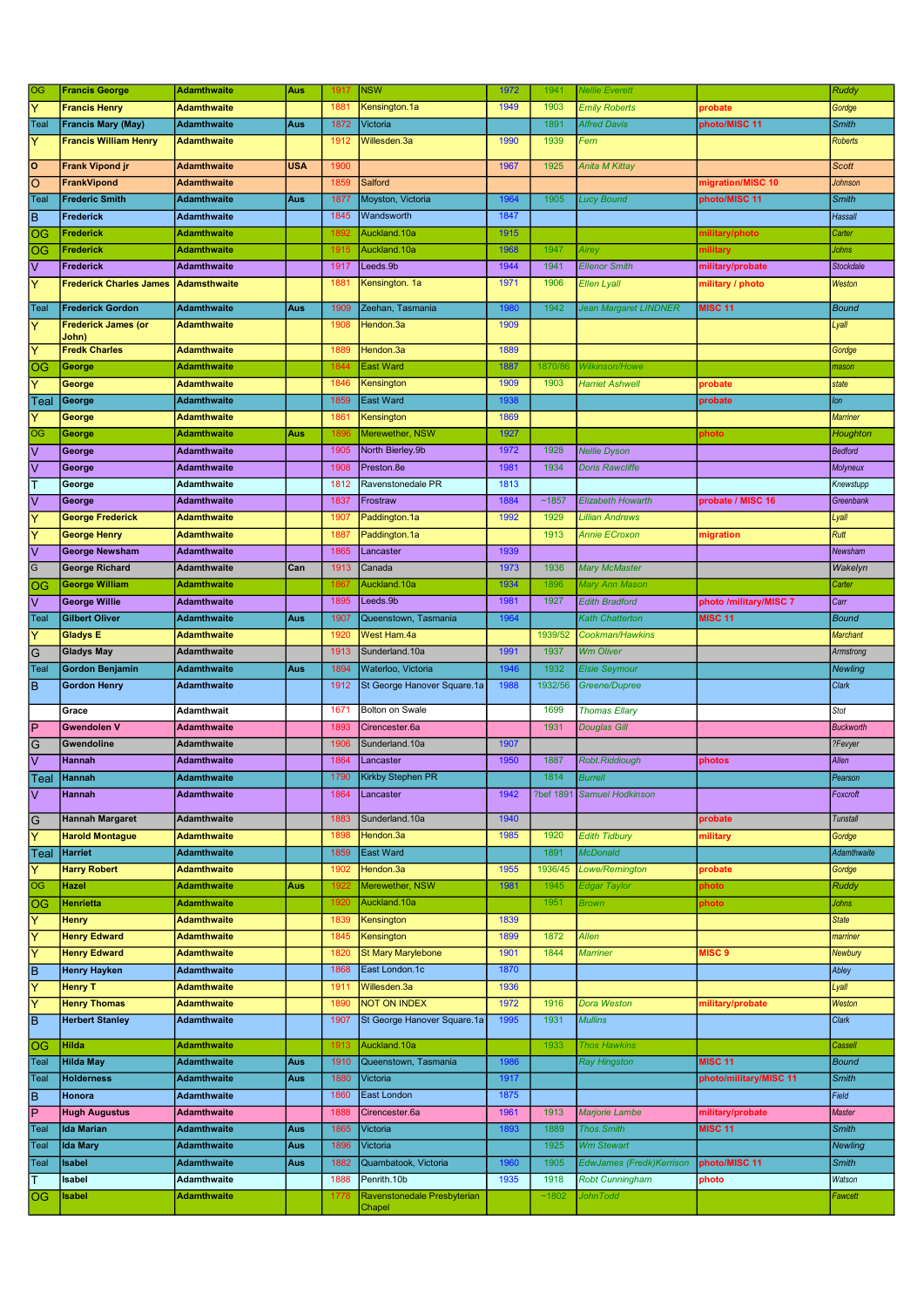| $\overline{G}$             | Isabella                       | <b>Adamthwaite</b> |     | 1864 | sunderland                      | 1943         | 1885    | <b>Paul Sidney</b>      | photo                    | Newbold           |
|----------------------------|--------------------------------|--------------------|-----|------|---------------------------------|--------------|---------|-------------------------|--------------------------|-------------------|
| $\overline{\circ}$         | <b>Isabella</b>                | <b>Adamthwaite</b> |     | 1911 | Auckland.10a                    | 1911         |         |                         |                          | Cassell           |
| $\overline{\mathsf{R}}$    | Issaybell                      | Adamthwat          |     | 1607 | Ravenstonedale PR               |              |         |                         |                          | ?Fothergill       |
| $\overline{\mathsf{R}}$    | Issaybell                      | Adamthwat          |     | 1609 | Ravenstonedale PR               |              |         |                         |                          | ?Adamthwat        |
| OG?                        | Issbell                        | Adamthwaite        |     | 1696 | Ravenstonedale PR               |              |         |                         |                          |                   |
|                            |                                |                    |     |      |                                 | 1879         |         |                         |                          |                   |
| ΙY                         | <b>Ivy</b>                     | <b>Adamthwaite</b> |     | 1879 | Hendon.3a                       |              |         |                         |                          | <b>Williams</b>   |
| $\overline{\mathsf{B}}$    | <b>Ivy Lillian</b>             | <b>Adamthwaite</b> |     | 1911 |                                 | 1911         |         |                         |                          | Courtney          |
| $\overline{\vee}$          | Jack                           | <b>Adamthwaite</b> |     | 1906 | North Bierley.9b                | 1943         | 1930    | <b>Mary Kelly</b>       | military/probate         | <b>Bedford</b>    |
| $\overline{\circ}$         | Jack                           | <b>Adamthwaite</b> | Aus | 1924 | Newcastle (source WWII recor    | 1994         | 1943    | Rose Marie McGuinness   |                          | <b>Smith</b>      |
| $\overline{\mathsf{Y}}$    | <b>Jack Ernest</b>             | <b>Adamthwaite</b> |     | 1921 | W Ham                           | 1994         | 1944/71 | Simkins/Lawton          |                          | Young             |
| $\overline{\mathsf{Y}}$    | <b>James</b>                   | Adamthwaite        |     | 1851 | Kensington                      | 1904         | 1878    | Weston                  |                          | <b>State</b>      |
| $ \overline{\mathsf{oc}} $ | <b>James</b>                   | Adamthwaite        |     | 1870 | Auckland.10a                    | 1871         |         |                         |                          | Carter            |
| og                         | <b>James</b>                   | Adamthwaite        |     | 1875 | Auckland.10a                    | 1945         | 1897    | Cassel                  |                          | Carter            |
| $\overline{OG}$            | <b>James</b>                   | <b>Adamthwaite</b> | Aus | 1892 | Merewether, NSW                 | 1896         |         |                         |                          | Houghton          |
|                            |                                |                    |     |      |                                 |              |         |                         |                          |                   |
| log                        | <b>James</b>                   | <b>Adamthwaite</b> |     | 1912 | Auckland.10a                    | 1993         | 1938/48 | Clifton/Etherington     | nilitary                 | Johns             |
| $\overline{\mathsf{R}}$    | James                          | Adamthwaite        |     | 1651 | Ravenstonedale PR               |              |         |                         |                          |                   |
| $\overline{s}$             | James                          | Adamthwait         |     | 1669 | Sedbergh PR                     | 1676         |         |                         |                          |                   |
| OG?                        | James                          | Adamthwaite        |     | 1689 | Ravenstonedale PR               |              |         |                         |                          |                   |
| $\overline{R}$             | James                          | Adamthwaite        |     | 1762 | Ravenstonedale PR               |              |         |                         |                          | Udall?            |
| OG                         | <b>James</b>                   | Adamthwaite        |     | 1767 | <b>Ravenstonedale PR</b>        | 1796         | 1789    | <b>Sarah Fothergill</b> |                          | Keasley           |
|                            | James                          | Athamthwaite       |     | 1809 | <b>Brindle</b>                  |              |         |                         |                          |                   |
| $\overline{?}$             | James                          | Adamthwaite        |     | 1829 | St Marylebone                   |              |         |                         |                          | Asbridge          |
| $\overline{\circ}$         | <b>James</b>                   | <b>Adamthwaite</b> |     | 1839 | <b>NOT ON INDEX</b>             | 1859?        |         |                         | Will/ MISC 10            | <b>Bryan</b>      |
| $\overline{\circ}$         | <b>James</b>                   | <b>Adamthwaite</b> |     | 1846 | <b>East Ward</b>                | 1912         | 1866    | Carter                  | ohoto                    | mason             |
|                            |                                |                    |     |      |                                 |              |         |                         |                          |                   |
| <b>OG</b>                  | <b>James</b>                   | <b>Adamthwaite</b> |     | 1817 | Brough (from EA)                | 1831         |         |                         |                          | Robinson          |
| <b>OG</b>                  | <b>James H</b>                 | <b>Adamthwaite</b> |     | 1915 | Auckland.10a                    | 1915         |         |                         |                          | Cassell           |
| <b>OG</b>                  | <b>James Henry</b>             | <b>Adamthwaite</b> |     | 1923 | Auckland.10a                    | 1978         |         |                         |                          | Cassell           |
| $\overline{\circ}$         | <b>James Theophilus (we</b>    | <b>Adamthwaite</b> |     | 1839 | <b>NOT ON INDEX</b>             | 1912         | 1878    | <b>MaggieBain</b>       | photo/migration/ MISC 10 | <b>Bryan</b>      |
|                            | now know that this is the      |                    |     |      |                                 |              |         |                         |                          |                   |
|                            | same person as James<br>above) |                    |     |      |                                 |              |         |                         |                          |                   |
|                            |                                |                    |     |      |                                 |              |         |                         |                          |                   |
| $\overline{\mathsf{Y}}$    | Jane                           | <b>Adamthwaite</b> |     | 1842 | Kensington                      | 1844         |         |                         |                          | state             |
| LG                         | Jane                           | Adamthwaite        |     | 1844 | Sunderland                      |              | 1877    | <b>Edward Carr</b>      |                          | Guy               |
| $\overline{\mathsf{Y}}$    | Jane                           | Adamthwaite        |     | 1859 | Marylebone (1837-1901)          | 1875         |         |                         |                          | <b>Marriner</b>   |
| Teal                       | Jane                           | <b>Adamthwaite</b> | Aus | 1869 | Victoria                        | 1875         |         |                         |                          | Nicholson         |
|                            |                                |                    |     |      |                                 |              |         |                         |                          |                   |
|                            |                                |                    |     |      |                                 |              |         |                         |                          |                   |
| $\overline{G}$             | Jane                           | <b>Adamthwaite</b> |     | 1892 | Sunderland.10a                  |              | ?1937   | <b>RichdTunstall?</b>   |                          | <b>Tunstall</b>   |
| $\overline{s}$             | Jane                           | Adamthwaite        |     | 1681 | Sedbergh PR                     |              |         |                         |                          |                   |
|                            | Jane                           | Adawttsweit        |     | 1721 | St Peter & St Kevin             |              |         |                         |                          |                   |
| $\overline{\vee}$          | Jane                           | <b>Adamthwaite</b> |     | 1744 | Sedbergh PR                     |              | 1766    | <b>Jas Tomlinson</b>    |                          | Moore             |
|                            | Jane                           | <b>Adamthwaite</b> |     | 1751 | Sedbergh PR                     | 1838         | 1782    | <b>Rev John Turner</b>  | Press/MISC 2, 10         | Allen             |
| $\frac{1}{2}$              | Jane                           | <b>Adamthwaite</b> |     | 1773 | Ravenstonedale PR               | 1781         |         |                         | MISC 5                   | <b>Stephenson</b> |
|                            | Jane                           | <b>Adamthwaite</b> |     | 1781 | Brough under Stainmore PR       |              | 1805    | Holiday                 |                          | Devis             |
| $\overline{G}$             |                                |                    |     |      |                                 |              |         |                         |                          |                   |
| $\overline{\triangledown}$ | Jane                           | <b>Adamthwaite</b> |     | 1788 | Sedbergh PR                     |              | 1816?   | <b>HughKilling</b>      |                          | Laycock           |
| LG                         | Jane                           | <b>Adamthwaite</b> |     | 1805 | <b>Bowes PR</b>                 |              | 1831    | Lambert                 |                          | Hunter            |
| $\overline{\vee}$          | Jane                           | <b>Adamthwaite</b> |     | 1805 | Sedbergh St Andrew              | 1805         |         |                         | <b>MISC 16</b>           | McEver            |
| $\overline{\mathsf{Y}}$    | Jane                           | <b>Adamthwaite</b> |     | 1817 | <b>St Mary Marylebone</b>       | 1817         |         |                         |                          | Newbury           |
| $\overline{\vee}$          | Jane                           | <b>Adamthwaite</b> |     | 1829 | Frostraw                        |              | 1851    | John Hoggarth           | <b>MISC 16</b>           | Greenbank         |
|                            | Jane                           | <b>Adamthwaite</b> |     | 1836 | Hetton, Durham                  |              | 1874    | <b>Robt Harling</b>     | MISC <sub>4</sub>        | <b>Stout</b>      |
| Teal                       |                                |                    |     | 1897 | Settle.9a                       |              | 1921    |                         |                          |                   |
| $\overline{\mathsf{v}}$    | Jane (Jenny)                   | <b>Adamthwaite</b> |     |      |                                 |              |         | Thos shaw               | photo                    | Walker            |
| $\overline{\mathsf{B}}$    | Jane Elizabeth (Jennie)        | <b>Adamthwaite</b> |     | 1889 | Islington.1b                    |              | 1911    | <b>Frank Bourne</b>     |                          | Firby             |
|                            | <b>Jane Hannam</b>             | <b>Adamthwaite</b> |     | 1865 | <b>Skipton</b>                  | 1871         |         |                         |                          | Hannam            |
| <b>LG</b><br>ΙY            | Jane Louisa                    | Adamthwaite        |     | 1875 | Kensington.1a                   |              | 1910    | <b>George Kirkham</b>   |                          | marriner          |
|                            |                                | Adamthwait         |     | 1638 |                                 |              |         |                         |                          |                   |
| $\overline{R}$             | Jaymes                         |                    |     |      | Ravenstonedale PR               |              |         |                         |                          |                   |
|                            | Jean                           | Adaamthait         |     | 1673 | Bolton on Swale                 |              |         |                         |                          | Stot              |
| <b>Teal</b>                | <b>Jenny Louisa</b>            | <b>Adamthwaite</b> |     | 1879 | Lancaster.8e                    |              |         |                         |                          | Adamthwaite       |
| $\overline{B}$             | <b>Jessey</b>                  | <b>Adamthwaite</b> |     | 1867 | St Saviour Southwark.1d         | 1870         |         |                         |                          | Field             |
| ⊽                          | Jessie                         | <b>Adamthwaite</b> |     | 1910 | Preston.8e                      |              | 1940    | <b>Fredk King</b>       |                          | Molyneux          |
| $\overline{\mathsf{Y}}$    | <b>Jessie Ellen</b>            | <b>Adamthwaite</b> |     | 1868 | Marylebone.1a                   | 1870         |         |                         |                          | <b>Williams</b>   |
| $\overline{P}$             | Jno                            | <b>Adamthwaite</b> |     | 1780 | Ravenstonedale PR               | 1843         | 1807    | Garlick                 | Press/MISC 15            | Adamthwaite       |
| $\overline{s}$             | Jo.                            | Adamthwaite        |     | 1639 | Sedbergh PR                     | 1639         |         |                         | will                     |                   |
| $\overline{\circ}$         | Joan                           | Adamthwaite        | Aus | 1923 | Merewether, NSW                 | 2006         | 1946    | William Sammon          | photo                    | <b>Ruddy</b>      |
|                            | Joan                           | Adamthwat          |     | 1581 | Ravenstonedale PR               |              |         |                         |                          |                   |
| $\overline{\mathsf{R}}$    |                                |                    |     |      |                                 |              |         |                         |                          |                   |
| $\overline{\mathsf{R}}$    | Joan                           | <b>Adamthwat</b>   |     | 1586 | Ravenstonedale PR               |              |         |                         |                          |                   |
| $\overline{\mathsf{R}}$    | Joan                           | <b>Adamthwat</b>   |     | 1588 | Ravenstonedale PR               |              |         |                         |                          | Wharton           |
| $\overline{\circ}$         | Joan D                         | <b>Adamthwaite</b> |     | 1925 | Lambeth.1d                      |              | 1946    | <b>Derek Quinton</b>    |                          | Gover             |
| $\overline{\vee}$<br> OG   | <b>Joe William</b><br>John     | <b>Adamthwaite</b> |     | 1887 | Dewsbury.9b<br><b>East Ward</b> | 1888<br>1861 |         |                         |                          | Heywood           |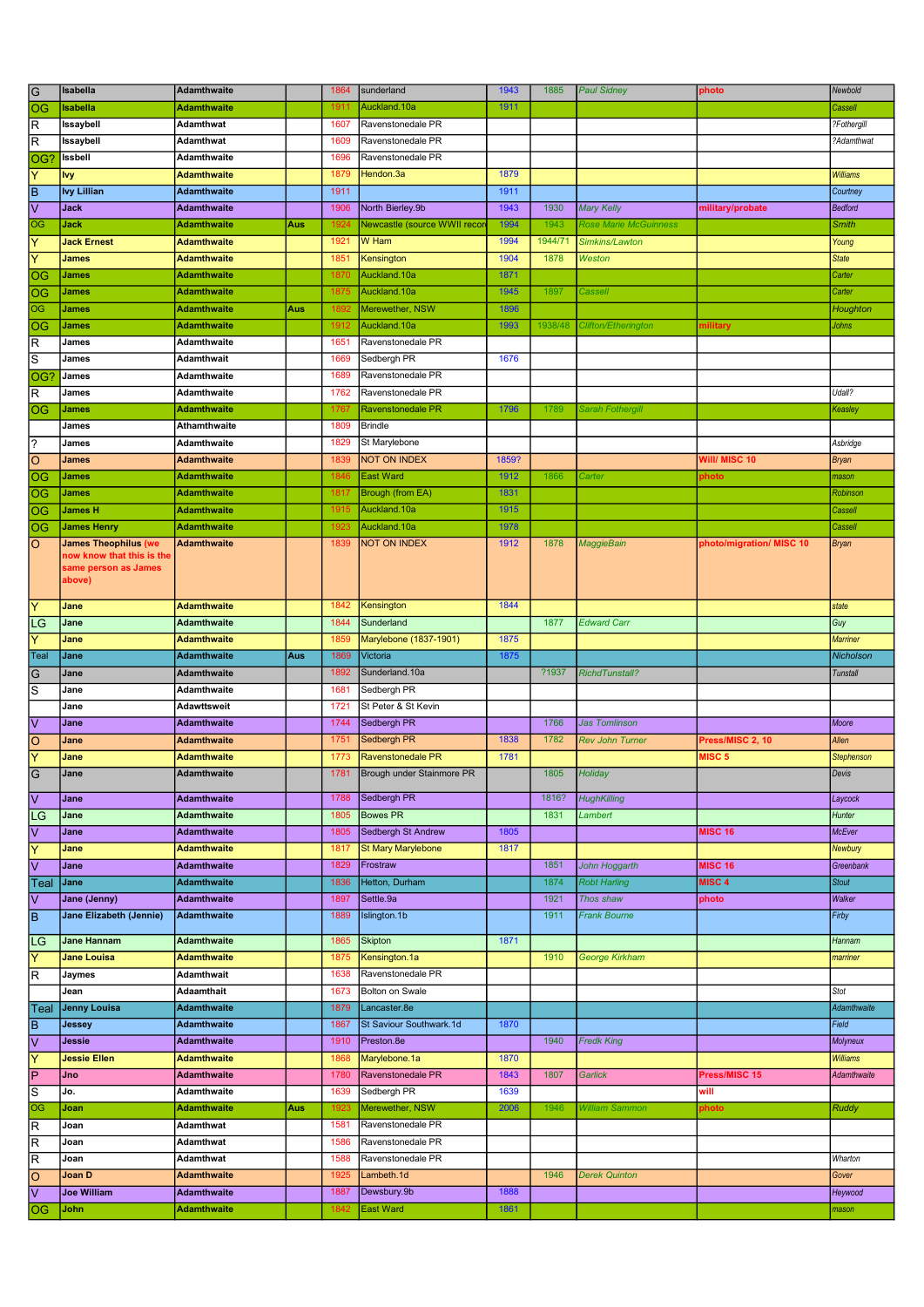| Teal                    | John                       | <b>Adamthwaite</b>         |     | 1848 | East ward                                 | 1924  | 1886     | <b>Hunter</b>               | migration                     | nicholson       |
|-------------------------|----------------------------|----------------------------|-----|------|-------------------------------------------|-------|----------|-----------------------------|-------------------------------|-----------------|
| Y                       | John                       | <b>Adamthwaite</b>         |     | 1851 | Kensington                                | 1917  | 1873     | Marriner                    |                               | marriner        |
| G                       | John                       | Adamthwaite                |     | 1852 | East Ward                                 | 1924  | 1873     | <b>Tunstall</b>             | probate                       | Hopes           |
| İΡ                      | John                       | <b>Adamthwaite</b>         |     | 1853 | Salford                                   | 1853  |          |                             |                               | Worral          |
| P                       | John                       | <b>Adamthwaite</b>         |     | 1858 | Cheadle                                   | 1931  | 1881     | Master                      | probate/MISC 15               | Worral          |
| т                       | John                       | Adamthwaite                |     | 1863 | Penrith                                   | 1863  |          |                             |                               | Gregg           |
| $\overline{\mathsf{V}}$ | John                       | <b>Adamthwaite</b>         |     | 1867 | Lancaster.8e                              | 1939  | 1901     | <b>Marg't Ellen Harling</b> | photo/MISC 7                  | Newsham         |
| V                       | John                       | <b>Adamthwaite</b>         |     | 1872 | Settle.9a                                 | 1889  |          |                             |                               | Timperley       |
| l٧                      | John                       | <b>Adamthwaite</b>         |     | 1890 | Leeds.9b                                  | 1972  | 1919     | <b>Maggie Adamthwaite</b>   | photo/military/MISC 7/probate | carr            |
|                         |                            |                            |     |      |                                           |       |          |                             |                               |                 |
| T                       | John                       | <b>Adamthwaite</b>         |     | 1894 | Carlisle.10b                              | 1917  |          |                             | military / photo              | watson          |
| V                       | John                       | <b>Adamthwaite</b>         |     | 1896 | Settle.9a                                 | 1918  |          |                             | photo/military/migration      | Walker          |
| V                       | John                       | <b>Adamthwaite</b>         |     | 1916 | Preston.8e                                | 1919  |          |                             |                               | Molyneux        |
| R                       | John                       | <b>Adamthwat</b>           |     | 1577 | Ravenstonedale PR                         |       |          |                             |                               |                 |
| $\mathsf R$             | John                       | <b>Adamthwat</b>           |     | 1581 | Ravenstonedale PR                         |       |          |                             |                               | Dent            |
| $\mathsf R$             | John                       | Adamthwat                  |     | 1584 | Ravenstonedale PR                         | 1625  |          |                             |                               |                 |
| lR                      | John                       | Adamthwaite                |     | 1612 | Ravenstonedale PR                         |       |          |                             | <b>MISC 5</b>                 | ?Adamthwat      |
| Y                       | John                       | <b>Adamthwat</b>           |     | 1616 | <b>Ravenstonedale PR</b>                  |       |          |                             |                               | Cooke           |
| R                       | John                       | Adamthwat                  |     | 1629 | Ravenstonedale PR                         |       |          |                             |                               |                 |
| R                       | John                       | <b>Adamthat</b>            |     | 1635 | Ravenstonedale PR                         |       |          |                             |                               | Bousfield       |
| $\mathsf R$             | John                       | <b>Adamthwait</b>          |     | 1635 | Ravenstonedale PR                         |       |          |                             |                               | Fothergill      |
|                         | John                       | Adamthwaite                |     | 1639 | St Andrew Holborn PR                      | 1639  |          |                             |                               |                 |
| Υ                       | John                       | <b>Adamthwait</b>          |     | 1645 | Ravenstonedale PR                         | ?1725 | bef 1675 | 1. Ann ? 2. Margaret        |                               | Fothergill      |
|                         |                            |                            |     |      |                                           |       | 1679     | Pinder                      |                               |                 |
|                         | John                       | <b>Adamthwait</b>          |     | 1665 | Bolton on Swale                           |       |          |                             |                               | Stot            |
| S                       | John                       | <b>Adamthwaite</b>         |     | 1671 | Sedbergh PR                               |       |          |                             | will                          |                 |
| Ÿ                       | John                       | <b>Adamthwaite</b>         |     | 1683 | Ravenstonedale PR                         | 1724  |          |                             |                               | Pinder?         |
| OG <sup>®</sup>         | John                       | Adamthwaite                |     | 1685 | Ravenstonedale PR                         |       |          |                             |                               |                 |
| $\overline{s}$          | John                       | Adamthwaite                |     | 1689 | Sedbergh PR                               | 1776  |          | Eliz. Spicer                | will                          |                 |
| $\overline{\mathsf{v}}$ | John                       | <b>Adamthwaite</b>         |     | 1712 | Sedbergh PR                               | 1722  |          |                             | Will                          | ?Holm           |
| OG                      | John                       | <b>Adamthwaite</b>         |     | 1725 | of Ravenstonedale                         | 1804  | 1753     | Keasley                     | <b>MISC 19</b>                |                 |
| R                       | John                       | Adamthwaite                |     | 1730 | Ravenstonedale                            | 1820  |          |                             |                               |                 |
| $\circ$                 | John                       | <b>Adamthwaite</b>         |     | 1745 | <b>SedburghPR</b>                         | 1819  |          |                             | Will/Press/MISC 2, 10, 12, 18 | Allen           |
| l٧                      | John                       | <b>Adamthwaite</b>         |     | 1746 | Sedbergh PR                               | 1806  | 1778     | agnes Laycock?              |                               | Moore           |
| R                       | John                       | <b>Adamthwaite</b>         |     | 1757 | Ravenstonedale PR                         | 1784  |          |                             |                               | Udall?          |
| G                       | John                       | Adamthwaite                |     | 1772 | Brough under Stainmore PR                 | 1850  | 1792     | Ruth Robinson (ne Sayer)    | Will                          | Devis           |
|                         |                            |                            |     |      |                                           |       |          |                             |                               |                 |
| LG                      | John                       | <b>Adamthwaite</b>         |     | 1776 |                                           | 1817  | 1803     | <b>Margt Hunter</b>         | Press / WILL                  |                 |
| Teal                    | John                       | <b>Adamthwait</b>          |     | 1783 | <b>Kirkby Stephen PR</b>                  | 1839  |          |                             | press/MISC 12, 18             | Pearson         |
| OG                      | John                       | <b>Adamthwaite</b>         |     | 1791 | <b>Kirkby Stephen PR</b>                  | 1868  | 1810     | Robinson                    | press                         | Fothergill      |
| V                       | John                       | <b>Adamthwaite</b>         |     | 1791 | Sedbergh PR                               |       |          |                             |                               | Laycock         |
| G                       | John                       | <b>Adamthwaite</b>         |     | 1794 | Stainmore                                 | 1865  | 1818     | <b>Steel</b>                | probate                       | Robinson/Sayer  |
|                         |                            |                            |     |      |                                           |       |          |                             |                               |                 |
| lв                      | John                       | <b>Adamthwaite</b>         |     | 1802 | <b>St Lawrence Appleby PR</b>             | 1863? |          |                             | MISC <sub>9</sub>             | Whitesmith      |
| Teal                    | John                       | <b>Adamthwaite</b>         |     | 1809 | Cotherstone, Yorks                        | 1812  |          |                             |                               | <b>Bourn</b>    |
| $\overline{P}$          | John                       | <b>Adamthwaite</b>         |     | 1810 | Manchester Cathedral source               | 1870  | 1845     | Worrall                     | Will/Press/military/MISC15    | Garlick         |
|                         | John                       | <b>Adamthwaite (?alias</b> |     | 1811 | IGI extr<br>St Nicholas, Liverpool, Lancs |       |          |                             | press/migration               | Maycock         |
|                         |                            | Wilson)                    |     |      |                                           |       |          |                             |                               |                 |
| T                       | John                       | <b>Adamthwaite</b>         |     | 1814 | Ravenstonedale PR (Kendal)                | 1814  |          |                             |                               | Knewstupp       |
|                         |                            |                            |     | 1814 | <b>St Mary Marylebone</b>                 | 1814  |          |                             |                               |                 |
| Y                       | John                       | <b>Adamthwaite</b>         |     |      |                                           |       |          |                             |                               | Newbury         |
| G                       | John                       | Adamthwaite                |     | 1819 | Stainmore                                 | 1907  | 1849/68  | Hopes/Alison<br>Nicholson   | probate                       | <b>Steel</b>    |
| Teal                    | John                       | <b>Adamthwaite</b>         |     | 1820 | Kirkby Stephen PR                         | 1900  | 1846     |                             | migration/MISC 4,11           | <b>Stout</b>    |
| V                       | John                       | <b>Adamthwaite</b>         |     | 1835 | Frostraw                                  | 1888  | 1856     | <b>Newsham</b>              | <b>MISC 16</b>                | Greenbank       |
| G                       | John (Jack)                | Adamthwaite                |     | 1867 | East Ward.10b                             | 1920  | 1898     | <b>Agnes Creighton</b>      | probate                       | Dobinson        |
| T                       | John (Jack)                | Adamthwaite                |     | 1914 | Carlisle.10b                              | 1950  | 1944     | <b>Winifred Simpson</b>     | probate / photo               | Hodgson         |
| ΙO                      | John Allen                 | <b>Adamthwaite</b>         |     | 1795 | <b>St Michael Cornhill PR</b>             | 1850  | 1829     | Susan A Bryan               | Will/Press/ / photo / MISC 10 | Vipond          |
| lo                      | <b>John Allen</b>          | <b>Adamthwaite</b>         |     | 1832 | <b>Stoke Newington PR</b>                 | 1881  | 1853     | Saynor                      | Press/ MISC 10                | <b>Bryan</b>    |
| lo                      | <b>John Allen (Laddie)</b> | <b>Adamthwaite</b>         |     | 1887 | Lancaster.8e                              | 1907  |          |                             | MISC 14 / photo               | Fairey          |
| G                       | John Creighton             | Adamthwaite                |     | 1901 | Renfrew                                   | 1981  | 1942     | QueenieWilson               |                               | Creighton       |
| Teal                    | John Cromwell              | <b>Adamthwaite</b>         | Aus | 1912 | Tasmania                                  |       | bef 1936 | <b>Emily Ferguson</b>       | <b>MISC 11</b>                | <b>Bound</b>    |
| $\overline{\mathsf{v}}$ | John Harold                | <b>Adamthwaite</b>         |     | 1893 | North Bierley.9b                          | 1894  |          |                             |                               | Heywood         |
|                         |                            |                            |     | 1880 | Sunderland.10a                            | 1963  | 1905     |                             |                               |                 |
| G                       | John Henry                 | Adamthwaite                |     |      |                                           |       |          | Miriam Fevvyer              | probate                       | Tunstall        |
| Y                       | <b>John Henry</b>          | <b>Adamthwaite</b>         |     | 1881 | Chelsea.1a                                | 1882  |          |                             |                               | <b>Marriner</b> |
| OG                      | <b>John Henry</b>          | <b>Adamthwaite</b>         | Aus | 1903 | Merewether, NSW                           | 1984  | 1923     | <b>Ethel Smith</b>          |                               | Houghton        |
| LG                      | John Hunter                | Adamthwaite                |     | 1811 | <b>Bowes PR</b>                           | 1871  | 1835     | Guy                         | probate                       | Hunter          |
| LG                      | John Hunter                | <b>Adamthwaite</b>         |     | 1835 | Richmond                                  | 1855  |          |                             |                               | Guy             |
| Υ                       | <b>John James</b>          | <b>Adamthwaite</b>         |     | 1912 | Willesden.3a                              | 1992  | 1935     | <b>Doris Freak</b>          |                               | Lyall           |
| lв                      | John Jonathan              | <b>Adamthwaite</b>         |     | 1831 | Blockley,                                 | 1900  | 1851/84  | Abley/Hutchings             | MISC <sub>9</sub>             | Robertson       |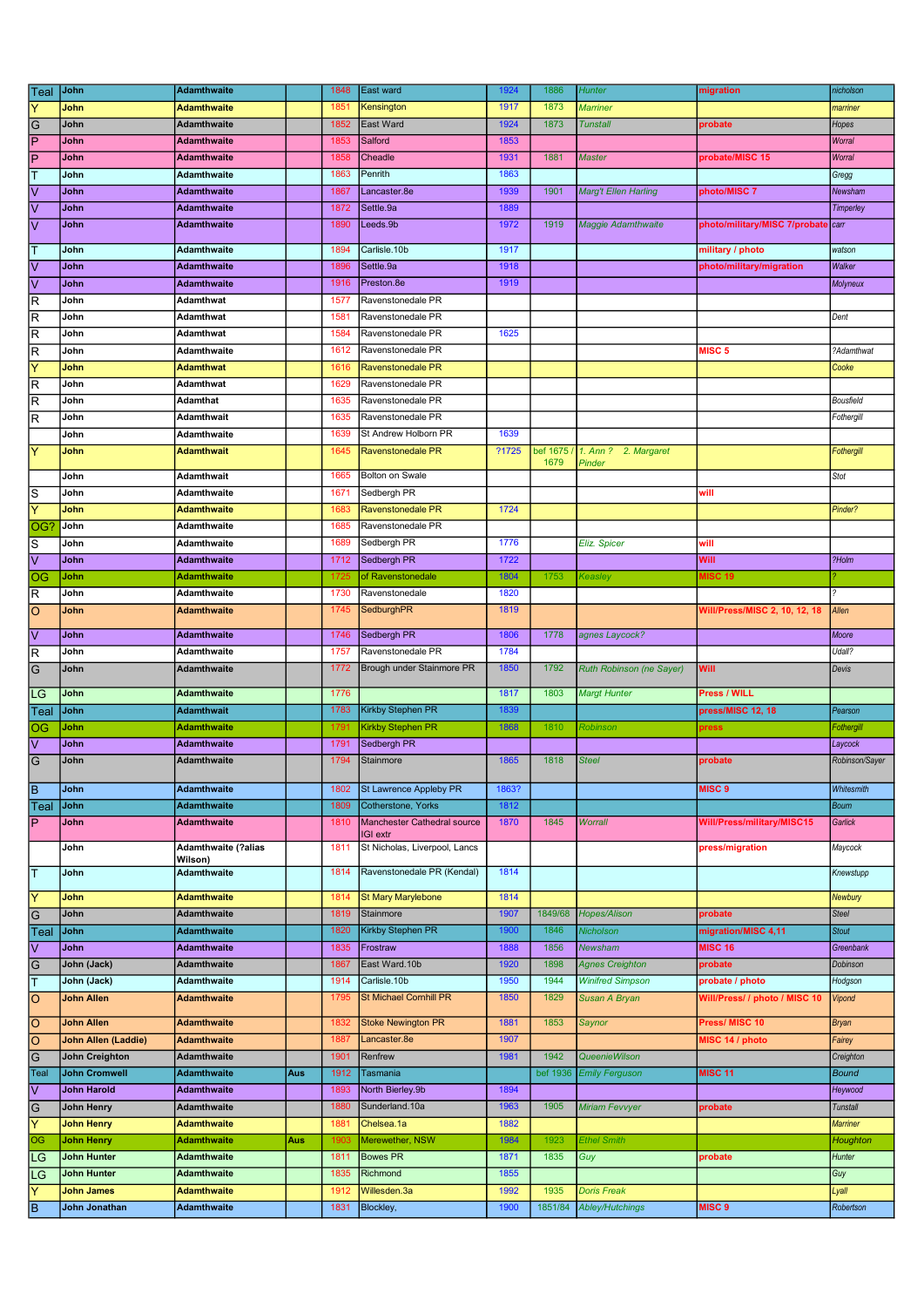| <b>P</b>       | <b>John Mills</b>                | <b>Adamthwaite</b>  |            | 1915 | Cirencester.6a                        | 1994 | 1942               | <b>Marjorie Thompson</b>              |                                       | Lamb              |
|----------------|----------------------------------|---------------------|------------|------|---------------------------------------|------|--------------------|---------------------------------------|---------------------------------------|-------------------|
| OG             | John T                           | <b>Adamthwaite</b>  |            | 1910 | Auckland.10a                          | 1998 | 1932               | Kirkley                               | nilitary                              | Johns             |
| OG             | <b>John Thomas</b>               | <b>Adamthwaite</b>  |            | 1882 | Weardale.10a                          | 1954 | 1906               | Johns                                 | photo                                 | Carter            |
| $\circ$        | <b>John Thomas</b>               | <b>Adamthwaite</b>  | Can        | 1921 | ?Canada                               | 1928 |                    |                                       | <b>MISC 10</b>                        | Ward              |
| ĪΒ             | <b>John William</b>              | <b>Adamthwaite</b>  |            | 1851 | Bermondsey                            | 1906 | 1876               | <b>Esther Fletcher</b>                |                                       | Abley             |
| lв             | <b>John William</b>              | <b>Adamthwaite</b>  |            | 1899 |                                       | 1939 | 1921               | <b>Olga Morrad</b>                    | military/ probate / photo             | ?Clark            |
| lв             | (Werberforce?)<br>John William E | <b>Adamthwaite</b>  |            | 1923 | St Geo HS                             | 1991 | 1944/77            | Rose Tucker/Jessie Risk               |                                       | Morrad            |
| lP.            | <b>John William Everard</b>      | <b>Adamthwaite</b>  |            | 1891 | Cirencester.6a                        | 1953 | 1914               | <b>Alice Mildred Whittla</b>          | military/migration/probate            | <b>Buckworth</b>  |
|                |                                  |                     |            |      |                                       |      |                    |                                       |                                       |                   |
| lв             | <b>John William Henry</b>        | <b>Adamthwaite</b>  |            | 1879 | St Olave.1d                           | 1940 | 1902               | <b>AdaClark</b>                       | will/misc                             | fletcher          |
| B              | <b>Jonathan</b>                  | <b>Adamthwaite</b>  |            | 1807 | St Lawrence Appleby PR                | 1819 |                    |                                       |                                       | Whitesmith        |
| Teal           | Joseph                           | <b>Adamthwaite</b>  |            | 1855 | <b>East Ward</b>                      | 1875 |                    |                                       | migration                             | Nicholson         |
| Teal           | Joseph                           | <b>Adamthwaite</b>  |            | 1774 | Kirkby Stephen PR                     | 1811 | 1804               | ann Bourn                             | Press/MISC 12, 17                     | Pearson           |
| G <sub>2</sub> | Joseph                           | Adamthwaite         |            | 1829 | Stainmore                             | 1832 |                    |                                       |                                       |                   |
| Teal           | Joseph                           | <b>Adamthwaite</b>  |            | 1834 | Hetton-le-hole, Houghton le<br>Spring | 1905 | 1864               | <b>Smith</b>                          | photo/migration/MISC 4,11             | <b>Stout</b>      |
| G              | Joseph                           | Adamthwaite         | Can        | 1917 | Canada                                | 1995 | 1942               | <b>Ruby Evelyn Warner</b>             | photo                                 | Wakelyn           |
| G              | <b>Joseph Armstrong</b>          | <b>Adamthwaite</b>  |            | 1925 | Auckland.10a                          | 1984 | 1947               | <b>Tappenden</b>                      | migration                             | Armstrong         |
| Teal           | <b>Joseph Edward</b>             | <b>Adamthwaite</b>  |            | 1864 | <b>East Ward</b>                      | 1914 | 1888               | MaryJane Irving                       | probate                               | Adamthwaite       |
| O              | <b>Joseph Gibson</b>             | <b>Adamthwaite</b>  |            | 1834 | <b>Stoke Newington PR</b>             | 1849 |                    |                                       | <b>MISC 10</b>                        | <b>Bryan</b>      |
| Ÿ              | <b>Joseph Henry</b>              | <b>Adamthwaite</b>  |            | 1837 | St Marylebone Christ Church           | 1838 |                    |                                       |                                       | <b>State</b>      |
| Y              | <b>Joseph James</b>              | <b>Adamthwaite</b>  |            | 1809 | PR<br><b>St Mary Marylebone</b>       | 1865 | 1832               | <b>State</b>                          | <b>MISC 9</b>                         | Newbury           |
| LG             | <b>Joseph Martin</b>             | <b>Adamthwaite</b>  |            | 1851 | <b>Richmond Yk</b>                    | 1854 |                    |                                       |                                       | Guy               |
| G              | Joseph Newbold                   | Adamthwaite         |            | 1860 | East Ward                             | 1924 | 1882               | Ord                                   | migration                             | Newbold           |
| Teal           | <b>Joseph Nicholson</b>          | <b>Adamthwaite</b>  | Aus        | 1875 | Victoria                              | 1944 | 1913               | <b>Bertha Stevens</b>                 | photo                                 | Provis            |
| G              | Joseph Richard                   | <b>Adamthwaite</b>  |            | 1886 | Ulverston.8e                          | 1949 | 1911               | Lizzie Wakelin                        | photo/migration                       | Dobinson          |
| Υ              | Joyce M                          | <b>Adamthwaite</b>  |            | 1922 | Windsor                               |      | 1942               | Ronald Wallace                        |                                       | Tidbury           |
| $\circ$        | Kate                             | <b>Adamthwaite</b>  |            | 1889 | Birmingham, Warks                     |      |                    |                                       | MISC 10 / photo                       | Glynn             |
| $\circ$        | <b>Kate Ellen Rickarby</b>       | <b>Adamthwaite</b>  |            | 1861 | Pancras (1837-1901)                   |      |                    |                                       | Press/MISC 10                         | <b>Rickerby</b>   |
| Y              | <b>Kathaleen Lucy</b>            | <b>Adamthwaite</b>  | Can        | 1921 | Canada                                |      |                    |                                       |                                       | Croxon            |
| ١o             | <b>Kathleen Clarice</b>          | <b>Adamthwaite</b>  | <b>USA</b> | 1923 | b.Jefferson, Texas, US                | 2007 |                    | Eufis LeBlanc                         |                                       | <b>Hawkins</b>    |
| Ÿ              | Leonard                          | <b>Adamthwaite</b>  |            | 1925 | Greenwich.1d                          | 1948 | 1947               | <b>May Woods</b>                      |                                       | Lyall             |
| OG             | Lilian                           | <b>Adamthwaite</b>  |            | 1908 | Auckland.10a                          |      | 1930               | Nelson                                |                                       | Johns             |
|                | Lilian Gertrude S                | Adamthwaite         |            | 1888 | Chorlton.8c                           |      |                    |                                       |                                       |                   |
| Y              | <b>Lilly Maria</b>               | <b>Adamthwaite</b>  |            | 1871 | Marylebone.1a                         | 1948 | 1893               | <b>Chas Brougham</b>                  |                                       | <b>Williams</b>   |
| lв             | Lily                             | <b>Adamthwaite</b>  |            | 1883 | St Saviour Southwark.1d               | 1883 |                    |                                       |                                       | Fletcher?         |
| Y              | <b>Lily Ada Amelia</b>           | <b>Adamthwaite</b>  |            | 1902 | Marylebone.1a                         |      | 1945               | Mr Smith                              |                                       | Harvey            |
| G              | <b>Lily Jane</b>                 | Adamthwaite         |            | 1898 | Sunderland.10a                        |      |                    | Quenet                                |                                       | Ray               |
| OG             | <b>Lily May</b>                  | <b>Adamthwaite</b>  | Aus        | 1905 | Merewether, NSW                       | 1974 | 1960               | <b>Roy Marheine</b>                   | ohoto                                 | Houghton          |
| O              | <b>Lionel Willie</b>             | <b>Adamthwaite</b>  |            | 1894 | Kensington.1a                         | 1979 | 1920               | <b>Clarice Tinsley</b>                | military/MISC 14 / photo              | Fairey            |
| Y              | <b>Louisa Elizabeth</b>          | <b>Adamsthwaite</b> |            | 1879 | Kensington.1a                         |      | 1905               |                                       |                                       | Weston            |
| lΥ             | <b>Louisa Jane</b>               | <b>Adamthwaite</b>  |            | 1873 | Kensington                            |      | 1903               | <b>Arthur Facey</b>                   |                                       | Allen             |
| $\circ$        | Lucy                             | <b>Adamthwaite</b>  |            | 1837 | <b>Stoke Newington PR</b>             | 1849 |                    |                                       | <b>MISC 10</b>                        | <b>Bryan</b>      |
| O              | Lucy                             | <b>Adamthwaite</b>  |            | 1851 |                                       | 1858 |                    |                                       | <b>MISC 10</b>                        | <b>Rickerby</b>   |
| lP.            | Lucy                             | <b>Adamthwaite</b>  |            | 1851 | Salford                               |      | 1881               | <b>Pierce Edwards</b>                 | <b>MISC 15</b>                        | Worral            |
| $\circ$        | <b>Lucy Anglin</b>               | <b>Adamthwaite</b>  |            | 1856 | Camberwell (1837-1919)                |      | 1881               | <b>Stevenson</b>                      | <b>MISC 10</b>                        | Johnson           |
| lo             | <b>Lucy Gertrude</b>             | <b>Adamthwaite</b>  | <b>USA</b> | 1895 | Jersey City, New Jersey, US           |      |                    |                                       |                                       | <b>Scott</b>      |
|                |                                  |                     |            |      |                                       |      |                    |                                       |                                       |                   |
| lo             | <b>Lucy Vipond</b>               | <b>Adamthwaite</b>  |            | 1886 | Lambeth.1d                            |      | 1912               | <b>Percy Mawson</b>                   | MISC 14 / photo                       | Fairey            |
| Ÿ              | <b>Lucy Winifred</b>             | <b>Adamthwaite</b>  |            | 1912 | Willesden.3a                          |      | 1932/42            | <b>Reg.Courtney Tucker</b>            |                                       | Parish            |
| Ÿ              | M                                | <b>Adamthwaite</b>  |            | 1675 | Ravenstonedale PR                     |      |                    |                                       |                                       |                   |
| ⊽              | <b>Mabel</b>                     | <b>Adamthwaite</b>  |            | 1888 | Dewsbury.9b                           | 1888 |                    |                                       |                                       | Heywood           |
| V              | Maggie                           | <b>Adamthwaite</b>  |            | 1892 | Settle.9a                             | 1971 | 1919               | John Adamthwaite                      | photo/MISC 7/probate                  | <b>Harling</b>    |
| V              | Maggie                           | <b>Adamthwaite</b>  |            | 1899 | Bolton.8c                             | 1926 |                    |                                       |                                       | Lindley           |
|                | Male                             | Adamthwaite         |            | 1904 | Lancaster.8e                          | 1904 |                    |                                       |                                       |                   |
| $\circ$        | male (Mark)                      | <b>Adamthwaite</b>  |            | 1859 | Mile End Old Town                     | 1948 | 1887/191<br>2/1918 | Mary Glyn/Lucy<br>Poppe/Florence Ward | military/migration/MISC 10 /<br>photo | Saynor            |
|                | Malley                           | Athamthwaite        |            | 1803 | <b>Brindle</b>                        |      |                    |                                       |                                       |                   |
| lR.            | Margared                         | Adamthwaite         |            | 1687 | Ravenstonedale Soc.of                 |      |                    |                                       |                                       | Middleton         |
|                |                                  |                     |            |      | Friends PR                            |      |                    |                                       |                                       |                   |
| I٧             | <b>Margaret</b>                  | <b>Adamthwaite</b>  |            | 1844 | Sedbergh                              |      | 1864               | <b>JamesFletcher</b>                  | <b>MISC 16</b>                        | Greenbank         |
| R              | Margaret                         | Adamthwat           |            | 1643 | Ravenstonedale PR                     |      |                    |                                       |                                       |                   |
| ĪV             | <b>Margaret</b>                  | <b>Adamthwait</b>   |            | 1722 | Sedbergh PR                           | 1722 |                    |                                       |                                       | ?Holm             |
| Ÿ              | <b>Margaret</b>                  | <b>Adamthwaite</b>  |            | 1781 | Ravenstonedale PR                     |      | ?1804              | <b>James Wilson</b>                   | MISC <sub>5</sub>                     | <b>Stephenson</b> |
| OG             | <b>Margaret</b>                  | <b>Adamthwaite</b>  |            | 1814 | <b>Brough PR (Kendal)</b>             |      | 1834               | Joel                                  |                                       | Robinson          |
| OG             | <b>Margaret</b>                  | <b>Adamthwaite</b>  |            | 1825 | <b>St Mary Manchester</b>             | 1872 |                    |                                       |                                       | Greaves           |
| LG             | Margaret                         | Adamthwaite         |            | 1836 | Richmond, Yorks                       |      | 1868               | <b>Thos Eden</b>                      |                                       | Guy               |
| l٧             | <b>Margaret Agnes</b>            | <b>Adamthwaite</b>  |            | 1869 | Lancaster.8e                          | 1947 |                    |                                       |                                       | Foxcroft          |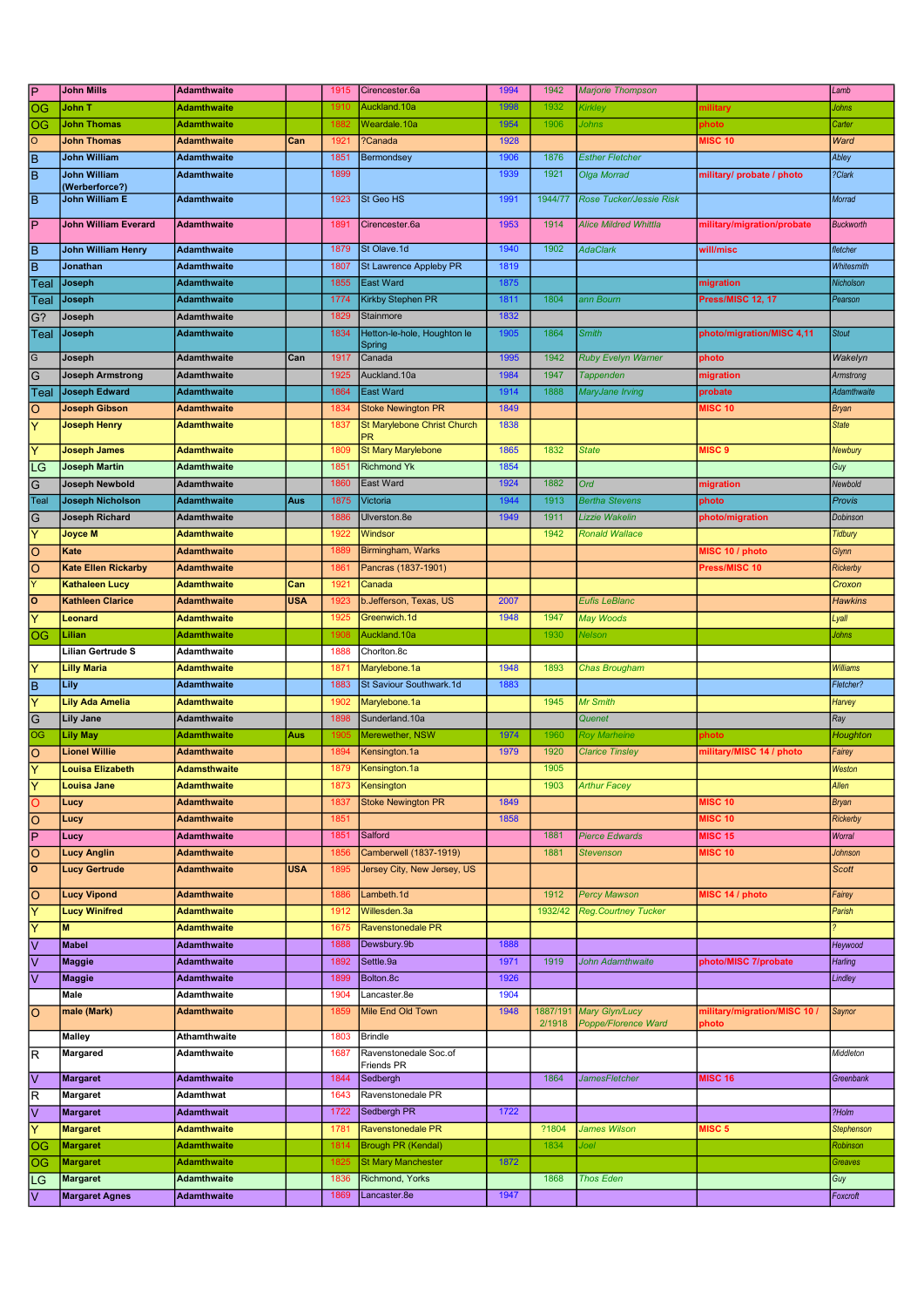| $\overline{G}$          | <b>Margaret Anna</b>    | <b>Adamthwaite</b> |            | 1877 |                                                   |          | 1905     | <b>Satterthwaite</b>      |                             | Dobinson        |
|-------------------------|-------------------------|--------------------|------------|------|---------------------------------------------------|----------|----------|---------------------------|-----------------------------|-----------------|
|                         | Margaret E.             | Adamthwaite        | <b>USA</b> | 1893 | b. US                                             | 1894     |          |                           |                             |                 |
| ĪΒ                      | <b>Margaret Eleanor</b> | <b>Adamthwaite</b> |            | 1859 | london?                                           | 1899     | 1882     | Chas. Whale               |                             | Abley           |
| ⊽                       | <b>Margaret Helen</b>   | <b>Adamthwaite</b> |            | 1884 | Leeds.9b                                          |          | 1910     | <b>Harry Pearson</b>      |                             | Carr            |
| OG                      | <b>Margaret Jane</b>    | <b>Adamthwaite</b> |            | 1903 | Auckland.10a                                      |          | 1927     | <b>Thomas Dent</b>        |                             | Longhom         |
| ΙY                      | <b>Margaret M</b>       | <b>Adamthwaite</b> |            | 1922 | Fulham.1a                                         | 2001     |          |                           |                             | Adamthwaite     |
| B                       | <b>Margaret rose</b>    | <b>Adamthwaite</b> |            | 1881 | St Olave.1d                                       |          | 1906     | <b>Henry Wolff</b>        |                             | fletcher        |
| R                       | Margarett               | Adamthwat          |            | 1573 | Ravenstonedale PR                                 |          | 1595     | <b>Robt Willmson</b>      |                             |                 |
| R                       | Margarett               | Adamthwat          |            | 1573 | Ravenstonedale PR                                 |          |          |                           |                             |                 |
| $\overline{\mathsf{R}}$ | Margarett               | Adamthwat          |            | 1597 | Ravenstonedale PR                                 |          |          |                           |                             | ?Adamthwat      |
| $\overline{\mathsf{R}}$ | Margarett               | Adamthwat          |            | 1601 | Ravenstonedale PR                                 |          | 1624     | <b>Wm Hugenson</b>        |                             | ?Fothergill     |
| $\overline{\mathsf{R}}$ | Margarett               | Adamthwat          |            | 1606 | Ravenstonedale PR                                 |          |          |                           |                             | ?Adamthwat      |
| Ÿ                       | <b>Margart</b>          | <b>Adamthwaite</b> |            | 1743 | <b>Ravenstonedale PR</b>                          |          |          |                           |                             | <b>Metcalf</b>  |
| R                       | Margat                  | Adamthwait         |            | 1630 | Ravenstonedale PR                                 |          | 1649     | <b>Anthony Fothergill</b> |                             | Fothergill      |
| $\overline{R}$          | <b>Margat</b>           | <b>Adamthwait</b>  |            | 1632 | Ravenstonedale PR                                 |          |          |                           |                             |                 |
|                         | Margery                 | Adamthwaite        |            | 1640 | St Andrew Holborn PR                              |          |          |                           |                             |                 |
| R                       | <b>Margret</b>          | Adamthwaite        |            | 1713 | Ravenstonedale PR                                 |          |          |                           |                             |                 |
| $\overline{s}$          | <b>Margrett</b>         | Adamthwat          |            | 1617 | Sedbergh PR                                       |          |          |                           |                             | Fawcett?        |
| ΙY                      | <b>Maria</b>            | <b>Adamthwaite</b> |            | 1818 | <b>St Mary Marylebone</b>                         | 1818     |          |                           |                             | Newbury         |
| $\overline{G}$          | <b>Marjorie</b>         | <b>Adamthwaite</b> |            | 1910 | Croydon.2a                                        | 1993     |          |                           |                             | Creighton       |
| ĪΒ                      | <b>Marjorie C</b>       | <b>Adamthwaite</b> |            | 1924 | St Geo HS                                         | 1929     |          |                           |                             | Morrad          |
| $\overline{\circ}$      | <b>Mark</b>             | <b>Adamthwaite</b> |            | 1894 | Islington.1b                                      |          |          |                           | military/migration/MISC10 / | Glynn           |
| Y                       | <b>Marriner</b>         | <b>Adamthwaite</b> |            | 1852 | Kensington                                        | 1907     | 1887     | <b>Rutt</b>               | photo                       | <b>Marriner</b> |
| Y                       | <b>Martha</b>           | <b>Adamthwaite</b> |            | 1807 | <b>St Mary Marylebone</b>                         | 1810     |          |                           |                             | Newbury         |
| ΓP                      | <b>Martha</b>           | <b>Adamthwaite</b> |            | 1820 |                                                   | 1839     |          |                           | <b>MISC 15</b>              | Garlick         |
| $\circ$                 | <b>Mary</b>             | <b>Adamthwaite</b> |            | 1841 | Holborn                                           | 1842     |          |                           | <b>MISC 10</b>              | <b>Bryan</b>    |
| $\overline{P}$          | <b>Mary</b>             | <b>Adamthwaite</b> |            | 1847 | Salford                                           | 1918     | 1876     | <b>WmShore</b>            | photos/migration/MISC 15    | Worral          |
|                         |                         |                    |            |      |                                                   |          |          |                           |                             |                 |
| Teal                    | <b>Mary</b>             | <b>Adamthwaite</b> |            | 1857 | <b>East Ward</b>                                  |          | 1888     | Nixon                     |                             | lon             |
| Teal                    | <b>Mary</b>             | <b>Adamthwaite</b> | Aus        | 1866 | Victoria                                          | 1867     |          |                           |                             | <b>Smith</b>    |
| Teal                    | <b>Mary</b>             | <b>Adamthwaite</b> | Aus        | 1867 | Victoria                                          | 1954     |          |                           |                             | Nicholson       |
| $\overline{\vee}$       | <b>Mary</b>             | Adamthwaite        |            | 1874 | Lunesdale.8e                                      | ?1948    |          |                           |                             | Allen           |
| G                       | <b>Mary</b>             | <b>Adamthwaite</b> |            | 1916 | Sunderland.10a                                    |          | 1947     | Joseph Taylor             |                             | Fevyer          |
|                         | Mary                    | Adamthwaite        |            | 1921 | Burnley                                           |          |          |                           |                             | Adamthwaite     |
|                         | Mary                    | Adamthwaite        |            | 1638 | St James Clerkenwell, London<br>(source IGI extr) | 1638     |          |                           |                             |                 |
| $\overline{\mathsf{R}}$ | Mary                    | <b>Adamthwat</b>   |            | 1664 | Ravenstonedale PR                                 |          |          |                           |                             |                 |
|                         | Mary                    | Adamthwait         |            | 1668 | Bolton on Swale                                   |          |          |                           |                             | Stot            |
| Y                       | <b>Mary</b>             | <b>Adamthwaite</b> |            | 1680 | Ravenstonedale PR                                 |          |          |                           |                             | Pinder?         |
| Y                       | <b>Mary</b>             | <b>Adamthwaite</b> |            | 1688 | St Bride fleet St, London PR                      |          |          |                           |                             | ?Merrydall      |
|                         |                         |                    |            |      |                                                   |          |          |                           | <b>MISC 19</b>              | Dawson          |
| ls                      | Mary                    | Adamthwayt         |            | 1717 | Garstdale Meeting (source<br>Quaker digest)       | 1759     | 1735     | <b>Thos Buck</b>          |                             |                 |
| OG.                     | <b>Mary</b>             | <b>Adamthwaite</b> |            | 1760 | Ravenstonedale PR                                 | bef 1772 |          |                           |                             | Keasley         |
| $\overline{OG}$         | <b>Mary</b>             | <b>Adamthwaite</b> |            | 1772 | Ravenstonedale PR                                 |          | ?1795    | <b>Wm Glover</b>          |                             | Keasley         |
| lv                      | <b>Mary</b>             | <b>Adamthwaite</b> |            | 1780 | Sedbergh PR                                       |          |          |                           |                             | Laycock         |
| Teal                    | <b>Mary</b>             | <b>Adamthwaite</b> |            | 1786 | Kirkby Stephen PR                                 | 1865     | 1815     | Joseph Lord               | <b>Press</b>                | Pearson         |
| G                       | <b>Mary</b>             | Adamthwaite        |            | 1798 | Brough under Stainmore PR                         |          | ?1818    | Davis?                    |                             | Sayer           |
|                         |                         |                    |            |      |                                                   |          |          |                           |                             |                 |
| Teal                    | <b>Mary</b>             | <b>Adamthwaite</b> |            | 1824 | Kirkby Stephen PR                                 |          |          |                           |                             | <b>Stout</b>    |
| T                       | Mary                    | Adamthwaite        |            | 1831 | not found on registers                            |          |          |                           |                             | Parker          |
| $\overline{\mathsf{R}}$ | Mary                    | Adamthwait         |            | 1629 | Ravenstonedale PR                                 |          |          |                           |                             |                 |
| $\overline{G}$          | Mary                    | <b>Adamthwaite</b> |            | 1779 | Brough under Stainmore PR                         |          | 1800     | <b>WmBrown?</b>           |                             | Devis           |
| $\overline{G}$          | <b>Mary Agnes</b>       | <b>Adamthwaite</b> |            | 1870 | East Ward.10b                                     |          | 1895     | Askew                     |                             | Dobinson        |
| OG                      | <b>Mary Ann</b>         | <b>Adamthwaite</b> |            | 1849 | <b>East Ward</b>                                  |          | 1870     | <b>Rutherford</b>         |                             | mason           |
| Teal                    | <b>Mary Ann</b>         | <b>Adamthwaite</b> |            | 1852 | East Ward                                         |          | 1897     | John Smith                |                             | Adamthwaite     |
| l٧                      | <b>Mary Ann</b>         | <b>Adamthwaite</b> |            | 1866 | Lancaster.8e                                      | 1921     |          |                           | photo                       | Foxcroft        |
| O                       | <b>Mary Ann</b>         | <b>Adamthwaite</b> |            | 1888 | St Saviour Southwark.1d                           | 1983     | 1910     | George Koenig             | migration/MISC 10 / photo   | Glynn           |
|                         |                         |                    |            |      |                                                   |          |          |                           |                             |                 |
| ΙY                      | <b>Mary Ann</b>         | <b>Adamthwaite</b> |            | 1811 | <b>St Mary Marylebone</b>                         |          | 1833     | Price                     |                             | Newbury         |
| $\overline{\circ}$      | <b>Mary Catherine</b>   | <b>Adamthwaite</b> |            | 1843 | probably Holborn                                  | 1845     |          |                           | <b>MISC 10</b>              | <b>Bryan</b>    |
| $\overline{G}$          | <b>Mary E</b>           | Adamthwaite        |            | 1916 | Sunderland.10a                                    |          | 1948     | <b>Albert Westwood</b>    |                             | Armstrong       |
| $\overline{G}$          | <b>Mary Elizabeth</b>   | Adamthwaite        |            | 1877 | Sunderland.10a                                    | 1966     |          |                           | probate                     | <b>Tunstall</b> |
| OG                      | Mary I                  | <b>Adamthwaite</b> |            | 1913 | Auckland.10a                                      |          | 1939     | Abbis                     |                             | <b>Martin</b>   |
| O                       | <b>Mary Isabella</b>    | <b>Adamthwaite</b> |            | 1856 | Pancras (1837-1901)                               |          |          |                           | Press/ MISC 10              | Rickerby        |
| OG                      | <b>Mary Isabella</b>    | <b>Adamthwaite</b> |            | 1878 | Auckland.10a                                      | 1952     | 1902     | Bell                      | photo                       | Carter          |
| OG                      | Mary J                  | <b>Adamthwaite</b> | Aus        | 1901 | Merewether, NSW                                   | 1980     | 1924     | Abraham Butterworth       |                             | Houghton        |
| $\overline{\mathsf{B}}$ | <b>Mary Jane</b>        | <b>Adamthwaite</b> |            | 1853 | Bermondsey                                        |          |          |                           |                             | Abley           |
| Īв                      | Mary Kate J             | <b>Adamthwaite</b> |            | 1886 | Holborn.1b                                        | 1961     | bef 1906 | <b>Edward Anderson</b>    | migration / photo           | Firby           |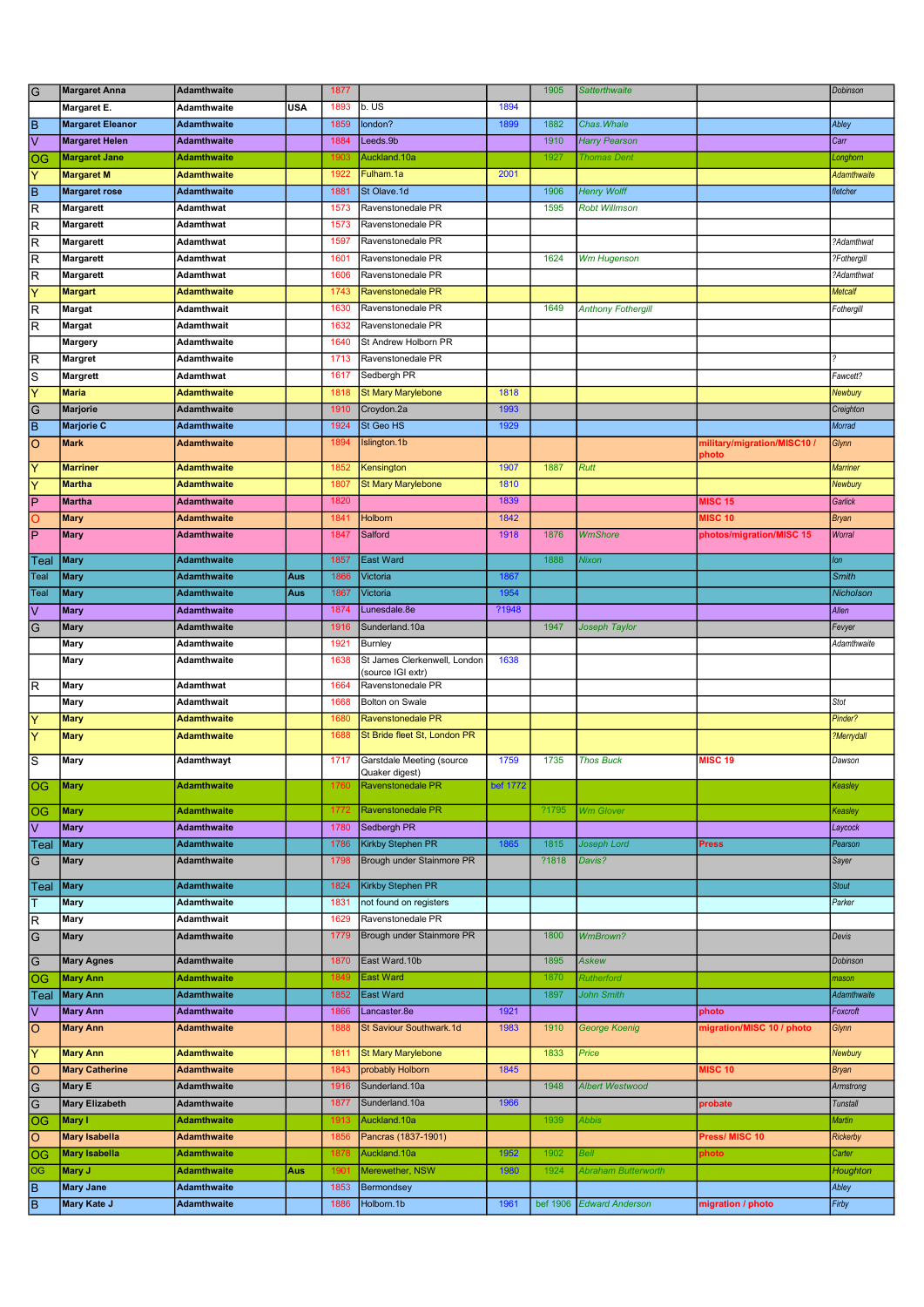| ΙT                      | <b>MaryAnn</b>         | <b>Adamthwaite</b> |            | 1806 | ?Ravenstonedale             | 1871    |         |                              | MISC <sub>5</sub>        | Knewstubb       |
|-------------------------|------------------------|--------------------|------------|------|-----------------------------|---------|---------|------------------------------|--------------------------|-----------------|
| Ÿ                       | <b>Marye</b>           | <b>Adamthwait</b>  |            | 1660 | <b>Ravenstonedale PR</b>    |         |         |                              |                          | Fothergill      |
| $\overline{\mathsf{Y}}$ | <b>Mathew</b>          | <b>Adamthwaite</b> |            | 1778 | <b>Ravenstonedale PR</b>    |         |         |                              | <b>MISC 5</b>            | Stephenson      |
| Ē                       | <b>Matthew</b>         | <b>Adamthwaite</b> |            | 1809 | St Lawrence Appleby PR      | 1810    |         |                              |                          | Whitesmith      |
| Teal                    | <b>Maurice Edmund</b>  | <b>Adamthwaite</b> | Aus        | 1906 | Queenstown, Tasmania        | 1973    |         | Beryl (Jarman)               | <b>MISC 11</b>           | <b>Bound</b>    |
| ΙP                      | <b>Maurice Edward</b>  | Adamthwaite        |            | 1916 | Cirencester.6a              | 1992    | 1938/80 | Eccles/Farquharson           |                          | Lamb            |
| Ÿ                       | May                    | <b>Adamthwaite</b> |            | 1879 | Kensington.1a               |         | 1906    |                              |                          | Garner          |
| Teal                    | May                    | <b>Adamthwaite</b> | Aus        | 1883 | Victoria                    | 1885    |         |                              |                          | Provis          |
| Y                       | <b>May Frances</b>     | Adamthwaite        |            | 1906 | Fulham.1a                   |         | 1934    | Frederick J Marsh            |                          | Harvey          |
| R                       | Maybell                | Adamthwat          |            | 1618 | Ravenstonedale PR           |         |         |                              |                          |                 |
| ⊺                       | <b>Michael</b>         | Adamthwaite        |            | 1855 | Hunslet                     |         |         |                              |                          |                 |
| ⊺                       | <b>Michael</b>         | Adamthwaite        |            | 1810 | Ravenstonedale PR           | 1857    | 1830    | Eliz.Parker                  |                          | Knewstupp       |
| $\overline{G}$          | <b>Michael</b>         | <b>Adamthwaite</b> |            | 1826 | Brough (from EA)            | 1898    | 1866    | <b>Dobinson</b>              |                          | <b>Steel</b>    |
| ⊺                       | <b>Michael</b>         | Adamthwaite        |            | 1833 | Ravenstondale PR (Kendal)   | 1833    |         |                              |                          | Adamthwaite     |
|                         |                        |                    |            |      |                             |         |         |                              |                          |                 |
| G                       | <b>Mildred</b>         | <b>Adamthwaite</b> |            | 1921 | Sunderland                  | 1989    | 1949    | <b>Stanley Taylor</b>        |                          | Fevyer          |
| OG                      | <b>Mildred</b>         | Adamthwaite        | Aus        | 1919 | Merewether, NSW             | 1993    | 1942    | James Oliver                 |                          | Ruddy           |
| Teal                    | <b>Mildred Alice</b>   | Adamthwaite        | Aus        | 1908 | Victoria                    |         | 1939    | <b>Eric McKissack</b>        | <b>MISC 11</b>           | Gulley          |
|                         | Minnie                 | Adamsthwaite       |            | 1888 | Chelsea.1a                  | 1889    |         |                              |                          |                 |
| G                       | <b>Minnie</b>          | <b>Adamthwaite</b> |            | 1907 | Sunderland.10a              |         | 1929    | <b>Walton</b>                |                          | Fevyer          |
| $\overline{\vee}$       | <b>Minnie E A</b>      | <b>Adamthwaite</b> |            | 1919 | Leeds.9b                    |         | 1941    | <b>Harry Scott</b>           |                          | Stockdale       |
| ⊽                       | <b>Miriam</b>          | <b>Adamthwaite</b> |            | 1860 | Lancaster                   | 1896    |         |                              |                          | Foxcroft        |
| $\overline{\vee}$       | <b>Miriam</b>          | <b>Adamthwaite</b> |            | 1903 | Bolton.8c                   | 1903    |         |                              |                          | Molyneux        |
| Y                       | <b>Myrtle</b>          | Adamthwaite        |            | 1881 | Hendon.3a                   |         | 1908    | <b>Sydney Allen</b>          |                          | Williams        |
| $\overline{\mathsf{R}}$ | Nanay                  | Adamthwaite        |            | 1774 | Ravenstonedale PR           |         | 1795    | <b>Rob Nelson?</b>           |                          | Udall?          |
|                         | Nanny                  | Athamthwaite       |            | 1798 |                             |         |         |                              |                          |                 |
| ĪΒ                      | <b>Nanny</b>           | <b>Adamthwaite</b> |            | 1811 | St Lawrence Appleby PR      | 1811    |         |                              |                          | Whitesmith      |
| Y                       | <b>Nathan</b>          | Adamthwaite        |            | 1767 | <b>Ravenstonedale PR</b>    |         | 1787    | <b>Murthwaite</b>            |                          |                 |
| Ÿ                       | <b>Nellie</b>          | Adamsthwaite       |            | 1883 | Chelsea.1a                  | 1885    |         |                              |                          | marriner        |
| Ÿ                       | <b>Nellie B</b>        | <b>Adamthwaite</b> |            | 1921 | Windsor                     |         | 1944    | <b>James Cleverley</b>       |                          | <b>Tidbury</b>  |
| ĒΒ                      | <b>Nellie W</b>        | <b>Adamthwaite</b> |            | 1914 | St George Hanover Square.1a |         | 1949    | <b>Staines</b>               |                          | Clark           |
|                         |                        |                    |            |      |                             |         |         |                              |                          |                 |
| Y                       | <b>Nelly Alice</b>     | Adamsthwaite       |            | 1864 |                             |         |         |                              |                          | <b>Williams</b> |
| $\overline{\mathsf{R}}$ | <b>Nickalas</b>        | <b>Adamthwait</b>  |            | 1641 | Ravenstonedale PR           | 1643    |         |                              |                          |                 |
| $\overline{Y}$          | <b>Norman James</b>    | <b>Adamthwaite</b> |            | 1910 | Willesden.3a                | 1962    | ?~1942  | PaulineRottenburg?           | military/probate         | Parish          |
| $\overline{G}$          | Olive                  | Adamthwaite        |            | 1915 | Croydon.2a                  |         | 1945    | DouglasHarding               |                          | Creighton       |
| OG                      | Olive                  | <b>Adamthwaite</b> | Aus        | 1917 |                             |         |         | <b>Ron Goddard</b>           |                          | <b>Bound</b>    |
| Ÿ                       | <b>Olive Emma</b>      | Adamthwaite        |            | 1876 | Hendon.3a                   |         | 1896    | <b>WmFenton</b>              |                          | <b>Williams</b> |
| Teal                    | <b>Olive Mabel</b>     | <b>Adamthwaite</b> | Aus        | 1907 | Victoria                    | 1937    |         |                              |                          | <b>Smith</b>    |
| Teal                    | <b>Olive Maude</b>     | <b>Adamthwaite</b> | Aus        | 1887 | Victoria                    | 1974    | 1911    | <b>William Woonton</b>       | photo/MISC 11            | <b>Smith</b>    |
| Ÿ                       | <b>Pansy Grace</b>     | Adamsthwaite       |            | 1888 | Chelsea.1a                  |         |         |                              |                          | Williams        |
| Teal                    | <b>Pauline Elizbet</b> | Adamthwaite        | Aus        | 1885 | Victoria                    |         | 1925    | John Thomas Longford         |                          | Newling         |
| IΥ                      | <b>Percy Norman</b>    | <b>Adamthwaite</b> |            | 1004 | Hendon.3a                   | 1939    | 1909    | Amy E Parish                 | military/migration       | Williams        |
| ⊺⊽                      | <b>Phillip</b>         | <b>Adamthwat</b>   |            | 1662 | Ravenstonedale PR           | 1674    |         |                              |                          | Fothergill      |
| ०                       | Pleasant               | <b>Adamthwaite</b> | <b>USA</b> | 1879 | ?Texas, US                  | bef1884 |         |                              |                          | Bain            |
| Y                       | <b>Poppy Hilda</b>     | <b>Adamthwaite</b> |            | 1890 | Chelsea.1a                  | 1891    |         |                              |                          | <b>Williams</b> |
| ΙY                      | <b>Priscilla</b>       | <b>Adamthwaite</b> |            | 1880 | Kensington.1a               |         |         |                              |                          | Gordge          |
| Teal                    | Provis John            | <b>Adamthwaite</b> | Aus        | 1873 | Victoria                    | 1959    | 1902    | <b>Margt Grace Pierce</b>    |                          | Provis          |
| $\overline{\mathsf{Y}}$ | Rebecca                | <b>Adamthwaite</b> |            | 1806 | St Mary Marylebone          |         |         |                              |                          | Newbury         |
| $\overline{B}$          | <b>Reginald Haig</b>   | Adamthwaite        |            | 1917 | St George Hanover Square.1a | 1987    | abt     | Nina Feloutz                 |                          | Clark           |
| Teal                    | <b>Reta Gladys</b>     | <b>Adamthwaite</b> | Aus        | 1917 | Victoria                    |         |         |                              |                          | <b>Blake</b>    |
| lv                      | Rhoda                  | <b>Adamthwaite</b> |            | 1920 | Leeds.9b                    |         | 1950    | <b>John Dickins</b>          | photo/MISC 7             | Adamthwaite     |
| LG                      | <b>Richard</b>         | <b>Adamthwaite</b> |            | 1847 | <b>Richmond Yk</b>          | 1860    |         |                              |                          | Guy             |
| Ιv                      | <b>Richard</b>         | <b>Adamthwaite</b> |            | 1847 | Sedbergh                    | 1930    | 1869    | <b>Timperley</b>             | probate/photo/MISC 7, 16 | Greenbank       |
|                         |                        |                    |            |      |                             |         |         |                              |                          |                 |
| ⊽                       | <b>Richard</b>         | <b>Adamthwaite</b> |            | 1861 | Lancaster                   | 1947    | 1891    | <b>Mary Harling</b>          | photos/MISC 7/probate    | Newsham         |
| OG                      | <b>Richard</b>         | <b>Adamthwaite</b> |            | 1884 | Auckland.10a                | 1964    | 1907    | Elizth JMartin               | probate                  | Carter          |
| OG                      | <b>Richard</b>         | <b>Adamthwaite</b> |            | 1907 | Auckland.10a                | 1977    | 1928    | Eldrett                      |                          | Martin          |
| $\overline{\mathsf{R}}$ | Richard                | Adamthwat          |            | 1578 | Ravenstonedale PR           |         |         |                              |                          |                 |
| R                       | Richard                | Adamthwat          |            | 1616 | Ravenstonedale PR           | 1665    |         | Frances?                     |                          |                 |
| $\overline{\mathsf{v}}$ | <b>Richard</b>         | Adamthwaite        |            | 1830 | Frostraw                    | 1842    |         |                              | <b>MISC 16</b>           | Greenbank       |
| ⊽                       | <b>Richard G</b>       | Adamthwaite        |            | 1866 | Settle.9a                   | 1934    |         | 1886/190 HarrietHeywood/Jane |                          | Howarth         |
|                         | <b>Richard Greaves</b> | <b>Adamthwaite</b> |            | 1823 | Salford                     |         | 4       | <b>Bedford</b>               | press/MISC 1             | Greaves         |
| OG                      | <b>Richard William</b> | <b>Adamthwaite</b> |            | 1870 | Auckland.10a                | 1953    | 1892    | Longhorn                     | probate                  | Hawker          |
| <b>OG</b>               |                        |                    |            |      |                             |         |         |                              |                          | Wilkinson       |
| 0                       | <b>Robert</b>          | <b>Adamthwaite</b> |            | 1840 | NOT ON INDEX                | 1841    |         |                              | <b>MISC 10</b>           | <b>Bryan</b>    |
| $\overline{\mathsf{B}}$ | <b>Robert</b>          | <b>Adamthwaite</b> |            | 1845 | Wandsworth                  | 1849    |         |                              |                          | Hassall         |
| Teal                    | <b>Robert</b>          | <b>Adamthwaite</b> |            | 1846 | <b>West Ward</b>            | 1853    |         |                              |                          | Nicholson       |
|                         |                        |                    |            |      |                             |         |         |                              |                          |                 |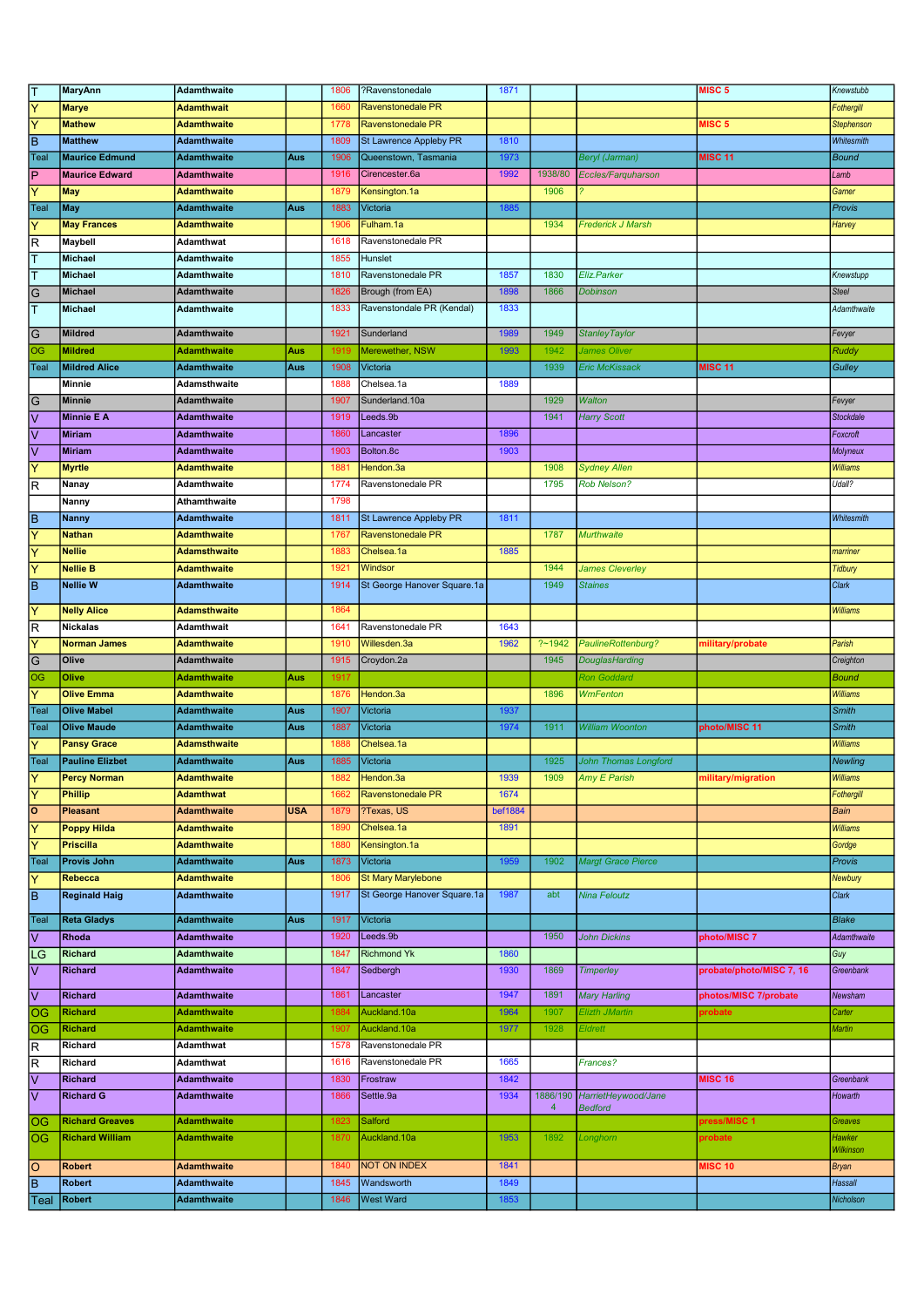| Y                                   | <b>Robert</b>                | <b>Adamthwaite</b>  |            | 1849 | Kensington                       | 1901 | 1872  | Garner                  |                   | <b>Marriner</b> |
|-------------------------------------|------------------------------|---------------------|------------|------|----------------------------------|------|-------|-------------------------|-------------------|-----------------|
| $\overline{\vee}$                   | <b>Robert</b>                | Adamthwaite         |            | 1856 | Lancaster                        | 1856 |       |                         |                   | Foxcroft        |
| 母                                   | <b>Robert</b>                | Adamthwaite         |            | 1878 | Bolton.8c                        | 1950 | 1899  | <b>Molyneux</b>         |                   | Foxcroft        |
|                                     | Robert                       | Adamthwaite         |            | 1901 | Bolton.8c                        | 1901 |       |                         |                   |                 |
| $\overline{\mathsf{Y}}$             | <b>Robert</b>                | <b>Adamthwaite</b>  |            | 1917 | Greenwich.1d                     | 1923 |       |                         |                   | Lyall           |
| $\overline{\mathsf{P}}$             | <b>Robert</b>                | <b>Adamthwaite</b>  |            | 1832 | Manchester Cathedral source      |      |       |                         |                   | Lee             |
|                                     |                              |                     |            |      | IGI extr                         |      |       |                         |                   |                 |
| $\overline{\mathsf{Y}}$             | <b>Robert George</b>         | <b>Adamthwaite</b>  |            | 1904 | Fulham.1a                        | 1967 | 1934  | <b>Elsie Gray</b>       | probate           | Harvey          |
| $\overline{\mathsf{Y}}$             | <b>Robert Henry</b>          | <b>Adamsthwaite</b> |            | 1872 | Kensington. 1a                   | 1909 | 1905  | <b>Louise Giele</b>     | military          | Garner          |
| $\overline{\mathsf{Y}}$             | <b>Robert Henry</b>          | <b>Adamsthwaite</b> |            | 1884 | Chelsea.1a                       | 1885 |       |                         |                   | Marriner        |
| $\overline{\text{log}}$             | Ronald                       | Adamthwaite         |            | 1925 | Auckland.10a                     |      | 1951  | Wheatley                |                   | Reid            |
| $\overline{\circ}$                  | <b>Ronald Allen</b>          | <b>Adamthwaite</b>  |            | 1914 | Lambeth.1d                       | 1999 | 1938  | <b>Doreen Morrell</b>   |                   | Bonney          |
| $\overline{\circ}$                  | <b>Rose</b>                  | Adamthwaite         | <b>USA</b> | 1898 | b.Queens, NY, US                 | 1921 |       |                         | <b>MISC 10</b>    | Glyn            |
| $\overline{\mathsf{Y}}$             | <b>Rose Alice</b>            | <b>Adamthwaite</b>  |            | 1874 | Kilburn                          | 1939 |       |                         |                   | williams        |
| $\overline{\mathsf{Y}}$             | <b>Rose Ellen (Rosalind)</b> | <b>Adamthwaite</b>  |            | 1887 | Kensington.1a                    |      | 1906? | <b>Thomas Cooper</b>    |                   | Weston          |
| $\overline{\mathsf{Y}}$             | <b>Rose Hannah</b>           | Adamthwaite         |            | 1827 | St Marylebone                    | 1827 |       |                         |                   | Newbury         |
| $\overline{B}$                      | Rosina                       | Adamthwaite         |            | 1862 | East London                      |      | 1900  | <b>Harris</b>           | photo?            | Field           |
|                                     | <b>Roy E</b>                 | Adamthwaite         |            | 1922 | Croydon.2a                       |      |       |                         |                   | Adamthwaite     |
| $\frac{1}{10}$                      | <b>Ruth</b>                  | <b>Adamthwaite</b>  |            | 1891 | Carlisle.10b                     | 1954 |       |                         | photo             | Watson          |
|                                     | Ruth                         | Adamthwaite         | Can        | 1924 | Canada                           |      | 1947  | <b>Karl F Decker</b>    | photo             | Wakelyn         |
| $\frac{G}{R}$                       | Ruth                         | Adamthwaite         |            | 1754 | Ravenstonedale PR                |      |       |                         |                   |                 |
| $\overline{\mathsf{R}}$             | Ruth                         | <b>Adamthwaite</b>  |            | 1765 | Ravenstonedale PR                |      | 1792  | James Hill?             |                   | Udall?          |
| $\overline{\mathsf{T}}$             | <b>Ruth</b>                  | <b>Adamthwaite</b>  |            | 1802 | Ravenstonedale PR                |      | 1830  | <b>Allen</b>            |                   |                 |
| $\overline{s}$                      |                              |                     |            | 1614 | Sedbergh PR                      |      |       |                         |                   | Knewstupp       |
|                                     | Sara                         | Adamthwt            |            |      |                                  | 1692 |       |                         |                   | Fawcett?        |
| Y                                   | <b>Sara</b>                  | Adamthwaite         |            | 1692 | St Bride fleet St, London PR     |      |       |                         |                   | ?Merrydall      |
|                                     | Sarah                        | Adanthwait          |            | 1698 | Albany Cong.Church,              |      |       |                         |                   |                 |
|                                     |                              |                     |            |      | Hounslow                         |      |       |                         |                   |                 |
| $\frac{1}{\sqrt{2}}$                | Sarah                        | <b>Adamthwaite</b>  |            | 1840 | E Ward                           |      |       |                         |                   | <b>Steel</b>    |
|                                     | <b>Sarah</b>                 | <b>Adamthwaite</b>  |            | 1844 | <b>Brough NOT ON INDEX</b>       |      | 1866  | Davis                   |                   | <b>Steel</b>    |
| Teal                                | <b>Sarah</b>                 | <b>Adamthwaite</b>  |            | 1852 | <b>East Ward</b>                 | 1941 | 1875  | Watson                  | migration         | Nicholson       |
| $\overline{G}$                      | Sarah                        | Adamthwaite         |            | 1856 | E Ward                           |      |       |                         |                   | Newbold         |
| $\overline{\text{log}}$             | <b>Sarah</b>                 | Adamthwaite         |            | 1874 | Auckland.10a                     | 1875 |       |                         |                   | Hawker          |
|                                     |                              |                     |            |      |                                  |      |       |                         |                   | Wilkinson       |
| $\frac{1}{\sqrt{2}}$                | <b>Sarah</b>                 | Adamthwaite         |            | 1884 | St Saviour Southwark.1d          | 1885 |       |                         |                   |                 |
|                                     | <b>Sarah</b>                 | Adamthwaite         |            | 1685 | Ravenstonedale PR                |      |       |                         |                   | Pinder?         |
|                                     | Sarah                        | Adamthwaite         |            | 1690 | Heston                           |      |       |                         |                   |                 |
| $\overline{\text{log}}$             | <b>Sarah</b>                 | <b>Adamthwaite</b>  |            | 1812 | <b>Brough under Stainmore PR</b> |      | 1835  | stockdale               |                   | Robinson        |
| $\overline{G}$                      | <b>Sarah</b>                 | <b>Adamthwaite</b>  |            | 1825 | Brough (from EA) d. 2 jan        | 1838 |       |                         |                   | <b>Steel</b>    |
|                                     |                              |                     |            |      | 1839                             |      |       |                         |                   |                 |
| $\overline{\vee}$                   | <b>Sarah</b>                 | <b>Adamthwaite</b>  |            | 1834 | Frostraw                         |      | 1866  | ?Thos Metcalf           | <b>MISC 16</b>    | Greenbank       |
| $\frac{1}{\log}$                    | <b>Sarah</b>                 | Adamthwaite         |            | 1866 | East Ward.10b                    |      | 1900  | Werry                   | photo             | Dobinson        |
|                                     | Sarah A                      | <b>Adamthwaite</b>  | Aus        | 1894 | Merewether, NSW                  | 1922 |       |                         |                   | Houghton        |
| $\overline{\triangledown}$          | Sarah Alice                  | Adamthwaite         |            | 1886 | Leeds.9b                         | 1914 | 1913  | Cyril Hant              | photo/MISC 7      | Carr            |
| LG                                  | Sarah Ann                    | Adamthwaite         |            | 1842 | <b>Richmond Yk</b>               | 1910 |       |                         | probate           | Guy             |
| $\overline{\vee}$                   | <b>Sarah Ann</b>             | <b>Adamthwaite</b>  |            | 1856 | Kendal                           |      | 1880  | Hoyle                   |                   | Allen           |
| ⊽                                   | <b>Sarah Ann</b>             | <b>Adamthwaite</b>  |            | 1863 | Settle                           | 1866 |       |                         |                   | Howarth         |
| $\overline{\text{log}}$             | <b>Sarah Ann</b>             | <b>Adamthwaite</b>  |            | 1872 | Auckland.10a                     | 1894 |       |                         |                   | Carter          |
| $\overline{\text{log}}$             | <b>Sarah Ann</b>             | Adamthwaite         |            | 1906 | Auckland.10a                     | 1907 |       |                         |                   | ?Cassell        |
| OG                                  | <b>Sarah Ann</b>             | <b>Adamthwaite</b>  |            | 1819 | Manchester St Mary               | 1820 |       |                         |                   | Greaves         |
| $\overline{\vee}$                   | Sarah Ann                    | <b>Adamthwaite</b>  |            | 1857 | Lancaster                        | 1920 | 1876  | <b>Charles Tuck</b>     | photo/MISC 7      | Newsham         |
| ᅙ                                   | <b>Sarah Elizabeth</b>       | <b>Adamthwaite</b>  | <b>USA</b> | 1897 | New Jersey, US                   |      |       |                         |                   | <b>Scott</b>    |
| $\overline{G}$                      | <b>Sarah Evelyn</b>          | <b>Adamthwaite</b>  |            | 1900 | Sunderland.10a                   |      | 1933  | <b>Robt Richardson</b>  |                   | Ray             |
|                                     | <b>Sarah Gladys</b>          | <b>Adamthwaite</b>  |            | 1898 | Sunderland.10a                   |      | 1922  | <b>Brewster Winton</b>  |                   | Ord             |
| $\frac{1}{2}$                       | <b>Sarah Jane</b>            | <b>Adamthwaite</b>  |            | 1862 | Lancaster                        | 1949 |       |                         | probate           | Foxcroft        |
|                                     | Sarah Jane                   | Adamthwaite         |            | 1886 | Sunderland.10a                   | 1886 |       |                         |                   | Tunstall        |
| $\frac{1}{2}$                       | <b>Saraih</b>                | <b>Adamthwat</b>    |            | 1657 | Ravenstonedale PR                |      |       |                         |                   | Fothergill      |
| $\overline{R}$                      | Sibbell                      | Adamthwaite         |            | 1601 | Ravenstonedale PR                |      |       |                         |                   | ?Adamthwat      |
| $\overline{\mathsf{R}}$             | Sibbell                      | Adamthwait          |            | 1642 | Ravenstonedale PR                |      |       |                         |                   | ?Fothergill     |
| $\overline{\mathsf{R}}$             | Sibbell                      | Adamthwatt          |            | 1645 | Ravenstonedale PR                |      |       |                         |                   |                 |
| $\overline{R}$                      | Sibbell                      | Adamthwait          |            | 1661 | Ravenstonedale PR                | 1731 | 1697  | <b>Thos Adamthwaite</b> | MISC <sub>5</sub> | Richardson      |
| $\overline{\mathsf{Y}}$             | <b>Sibbella</b>              | <b>Adamthwaite</b>  |            | 1747 | Ravenstonedale PR                |      | 1775  | <b>Edwd Irwin?</b>      |                   | <b>Metcalf</b>  |
| OG.                                 | Simmond                      | Adamthwaite         |            | 1694 | Ravenstonedale PR                |      |       |                         |                   |                 |
| $\overline{B}$                      |                              | <b>Adamthwaite</b>  |            | 1913 | St George Hanover Square.1a      | 1998 | 1953  | <b>Ridsdell</b>         |                   | <b>Clark</b>    |
|                                     | <b>Stanley Aubrey</b>        |                     |            |      |                                  |      |       |                         |                   |                 |
| $\overline{\mathsf{Y}}$             | <b>Stanley William</b>       | <b>Adamthwaite</b>  |            | 1919 | Milton.2a                        | 1995 | 1945  | <b>Gwen Monkley</b>     | military/ photo   | Young           |
| Teal                                | <b>Stephen Bellas</b>        | <b>Adamthwaite</b>  |            | 1888 | East Ward.10b                    | 1970 | 1921  | <b>Emma Croft</b>       | military/ probate | <b>Irving</b>   |
| OG                                  |                              |                     |            |      |                                  |      |       |                         |                   |                 |
|                                     | stillborn child              | <b>Adamthwaite</b>  |            | 1880 | Darlington                       | 1880 |       |                         |                   | Carter          |
|                                     | stillborn child              | <b>Adamthwaite</b>  |            | 1711 | Sedbergh PR                      | 1711 |       |                         |                   | ?Holm           |
| $\overline{\vee}$<br>$\overline{Y}$ | <b>Susan</b>                 | Adamthwaite         |            | 1875 | Pancras.1b                       |      | 1895  | <b>Geo Purdy</b>        | photo             | <b>Bosher</b>   |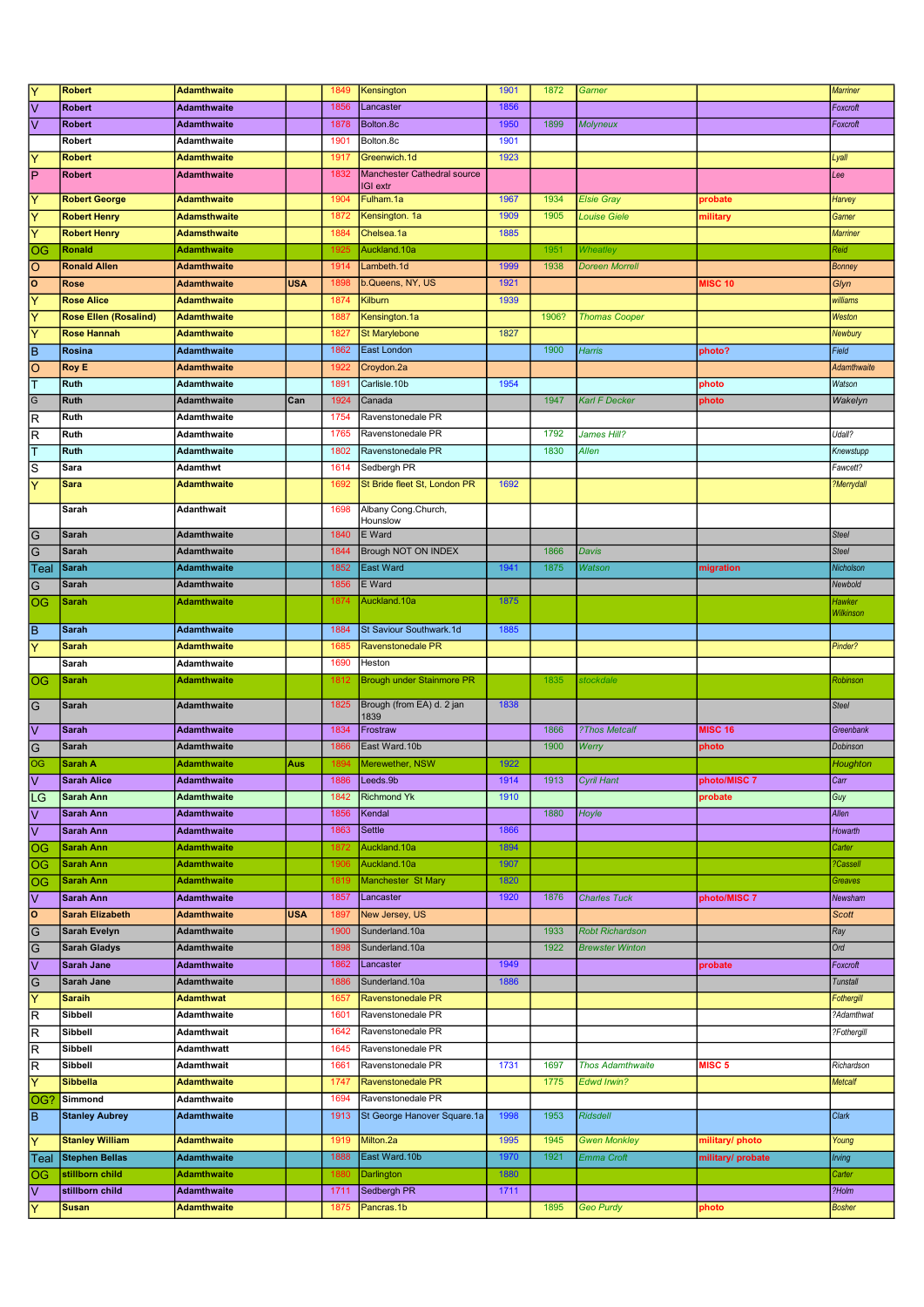| Teal                    | <b>Teresa</b>                              | <b>Adamthwaite</b>                |            | 1811         | Romaldkirk, Yorks             | 1811  |                |                                   |                                    | <b>Bourn</b>       |
|-------------------------|--------------------------------------------|-----------------------------------|------------|--------------|-------------------------------|-------|----------------|-----------------------------------|------------------------------------|--------------------|
| OG                      | Thomas                                     | <b>Adamthwaite</b>                |            | 1851         | <b>East Ward</b>              |       |                |                                   |                                    | mason              |
| Teal                    | <b>Thomas</b>                              | <b>Adamthwaite</b>                | Aus        | 1860         | Victoria                      | 1957  |                |                                   |                                    | Nicholson          |
| V                       | <b>Thomas</b>                              | <b>Adamthwaite</b>                |            | 1861         | Lancaster                     | 1946  | 1888           | Clara Walker                      | photo/probate                      | Allen              |
| l٧                      | <b>Thomas</b>                              | <b>Adamthwaite</b>                |            | 1870         | Settle.9a                     | 1886  |                |                                   |                                    | Newsham            |
| l٧                      | Thomas                                     | <b>Adamthwaite</b>                |            | 1870         | Skipton - NOT ON INDEX        | 1910  | 1900           | Crossland                         |                                    | Howarth            |
| OG                      | <b>Thomas</b>                              | <b>Adamthwaite</b>                |            | 1872         | Auckland.10a                  | 1886  |                |                                   |                                    | Hawker             |
|                         |                                            |                                   |            |              |                               |       |                |                                   |                                    | Wilkinsor          |
| V                       | <b>Thomas</b>                              | <b>Adamthwaite</b>                |            | 1874         | Bolton.8c                     | 1894  |                |                                   |                                    | Foxcroft           |
| G                       | <b>Thomas</b>                              | Adamthwaite                       |            | 1883         | Sunderland.10a                | 1947  | 1912           | <b>MaryArmstrong</b>              |                                    | ord                |
| OG                      | <b>Thomas</b>                              | <b>Adamthwaite</b>                | Aus        | 1898         | Merewether, NSW               | 1964  | 1919           | Rita Conway                       |                                    | Houghton           |
| G                       | <b>Thomas</b>                              | <b>Adamthwaite</b>                |            | 1902         | Renfrew                       | 1963  | 1931           | Joan Bowman                       | probate                            | Creighton          |
|                         | <b>Thomas</b>                              | Adamthwaite<br><b>Adamthwaite</b> |            | 1904         | Bolton.8c<br>Preston.8e       | 1904  |                | 1937?/48 Betty Roberts/Lily Glass |                                    |                    |
| V                       | <b>Thomas</b>                              |                                   |            | 1912         |                               |       |                |                                   | military                           | Molyneux           |
| R                       | Thomas                                     | Adamthat                          |            | 1611         | Ravenstonedale PR             |       |                |                                   |                                    | Ffawcyt            |
| Ÿ                       | <b>Thomas</b>                              | <b>Adamthwat</b>                  |            | 1621         | <b>Ravenstonedale PR</b>      | 1670  | 1645           | Eliz.Fothergill                   |                                    | Cooke              |
| R.                      | Thomas                                     | Adamthwaite                       |            | 1661         | Ravenstonedale PR             |       |                |                                   |                                    | Aldeson            |
| OG?                     |                                            |                                   |            |              |                               |       |                |                                   |                                    |                    |
| S                       | Thomas                                     | <b>Adamthwait</b>                 |            | 1676         | Sedbergh PR                   | 1678  |                |                                   |                                    |                    |
| Ÿ                       | <b>Thomas</b>                              | <b>Adamthwaite</b>                |            | 1678         | Ravenstonedale PR             | ?1739 |                |                                   |                                    | Heuakson?          |
| OG <sup>®</sup>         | Thomas                                     | Adamthwaite                       |            | 1687         | Ravenstonedale PR             |       | 1710?          | <b>Isabel Baylife?</b>            |                                    |                    |
| $\overline{\mathsf{v}}$ | <b>Thomas</b>                              | <b>Adamthwaite</b>                |            | 1715         | Sedbergh PR                   | 1768  | 1742/52        | (1) Moore (2) Lawrence            | will                               | ?Holm              |
|                         | Thomas                                     | Adamtwhite                        |            | 1715         | St Peter & St Kevin           |       |                |                                   |                                    |                    |
| Υ                       | <b>Thomas</b>                              | <b>Adamthwaite</b>                |            | 1726         | <b>Ravenstonedale PR</b>      |       |                |                                   |                                    | <b>Adamthwaite</b> |
| ΙO                      | <b>Thomas</b>                              | <b>Adamthwaite</b>                |            | 1748         | Sedbergh PR                   | 1816  | 1790           | <b>Lucy Vipond</b>                | Press/MISC 10                      | Allen              |
| V                       | <b>Thomas</b>                              | <b>Adamthwaite</b>                |            | 1749         | Sedbergh PR                   | 1750  |                |                                   |                                    | Moore              |
| Teal                    | <b>Thomas</b>                              | <b>Adamthwaite</b>                |            | 1751         | of Kirkby Stephen             |       | 1774/182<br>-1 | Pearson/Spooner                   |                                    |                    |
| OG                      | <b>Thomas</b>                              | <b>Adamthwaite</b>                |            | 1754         | Ravenstonedale PR             | 1830  | 1771           | Anne Fawcett                      |                                    | Keasley            |
| V                       | <b>Thomas</b>                              | <b>Adamthwaite</b>                |            | 1755         | Sedbergh PR                   | 1798  |                |                                   |                                    | Lawrence           |
| $\overline{\mathsf{V}}$ | <b>Thomas</b>                              | <b>Adamthwaite</b>                |            | 1782         | Sedbergh PR                   | 1813  | 1810?          | <b>Ann Maycock</b>                |                                    | Laycock            |
| OG                      | <b>Thomas</b>                              | <b>Adamthwaite</b>                |            | 1796         | <b>Kendal PR</b>              | 1829  | ~1819          | Catalina Greaves                  | press/MISC 1                       | Fothergill         |
| İΡ                      | Thomas                                     | <b>Adamthwaite</b>                |            | 1815         | <b>Collegiate and Parish</b>  |       |                |                                   | <b>MISC 15</b>                     | Garlick            |
|                         |                                            | Adamthwaite                       |            |              | Manchester                    | 1865  | 1853           | Newbold                           |                                    | <b>Steel</b>       |
| G<br>l٧                 | <b>Thomas</b><br><b>Thomas</b>             | <b>Adamthwaite</b>                |            | 1820<br>1870 | Brough (from EA)<br>Settle.9a | 1956  | 1895/193       | ellen Walker/Barbara              |                                    |                    |
|                         |                                            |                                   |            |              |                               |       | $\mathbf 0$    | Whitfield                         | photo/migration/probate            | Timperley          |
| R                       | <b>Thomas</b>                              | Adamthwat                         |            | 1608         | Ravenstonedale PR             |       |                |                                   |                                    | ?Fothergill        |
| l٧                      | <b>Thomas</b>                              | <b>Adamthwaite</b>                |            | 1832         | Frostraw                      | 1887  | 1856           | Foxcroft                          | probate/ photo / MISC 16           | Greenbank          |
| OG                      | <b>Thomas Almond</b>                       | <b>Adamthwaite</b>                | Aus        | 1919         | Newcastle, NSW                | 2001  | 1946           | Dorothy Joyce Stowe               |                                    |                    |
| $\circ$                 | <b>Thomas Bryan</b>                        | <b>Adamthwaite</b>                |            | 1857         | Newington                     | 1924  | 1876           | <b>Turnpenny</b>                  | military/MISC 10                   | Saynor             |
| $\circ$                 | <b>Thomas Bryan</b>                        | <b>Adamthwaite</b>                |            | 1831         | <b>Stoke Newington PR</b>     | 1851  |                |                                   | <b>MISC 10</b>                     | <b>Bryan</b>       |
| OG                      | <b>Thomas Christopher</b>                  | <b>Adamthwaite</b>                | Aus        | 1923         | Queenstown, Tasmania          |       |                | <b>Elizabeth Lechte</b>           | <b>MISC 11</b>                     | <b>Bound</b>       |
| OG                      | <b>Thomas Edward</b>                       | <b>Adamthwaite</b>                |            | 1897         | Auckland.10a                  | 1971  | 1919           | <b>Brough</b>                     | military/probate                   | Longhom            |
| ١o                      | <b>Thomas Michael</b>                      | <b>Adamthwaite</b>                | USA        | 1901         | b. Queens, NY, US             |       |                |                                   | <b>MISC 10</b>                     | Glyn               |
| lв                      | (Theodore in 1910)<br><b>Thomas Walter</b> | <b>Adamthwaite</b>                |            | 1839         | Horsham                       | 1840  |                |                                   |                                    | Robertson          |
| $\circ$                 | <b>Thomas Walter</b>                       | <b>Adamthwaite</b>                |            | 1877         | St Saviour Southwark.1d       | 1894  |                |                                   |                                    | Tumpenny           |
|                         | Thoms.                                     | Adamthwaite                       |            | 1592         | Saint Crux, York              |       |                |                                   |                                    |                    |
| $\overline{\vee}$       | Tom                                        | <b>Adamthwaite</b>                |            | 1904         | Settle.9a                     | 1965  | 1929           | rose walter                       | photo/military                     | Walker             |
| OG                      | unnamed                                    | <b>Adamthwaite</b>                | Aus        | 1896         | Merewether, NSW               | 1896  |                |                                   |                                    | Houghton           |
| O                       | Vera H                                     | <b>Adamthwaite</b>                |            | 1912         | Lambeth.1d                    |       | 1934/41        | GilbertTyson/Walter Venn          |                                    | <b>Bonney</b>      |
|                         |                                            |                                   |            |              |                               |       |                |                                   |                                    |                    |
| Teal                    | <b>Vestal</b>                              | <b>Adamthwaite</b>                | Aus        | 1920         | <b>NSW</b>                    | 2000  | 1949           | Lila Hodge                        |                                    | <b>Adamthwaite</b> |
| $\overline{G}$          | <b>Victor Verdun</b>                       | Adamthwaite                       | Can        | 1916         | Canada                        | 1967  |                | <b>Ethel Mildred Carmen</b>       | photo                              | Wakelyn            |
| Teal                    | <b>Vida Marguerite</b>                     | <b>Adamthwaite</b>                | Aus        | 1906         | Victoria                      | 1990  |                |                                   | <b>MISC 11</b>                     | Gulley             |
|                         | Violet                                     | Adamthwaite                       |            | 1887         | Chelsea.1a                    | 1887  |                |                                   |                                    | Williams?          |
| G                       | <b>Walter</b>                              | Adamthwaite                       | <b>USA</b> | 1866         | Westmorland                   | 1903  |                |                                   |                                    | Adamthwaite        |
| l٧                      | <b>Walter</b>                              | <b>Adamthwaite</b>                |            | 1892         | Leeds.9b                      | 1972  | 1915/37        | Stockdale/Boyne                   | photo /militaryMISC 7/probate Carr |                    |
|                         |                                            |                                   |            |              |                               |       |                |                                   |                                    |                    |
| V                       | <b>Walter</b>                              | <b>Adamthwaite</b>                |            | 1915         | Hunslet.9b                    | 2001  | 1939           | <b>Violet Harrison</b>            | photo                              | <b>Stockdale</b>   |
| Y                       | <b>Walter Edward</b>                       | <b>Adamthwaite</b>                |            | 1907         | Kensington.1a                 | 1981  |                |                                   |                                    | Woodroofe          |
| Y                       | <b>Walter Edwin</b>                        | <b>Adamthwaite</b>                |            | 1915         | Greenwich.1d                  | 1918  |                |                                   |                                    | Lyall              |
| Ÿ                       | <b>Walter Thomas</b>                       | <b>Adamthwaite</b>                |            | 1885         | Paddington.1a                 | 1914  |                |                                   |                                    | Lingley            |
| Ÿ                       | <b>Walter William</b>                      | <b>Adamthwaite</b>                |            | 1849         | Marylebone                    | 1867  |                |                                   |                                    | <b>Blewitt</b>     |
| G                       | <b>Walton /Walter</b>                      | Adamthwaite                       |            | 1862         | Stainmore                     | 1903  |                |                                   | migration                          | Adamthwaite        |
| G                       | Wilhelmina                                 | <b>Adamthwaite</b>                |            | 1890         | Sunderland.10a                | 1890  |                |                                   |                                    | <b>Tunstall</b>    |
| Y                       | Willam                                     | <b>Adamthwaite</b>                |            | 1706         | Ravenstonedale PR             |       |                |                                   |                                    | <b>Atkinson</b>    |
| ΙB                      | William                                    | <b>Adamthwaite</b>                |            | 1841         | Wandsworth                    | 1843  |                |                                   |                                    | <b>Hassall</b>     |
| Teal                    | <b>William</b>                             | <b>Adamthwaite</b>                |            | 1853         | E Ward                        | 1856  |                |                                   |                                    | Nicholson          |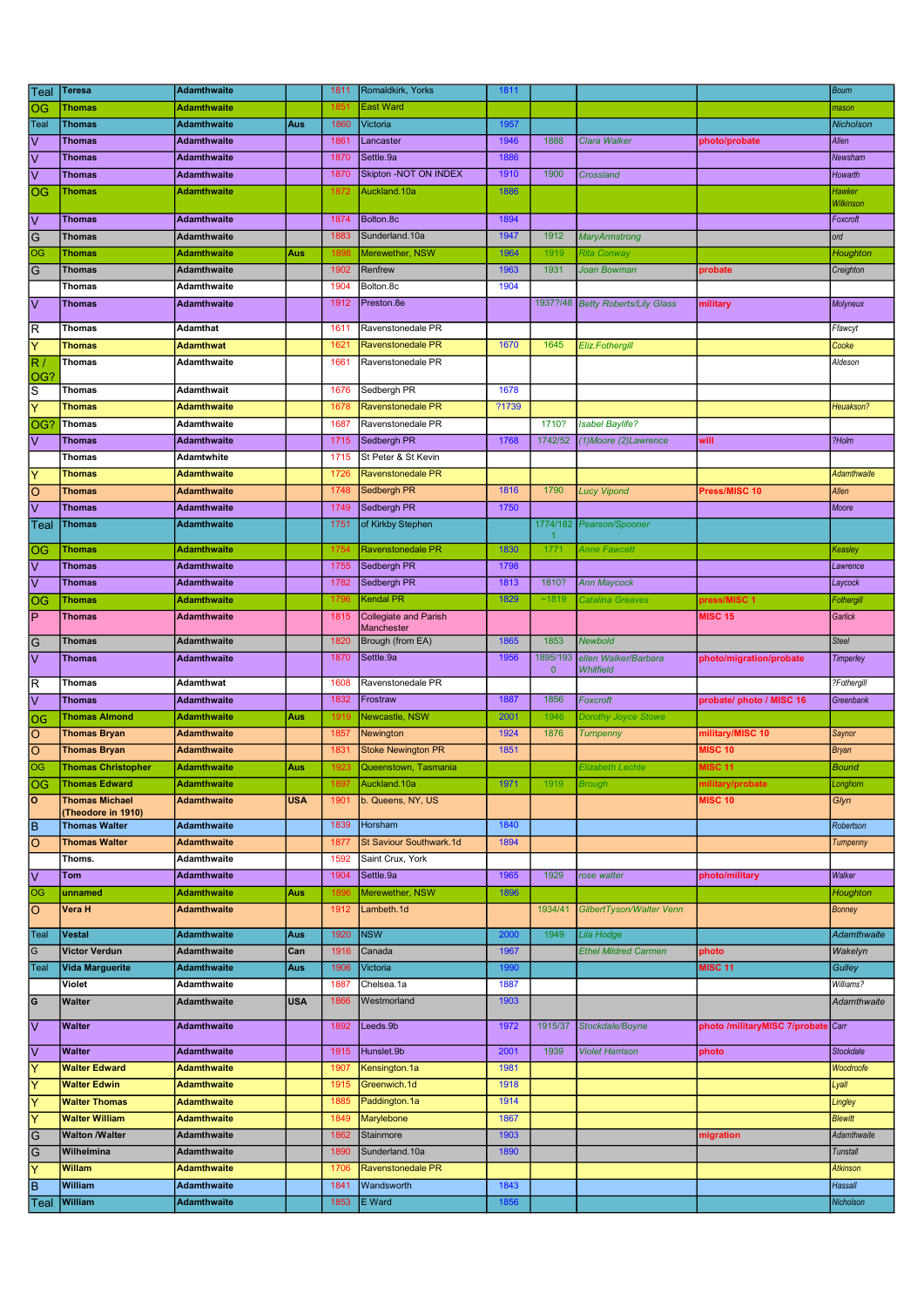|                                                                          | William                     | <b>Adamthwaite</b>        |     | 1856         | Lancaster                     | 1856         |              |                                       |                                | Foxcroft         |
|--------------------------------------------------------------------------|-----------------------------|---------------------------|-----|--------------|-------------------------------|--------------|--------------|---------------------------------------|--------------------------------|------------------|
| $\frac{\overline{v}}{\overline{v}}$                                      | William                     | <b>Adamthwaite</b>        |     | 1859         | Lancaster                     | 1919         |              | 1889/191 Martha Bateson/Jane ?        | probate                        | Allen            |
|                                                                          |                             |                           |     |              |                               |              | $\mathbf{0}$ |                                       |                                |                  |
| Teal                                                                     | William                     | <b>Adamthwaite</b>        |     | 1861         | <b>East Ward</b>              | 1892         |              |                                       |                                | lon              |
| T                                                                        | William                     | <b>Adamthwaite</b>        |     | 1863         | Penrith                       | 1923         | 1884         | Mary AnnWatson                        | probate / photo                | Gregg            |
| $\frac{1}{2}$                                                            | William                     | Adamthwaite               |     | 1868         | East Ward.10b                 | 1937         | 1896         | <b>Isabella Ray</b>                   | probate                        | Allison          |
|                                                                          | <b>William</b>              | Adamthwaite               |     | 1871         | Bolton.8c                     | 1905         | 1895         | <b>Elizth Lindley</b>                 |                                | Foxcroft         |
| $\overline{\vee}$                                                        | William                     | <b>Adamthwaite</b>        |     | 1874         | Settle.9a                     |              |              |                                       | migration                      | <b>Timperley</b> |
| $\overline{\vee}$                                                        | <b>William</b>              | <b>Adamthwaite</b>        |     | 1879         | Wharfedale.9a                 | 1891         |              |                                       | photo/MISC 7                   | Carr             |
| $\overline{OG}$                                                          | William                     | Adamthwaite               | Aus | 1885         | Lambton, NSW                  | 1921         |              |                                       |                                | Houghton         |
| $\overline{\vee}$                                                        | William                     | Adamthwaite               |     | 1889         | Bolton.8c                     | 1920         |              |                                       | probate/military               | Bateson          |
| Y                                                                        | <b>William</b>              | Adamthwait                |     | 1648         | Ravenstonedale PR             | 1756         | 1677         | <b>Elizth Heuakson</b>                | will ?- apprenticeship records | Fothergill       |
|                                                                          |                             |                           |     |              |                               |              |              |                                       |                                |                  |
| $\overline{\mathsf{R}}$                                                  | William                     | Adamthwaite               |     | 1683         | Ravenstonedale PR             | 1749         |              | 1713/173 Mgt Dawson; Agnes Mason      | will                           |                  |
|                                                                          |                             |                           |     |              |                               |              | $\mathbf 0$  |                                       |                                |                  |
| $\overline{\mathsf{Y}}$                                                  | William                     | <b>Adamthwaite</b>        |     | 1685         | <b>Ravenstonedale PR</b>      | 1756         | ?11742       | Dorothy/AgnesMetcalfe                 | MISC 5/ will                   | Heuakson?        |
| $\overline{\mathsf{Y}}$                                                  | <b>William</b>              | <b>Adamthwaite</b>        |     | 1695         | St Bride fleet St, London PR  |              |              |                                       |                                | ?Duck            |
| $\overline{\mathsf{R}}$                                                  | William                     | Adamthwaite               |     | 1711         | Ravenstonedale PR             | 1711         |              |                                       |                                |                  |
| $\overline{\circ}$                                                       | <b>William</b>              | <b>Adamthwaite</b>        |     | 1718         | Sedbergh PR                   | 1776         | 1744         | <b>Allen</b>                          | will/MISC 10                   | ?Holm            |
| $\overline{\Omega}$                                                      | William                     | Adamthwaite               |     | 1735         | of Dent                       | 1749         |              |                                       |                                | Mason            |
|                                                                          | William                     |                           |     | 1749         |                               | aft 1787     | 1769         |                                       |                                |                  |
| $\frac{1}{2}$                                                            |                             | Adamthwaite               |     |              |                               |              |              | Jane Devis                            |                                |                  |
|                                                                          | William                     | Adamthwaite               |     | 1753         | Sedburgh PR source Eliz       | 1826         | 1791         | Hoggard/McEver                        | <b>Will/MISC 12, 16</b>        | Lawrence         |
| $\overline{B}$                                                           | William                     | <b>Adamthwaite</b>        |     | 1774         | of Appleby                    | 1836         | 1791         | Whitesmith                            | press                          |                  |
| $\overline{G}$                                                           | William                     | <b>Adamthwaite</b>        |     | 1775         | Brough under Stainmore PR     | 1844         | 1795         | <b>MarySayer</b>                      |                                | Devis            |
| Teal                                                                     | William                     | <b>Adamthwaite</b>        |     | 1779         | Kirkby Stephen PR             | 1849         | 1818         | Flower                                | Press/MISC 3, 6, 12            | Pearson          |
| $\overline{\mathsf{v}}$                                                  | <b>William</b>              | <b>Adamthwaite</b>        |     | 1784         | Sedbergh PR                   | ?1848        |              |                                       |                                |                  |
|                                                                          |                             |                           |     |              |                               |              |              |                                       |                                | Laycock          |
| $\overline{B}$                                                           | William                     | <b>Adamthwaite</b>        |     | 1800         | Shap PR                       | 1844         | 1829         | Robertson                             |                                | Whitesmith       |
| $\overline{\mathsf{Y}}$                                                  | William                     | Adamthwaite               |     | 1804         | <b>St Mary Marylebone</b>     | 1839         | 1830         | Dean                                  |                                | Newbury          |
| LG                                                                       | William                     | <b>Adamthwaite</b>        |     | 1806         | <b>Bowes PR</b>               | 1851         |              |                                       |                                | Hunter           |
| $\overline{P}$                                                           | William                     | <b>Adamthwaite</b>        |     | 1818         |                               | 1842         |              |                                       | <b>MISC 15</b>                 | Garlick          |
| OG                                                                       | William                     | Adamthwaite               |     | 1820         | <b>Brough (from EA)</b>       | 1853         | 1841         | Mason                                 |                                | Robinson         |
| Teal                                                                     | William                     | Adamthwaite               |     | 1822         | Kirkby Stephen PR             | 1886         | 1852         | lon                                   | probate                        | <b>Stout</b>     |
| $\overline{\mathsf{v}}$                                                  | William                     | Adamthwaite               |     | 1828         | Frostraw                      | 1896         | 1855         | <b>Allen</b>                          | <b>MISC 16</b>                 | Greenbank        |
| Teal                                                                     | William                     | <b>Adamthwaite</b>        |     | 1830         | Misterton Notts (source IGI   | 1833         |              |                                       | MISC <sub>6</sub>              | Flower           |
|                                                                          |                             |                           |     |              | extr)                         |              |              |                                       |                                |                  |
| $\overline{G}$                                                           | William                     | Adamthwaite               |     | 1836         | Brough                        | 1869         |              |                                       | probate                        | <b>Steel</b>     |
| <b>OG</b>                                                                | <b>William</b>              | Adamthwaite               |     | 1853         | <b>East Ward</b>              | 1931         | 1876/83      | Holmes/Houghton                       | photo/migration                | mason            |
| $\overline{\mathsf{Y}}$                                                  | <b>William Edward</b>       |                           |     | 1834         | St Marylebone Christ Church   | 1873         |              | <b>Barratt</b>                        |                                |                  |
|                                                                          |                             | <b>Adamthwaite</b>        |     |              |                               |              | 1861         |                                       |                                | <b>State</b>     |
|                                                                          |                             |                           |     |              |                               |              |              |                                       |                                |                  |
| $\overline{\mathsf{v}}$                                                  | <b>William Greenbank</b>    | <b>Adamthwaite</b>        |     | 1859         | Lancaster                     | 1948         | 1877         | Carr                                  | photo/MISC 7                   | Newsham          |
| $\overline{\vee}$                                                        | <b>William Greenbank</b>    | <b>Adamthwaite</b>        |     | 1865         | <b>Settle</b>                 | 1866         |              |                                       |                                | Howarth          |
| $\overline{G}$                                                           | <b>William james</b>        | Adamthwaite               | Can | 1914         | Canada                        | 1999         | 1939         | LilyErnst                             | photo                          | Wakelyn          |
| $\overline{\mathbf{B}}$                                                  | <b>William John</b>         | <b>Adamthwaite</b>        |     | 1904         | Shoreditch.1c                 | 1975         |              |                                       |                                | Courtney         |
| l٢                                                                       | <b>William John</b>         | <b>Adamthwaite</b>        |     | 1914         | Kensington.1a                 | 1983         | 1938         | Eliz. Watson                          | military/MISC 8                | Woodroofe        |
| $\overline{P}$                                                           | <b>William Lupton</b>       | <b>Adamthwaite</b>        |     | 1855         | Cheadle                       | 1897         | 1885         | <b>Buckworth</b>                      | probate/military/MISC 15       | Worral           |
| $\overline{\vee}$                                                        | <b>William McEver</b>       | Adamthwaite               |     | 1806         | SedburghPR                    | 1888         | 1827         | Greenbank                             | <b>MISC 9.16</b>               | <b>McEver</b>    |
| $\overline{\mathsf{Y}}$                                                  | <b>William Nathanuel</b>    | <b>Adamthwaite</b>        |     | 1875         | Hendon.3a                     | 1875         |              |                                       |                                | <b>Williams</b>  |
|                                                                          | <b>William norman</b>       | <b>Adamthwaite</b>        |     | 1847         | Marylebone                    | 1930         | ~1867        | <b>Williams</b>                       |                                | marriner         |
| $\overline{Y}$                                                           | <b>William Oliver</b>       | <b>Adamthwaite</b>        |     | 1907         | Hendon.3a                     | 1980         | 1954?        | Evelyn May V                          |                                | Gordge           |
| $\overline{\mathsf{Y}}$                                                  | <b>William Robertson</b>    | <b>Adamthwaite</b>        |     | 1830         | St Leonards Shoreditch        | 1887         | 1855         | <b>Mills</b>                          | press                          | Robertson        |
|                                                                          |                             |                           |     |              |                               |              |              |                                       |                                |                  |
|                                                                          | <b>William Vipond</b>       | <b>Adamthwaite</b>        |     | 1793         | <b>St Michael Cornhill PR</b> | 1872         | 1850         | <b>Rickarby</b>                       | Will/Press/ MISC 10            | Vipond           |
| $\overline{\circ}$                                                       | <b>William Vipond</b>       | <b>Adamthwaite</b>        |     | 1836         | <b>Stoke Newington PR</b>     | 1859         | 1854         | <b>Johnson</b>                        | <b>MISC 10</b>                 | <b>Bryan</b>     |
| $\overline{\mathsf{R}}$                                                  | Willm                       | Adamthwat                 |     | 1579         | Ravenstonedale PR             | 1579         |              |                                       |                                | Dent             |
| $\overline{\mathsf{R}}$                                                  | Willm                       | Adamthwat                 |     | 1581         | Ravenstonedale PR             | 1636         |              |                                       |                                |                  |
| $\overline{\mathsf{B}}$<br>$\overline{\circ}$<br>$\overline{\mathsf{R}}$ | Willm                       | Adamthat                  |     | 1615         | Ravenstonedale PR             |              |              |                                       |                                |                  |
| $\overline{\mathsf{T}}$                                                  | Willm                       | Adamthwaite               |     | 1777         | Ravenstonedale PR             | 1828         | 1802         | <b>Mary Knewstbb</b>                  |                                |                  |
| $\overline{\mathsf{Y}}$                                                  | <b>Winifred</b>             | <b>Adamthwaite</b>        |     | 1918         | Greenwich.1d                  |              | 1941         | <b>Fredk Bulley</b>                   |                                | Lyall            |
|                                                                          | Wm                          | Adamthwaite               |     | 1589         | Saint Crux, York              |              |              |                                       |                                |                  |
| S                                                                        | Wm                          | Adamthwaite               |     | 1647         | Sedbergh PR                   | 1699         |              | Margaret                              | will                           |                  |
| $\overline{\mathsf{Y}}$                                                  | Wm                          | <b>Adamthwaite</b>        |     | 1744         | Ravenstonedale PR             | 1804         | 1767         | <b>Stephenson</b>                     | MISC <sub>5</sub>              | <b>Metcalf</b>   |
| $\overline{\mathsf{Y}}$                                                  | Wm                          | <b>Adamthwaite</b>        |     | 1776         | Ravenstonedale PR             |              |              |                                       |                                |                  |
|                                                                          | Xpobell                     | Adamthwat                 |     | 1579         | Ravenstonedale PR             |              | 1592         | <b>Edward Adamthwaite</b>             |                                |                  |
| $\overline{R}$                                                           |                             |                           |     |              |                               |              |              |                                       |                                |                  |
| $\overline{R}$                                                           | Xpofor                      | Adamthwat                 |     | 1593         | Ravenstonedale PR             |              |              |                                       |                                |                  |
| $\overline{\mathsf{R}}$                                                  |                             | Adamthwaite               |     | 1682         | Ravenstonedale                |              |              |                                       |                                |                  |
| $\overline{\circ}$                                                       | <b>Deborah</b>              | Allen                     |     | 1724         | not known                     | 1803         | 1744         | <b>Adamthwaite</b>                    | <b>MISC 10</b>                 |                  |
| $\overline{Y}$                                                           | Louisa                      | <b>Allen</b>              |     | 1848         |                               | 1876         | 1872         | <b>Adamthwaite</b>                    |                                |                  |
| $\overline{\vee}$                                                        | <b>Mary</b>                 | Allen                     |     | 1830         | Scalby, Westmorland           | 1891         | 1855         | Adamthwaite                           |                                |                  |
| $\frac{1}{2}$                                                            | Jane<br><b>Harriet Mary</b> | Allison<br><b>Ashwell</b> |     | 1822<br>1864 | Staimore                      | 1915<br>1932 | 1868<br>1903 | <b>Adamthwaite</b><br>geo.Adamthwaite |                                |                  |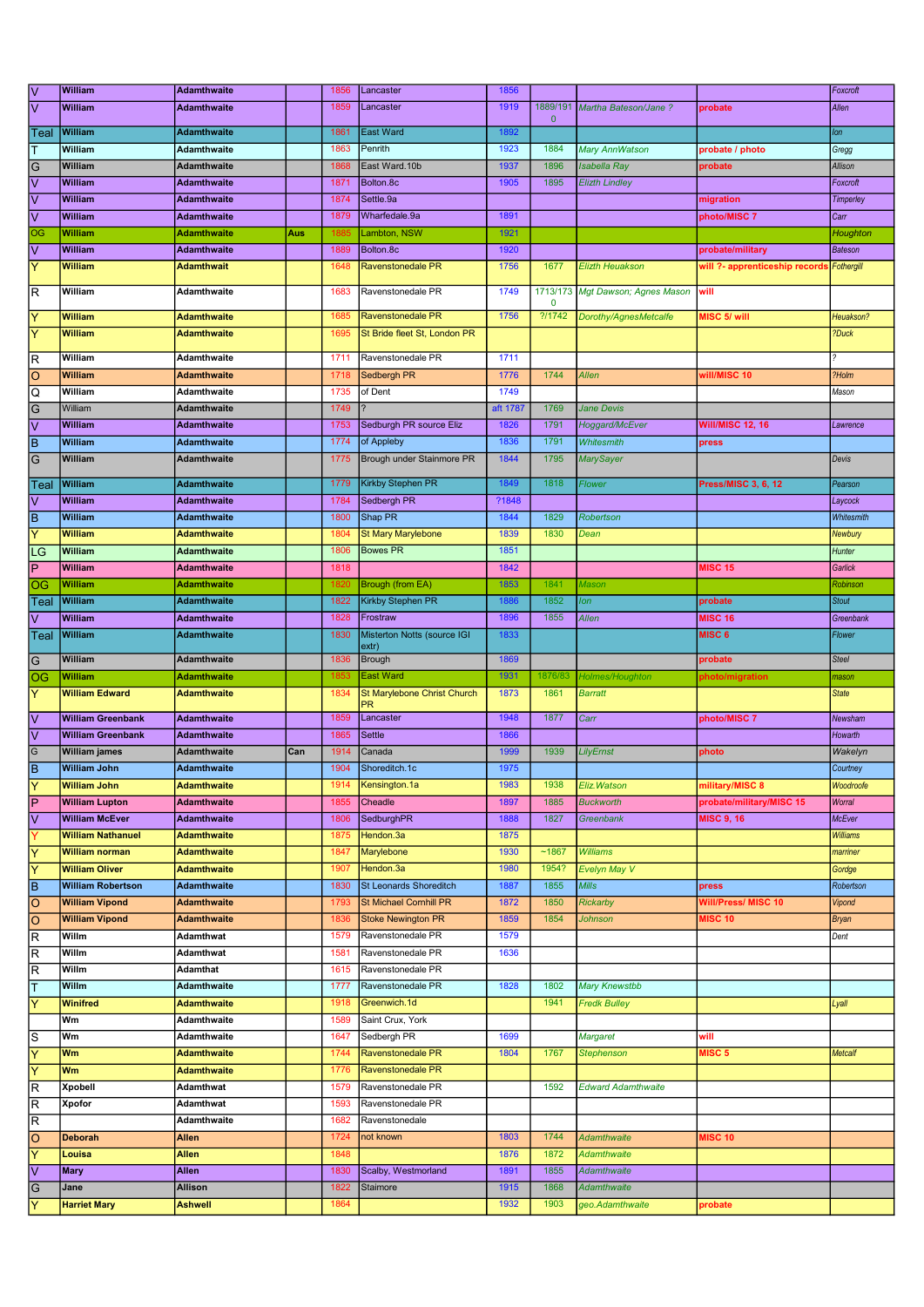| $\overline{\circ}$               | <b>Margret Elizabeth</b>                 | <b>Bain (Billingsley)</b>            | <b>USA</b> | 1853         | Texas, US                            | 1934             |              | abt 1878 James Theopilus<br><b>Adamthwaite</b> |                                         | <b>Taylor</b>   |
|----------------------------------|------------------------------------------|--------------------------------------|------------|--------------|--------------------------------------|------------------|--------------|------------------------------------------------|-----------------------------------------|-----------------|
|                                  | <b>Edythe Tiny</b>                       | <b>Barnaby</b>                       | <b>USA</b> | 1915         | New York                             | 1951             |              |                                                |                                         | Adamthwaite     |
| Ÿ                                | <b>Emma Eliza</b>                        | <b>Barratt</b>                       |            | 1838         | Paddington                           | 1919             | 1861         | <b>Adamthwaite</b>                             |                                         |                 |
| ⊽                                | <b>Martha</b>                            | <b>Bateson</b>                       |            | 1848         | Westhoughton, Lancs                  | 1908             | 1889         | <b>Adamthwaite</b>                             |                                         |                 |
| $\circ$                          | <b>Henry</b>                             | <b>Billingsley</b>                   | <b>USA</b> | 1872         | ?Texas, US                           | 1919             |              |                                                |                                         | Bain            |
| Teal                             | <b>Alma Vida</b>                         | <b>Blake</b>                         | Aus        |              |                                      | 1973             | 1912         | <b>Albert Charles Adamthwaite</b>              |                                         |                 |
|                                  | John Adamthwaite                         | <b>Bland</b>                         |            | 1832         | Brough under Stainmore               |                  |              |                                                |                                         |                 |
| Y                                | <b>Rebecca</b>                           | <b>Blewitt</b>                       |            | 1825         | <b>Middlesex</b>                     | 1873             | 1848         | <b>Adamthwaite</b>                             |                                         |                 |
| ΙY                               | <b>Susan Sarah</b>                       | <b>Bosher</b>                        |            | 1849         | Westminster                          |                  | 1873         | <b>Adamthwaite</b>                             | probate                                 |                 |
| Teal                             | Lucy                                     | <b>Bound</b>                         | Aus        |              |                                      | 1954             | 1905         | <b>Frederick Smith Adamthwaite</b>             |                                         |                 |
| Teal                             | Ann                                      | <b>Bourne</b>                        |            | 1779         | Cotherstone, Yorkshire               | 1834             | 1804/        | Jos Adamthwaite/ John                          | Press / MISC 17                         |                 |
|                                  |                                          |                                      |            |              |                                      |                  | 1817         | <b>Smith</b>                                   |                                         |                 |
| Teal                             | <b>Helen Jane</b>                        | <b>Brewer</b>                        | Aus        |              |                                      | 1971             | 1926         | <b>Edward Charles Adamthwaite</b>              |                                         |                 |
| Ÿ                                | <b>Alice Maria</b>                       | <b>Brown</b>                         |            | 1903         | Fulham.1a                            | 1990             | 1926         | <b>Chas Fredk Adamthwaite</b>                  | photo/ migration                        | <b>Sumner</b>   |
| G                                | Elizabeth                                | <b>Brown</b>                         |            | 1802         | Brough under Stainmore PR            |                  |              |                                                |                                         |                 |
| $\overline{G}$                   | Jane                                     | <b>Brown</b>                         |            | 1807         | Brough under Stainmore PR            |                  |              |                                                |                                         |                 |
| $\overline{G}$                   | John                                     | <b>Brown</b>                         |            | 1804         | Brough under Stainmore PR            |                  |              |                                                |                                         |                 |
| $\overline{G}$                   | William                                  | <b>Brown</b>                         |            | 1811         | Brough under Stainmore PR            |                  |              |                                                |                                         |                 |
| Ιo                               | <b>Susan Anglin</b>                      | <b>Bryan</b>                         |            | 1804         | Scotland? Or Jamaica?                | 1848             | 1829         | <b>Adamthwaite</b>                             | <b>MISC 10</b>                          |                 |
| $\overline{\mathsf{P}}$          | <b>Blanche Rosa</b>                      | <b>Buckworth</b>                     |            | 1857         | Norbury, Staffs                      | 1949             | 1885         | <b>Adamthwaite</b>                             | probate                                 |                 |
| $\overline{G}$                   | <b>Mary</b>                              | <b>Capstick</b>                      | Can        | 1922         | Canada                               | 1985             | 1943         | <b>Arthur John Adamthwaite</b>                 |                                         | Capstick        |
| Ιv                               | <b>Elizabeth</b>                         | Carr                                 |            | 1860         | Stainforth, Yorks                    | 1933             | 1877         | Wm<br><b>GreenbankAdamthwaite</b>              | probate/photos/MISC 7                   | Carr            |
| OG                               | Ann                                      | Carter                               |            | 1847         | <b>Brough</b>                        | 1901             | 1866         | Adamthwaite                                    |                                         | Dobson          |
| OG                               | <b>Isabella</b>                          | Cassell                              |            | 1876         | Shieldon, Durham                     | 1944             | 1897         | <b>Adamthwaite</b>                             |                                         |                 |
| Teal<br>$\overline{Y}$           | <b>Kathleen Alice</b><br><b>Rosina E</b> | <b>Chatterton</b><br><b>Chessill</b> | Aus        | 1860         | Kensington                           |                  |              | <b>Gilbert Oliver Adamthwaite</b>              |                                         | <b>Chessill</b> |
| Ÿ                                | <b>Rosina</b>                            | <b>Chissell</b>                      |            | 1827         | <b>Brighton, Sussex</b>              | 1891             | 1849         | <b>Adamthwaite</b>                             |                                         |                 |
| OG                               | <b>Rita May</b>                          | Conway                               | Aus        |              |                                      |                  | 1919         | <b>Thomas Adamthwaite</b>                      |                                         |                 |
| Teal                             | <b>Emma Elsie</b>                        | Croft                                |            | 1887         |                                      | 1951             | 1921         | <b>Stephen Bellas</b>                          | probate                                 |                 |
|                                  |                                          |                                      |            |              |                                      |                  |              | Adamthwaite                                    |                                         |                 |
| l٧                               | <b>Maria Louise</b>                      | Crossland                            |            | 1865         | Whitby                               | 1901             | 1900         | <b>Adamthwaite</b>                             |                                         |                 |
| $\overline{Y}$                   | <b>Rose Anna</b>                         | Dean                                 |            | 1810         |                                      |                  | 1830         | <b>Adamthwaite</b>                             |                                         |                 |
| $\overline{G}$<br>$\overline{G}$ | Jane                                     | <b>Devis</b><br><b>Dobinson</b>      |            | 1742<br>1843 | Warcop, Westmorland                  | 1822<br>1912     | 1769<br>1866 | <b>WmAdamthwaite</b><br><b>Adamthwaite</b>     |                                         |                 |
| OG                               | <b>Frances</b><br><b>Beatrice</b>        | <b>Eldrett</b>                       |            | 1906         | <b>Billy Row, Durham</b>             | 1980             | 1928         | Richard adamthwaite                            |                                         |                 |
| G                                | Lily                                     | Ernst                                | Can        | 1913         | Canada                               |                  |              |                                                |                                         | Weber           |
| O                                | Leeannah                                 | Fairey                               |            | 1866         | Yelden, Bedfordshire                 |                  | 1885         | Adamthwaite                                    | <b>MISC 10, 14</b>                      |                 |
| OG                               | Ann                                      | <b>Fawcett</b>                       |            | 1754         | of Bleaflat                          | 1825             | 1777         | <b>Thos Adamthwaite</b>                        |                                         |                 |
| G                                | <b>Miriam</b>                            | Fevyer                               |            | 1882         | Sunderland                           | 1974             | 1905         | <b>John Hy Adamthwaite</b>                     | photo/probate                           | Curoe           |
| Īв                               | Honora                                   | Field                                |            | 1836         |                                      | 1867             | ~1858        | <b>Adamthwaite</b>                             |                                         |                 |
| $\overline{\mathsf{B}}$          | <b>Agnes Kate</b>                        | <b>Firby</b>                         |            | 1863         | London                               |                  | 1884/95      | Adamthwaite                                    |                                         |                 |
| O                                | Annie                                    | <b>Fisher</b>                        |            | 1846         |                                      | 1868             | 1867         | John Adamthwaite                               | <b>MISC 10</b>                          |                 |
| Teal                             | <b>Sarah</b>                             | <b>Flower</b>                        |            | 1790         |                                      | 1846             | 1818         | <b>Adamthwaite</b>                             | <b>MISC 3, 6</b>                        |                 |
| Ÿ                                | Elizabeth                                | <b>Fothergill</b>                    |            | 1629         | Ravenstonedale PR                    |                  | 1645         | <b>Thomas Adamthwait</b>                       |                                         |                 |
| OG                               | <b>Sarah</b>                             | Fothergill                           |            | 1767         | <b>Kirkby Stephen</b>                |                  | 1789         | Jas.Adamthwaite                                |                                         |                 |
| lv                               | <b>Mary Ann</b>                          | <b>Foxcroft</b>                      |            | 1837         | Hornby, Lancashire                   | 1916             | 1856         | Adamthwaite                                    |                                         |                 |
| P                                | Mary (Howarth)                           | Garlick                              |            | 1786         |                                      | 1821             | 1807         | <b>Jn Adamthwaite</b>                          | <b>MISC 15</b>                          | Howarth         |
| $\overline{\mathsf{Y}}$          | Ann                                      | Garner                               |            | 1849         | Bedfordshire                         | 1918             | 1872         | <b>Adamthwaite</b>                             |                                         |                 |
| $\overline{\mathsf{Y}}$          | <b>Celia Maria</b>                       | Gordge                               |            | 1857         | Axminster                            | 1928             | 1879         | <b>Chas Fredk Adamthwaite</b>                  |                                         |                 |
| OG                               | <b>Catalina</b>                          | <b>Greaves</b>                       |            | 1792         | Manchester                           | 1863             | ~1819        | <b>Thos Adamthwaite</b>                        | press/MISC 1                            |                 |
| lv<br>Teal                       | <b>Sarah</b>                             | Greenbank                            |            | 1807         | Dent, Yorks                          | 1869<br>1948     | 1827<br>1904 | Adamthwaite<br>mar. Edmund Adamthwaite         | <b>MISC 16</b>                          |                 |
|                                  | Ellen                                    | <b>Gulley</b>                        | Aus        |              |                                      |                  |              |                                                |                                         |                 |
| LG                               | <b>Sarah</b><br>Jane                     | Guy<br>Hannam                        |            | 1812<br>1833 | ?Kirkby Stephen<br>Thrutcross, Yorks | aft 1891<br>1882 | 1835<br>1859 | <b>Adamthwaite</b><br><b>Adamthwaite</b>       |                                         |                 |
| LG                               |                                          |                                      |            |              |                                      |                  |              |                                                |                                         |                 |
| Ιv<br>⊽                          | <b>Margaret Ellen</b><br><b>Mary</b>     | <b>Harling</b><br><b>Harling</b>     |            | 1871<br>1859 | Bentham, Yorks<br>Bentham, Yorks     | 1946<br>1923     | 1901<br>1891 | John Adamthwaite<br><b>Adamthwaite</b>         | photo/ MISC 7/probate<br>photo / MISC 7 |                 |
| $\overline{G}$                   | Elizabeth                                | Harrison                             |            | 1806         | Brough under Stainmore PR            |                  |              |                                                |                                         |                 |
| $\overline{G}$                   | Jane                                     | Harrison                             |            | 1800         | Brough under Stainmore PR            |                  |              |                                                |                                         |                 |
| $\overline{G}$                   | John                                     | Harrison                             |            | 1809         | Brough under Stainmore PR            |                  |              |                                                |                                         |                 |
| $\overline{G}$                   | Joseph                                   | Harrison                             |            | 1797         | Brough under Stainmore PR            |                  |              |                                                |                                         |                 |
| $\overline{G}$                   | William                                  | Harrison                             |            | 1804         | Brough under Stainmore PR            |                  |              |                                                |                                         |                 |
|                                  |                                          |                                      |            |              |                                      |                  |              |                                                |                                         |                 |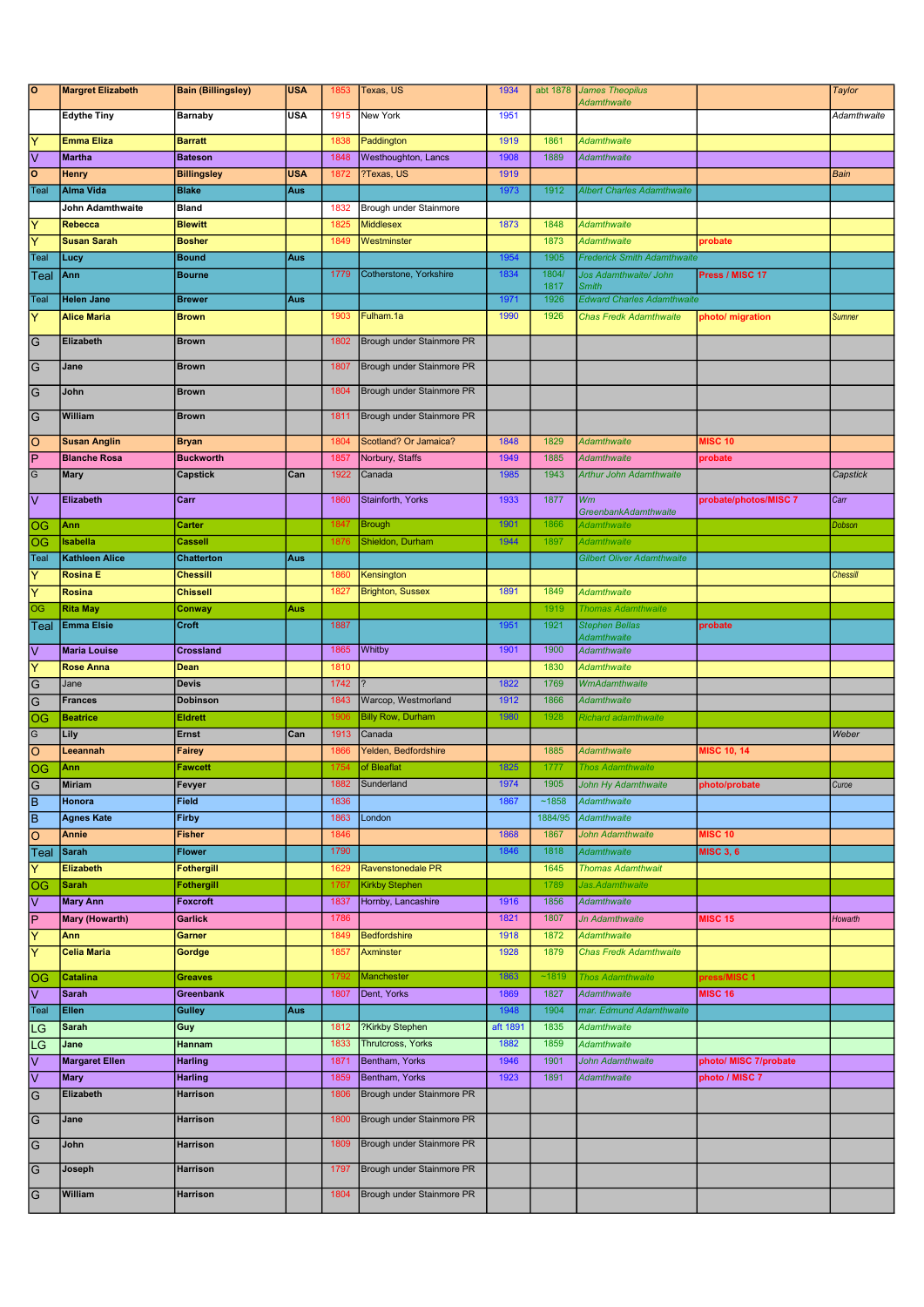| $\overline{\mathsf{B}}$ | Eliza                       | <b>Hassall</b>       |     | 1811 | Birmingham, Warwks                | aft 1851 | 1838  | Adamthwaite                              |                                          |               |
|-------------------------|-----------------------------|----------------------|-----|------|-----------------------------------|----------|-------|------------------------------------------|------------------------------------------|---------------|
| ⊽                       | <b>Harriett</b>             | Heywood              |     | 1861 | Lepton, Yorks                     | 1894     | 1886  | <b>Adamthwaite</b>                       |                                          |               |
| ╔                       | Grace                       | Hodgson              |     | 1889 |                                   | 1958     | 1912  | <b>Charles Adamthwaite</b>               | probate                                  |               |
| $\overline{G}$          | Christopher                 | Holiday              |     | 1808 | Brough under Stainmore PR         |          |       |                                          |                                          |               |
| $\overline{G}$          | Elizabeth                   | Holiday              |     | 1805 | Brough under Stainmore PR         |          |       |                                          |                                          |               |
|                         |                             |                      |     |      |                                   |          |       |                                          |                                          |               |
| $\overline{G}$          | <b>Elizabeth (Betty)</b>    | <b>Hopes</b>         |     | 1821 | Stainmore                         | 1864     | 1849  | <b>Adamthwaite</b>                       |                                          |               |
| ⊽                       | Elizabeth                   | Howarth              |     | 1837 | Ingleton, Yorks                   | 1909     | ~1857 | Adamthwaite                              |                                          |               |
| LG                      | <b>Margaret</b>             | Hunter               |     | 1769 | Hurworth, near Darlington         | 1837     | 1803  | John Adamthwaite                         | <b>Press</b>                             |               |
| Teal                    | <b>John Adamthwaite</b>     | <b>Hutchinson</b>    |     | 1854 | <b>Kirkby Stephen</b>             |          |       |                                          |                                          |               |
| Teal                    | <b>Mary</b>                 | lon                  |     | 1825 | <b>Great Musgrave</b>             | 1891     | 1852  | Adamthwaite                              |                                          |               |
| Teal                    | <b>Mary Jane</b>            | <b>Irving</b>        |     | 1865 | Long Marton, Westmorland          | 1926     | 1888  | Jos. Adamthwaite                         | probate                                  |               |
| OG                      | <b>Mary Jane</b>            | Johns                |     | 1885 | <b>Skelton, Yorks</b>             | 1960     | 1906  | John Thomas Adamthwaite                  |                                          |               |
| $\overline{O}$          | <b>Elizabeth Selina</b>     | <b>Johnson</b>       |     | 1833 |                                   | 1915     | 1854  | <b>Adamthwaite</b>                       | <b>MISC 10</b>                           |               |
| OG                      | <b>Isabel</b>               | Keasley              |     | 1724 | of Ravenstonedale                 | 1804     | 1753  | Adamthwaite                              |                                          |               |
| ΙΤ                      | Mary                        | Knewstubb            |     | 1774 |                                   | 1826     | 1802  | <b>Wm Adamthwaite</b>                    |                                          |               |
|                         |                             | Law                  |     |      |                                   |          |       |                                          |                                          |               |
|                         | Adamthwaite                 |                      |     | 1822 | Mallerstang                       |          |       |                                          |                                          |               |
|                         | <b>William Adamthwaite</b>  | Law                  |     | 1853 | Brough under Stainmore            |          |       |                                          |                                          |               |
| $\overline{\mathsf{v}}$ | <b>Agnes</b>                | Lawrence             |     | 1730 | of Dent                           |          | 1752  | <b>Thos Adamthwaite</b>                  |                                          |               |
| $\overline{\vee}$       | <b>Elizabeth</b>            | Lindley              |     | 1873 | Kersley, Lancs                    | 1903     | 1895  | <b>Adamthwaite</b>                       |                                          |               |
| Y                       | <b>Annie</b>                | Lingley              |     | 1856 | Ipswich                           | 1922     | 1882  | <b>Adamthwaite</b>                       |                                          |               |
| G                       | Wakelyn                     | Lizzie               |     | 1886 |                                   |          | 1911  | Joseph Adamthwaite                       | photos                                   |               |
| <b>OG</b>               | <b>Mary A</b>               | Longhorn             |     | 1874 | Crook, durham                     | 1938     | 1892  | Richard W. Adamthwaite                   |                                          |               |
| Y                       | <b>Ellen Keziah</b>         | <b>Marchant</b>      |     | 1891 |                                   | 1967     | 1918  | <b>Adamthwaite</b>                       | probate                                  |               |
| Y                       | <b>Charlotte Elizabeth</b>  | <b>Marriner</b>      |     | 1850 | Paddington                        | 1907     | 1873  | <b>Adamthwaite</b>                       |                                          |               |
| Ÿ                       | Jane                        | <b>Marriner</b>      |     | 1819 | Marylebone                        | 1894     | 1844  | <b>Adamthwaite</b>                       |                                          |               |
| OG                      | <b>Elizabeth Jane</b>       | <b>Martin</b>        |     | 1890 | <b>Howden le Wear</b>             |          | 1907  | <b>Richd Adamthwaite</b>                 |                                          |               |
| Teal                    | <b>Ruby May</b>             | <b>Maskell</b>       | Aus |      |                                   | 1951     | 1935  | <b>Christopher Nicholson Adamthwaite</b> |                                          |               |
| OG                      | Mary Ann                    | <b>Mason</b>         |     | 1869 | <b>Brotton, Yorks</b>             | 1931     | 1896  | Geo WmAdamthwaite                        |                                          |               |
| OG                      | <b>Sarah</b>                | <b>Mason</b>         |     | 1821 | <b>Brough</b>                     | 1858     | 1841  | Adamthwaite                              |                                          |               |
| ΙP                      |                             | <b>Master</b>        |     | 1862 | Worcestershire                    | 1946     | 1881  |                                          |                                          |               |
|                         | <b>Marion Frances</b>       |                      |     |      |                                   |          |       | <b>Adamthwaite</b>                       | probate                                  |               |
| Ιv                      | Jane                        | <b>McEver</b>        |     | 1778 |                                   | 1823     |       |                                          | <b>MISC 16</b>                           |               |
| $\overline{G}$          | <b>Mary</b>                 | <b>McMaster</b>      | Can | 1908 | Spry, Canada                      |          | 1936  | George richard<br><b>Adamthwaite</b>     |                                          | Harding       |
| Y                       | <b>Agnes</b>                | <b>Metcalf</b>       |     | 1715 |                                   |          | 1742  | <b>WmAdamthwaite</b>                     |                                          |               |
| ĪΒ                      | <b>Frances Martha</b>       | <b>Mills</b>         |     | 1835 | Old Ford, Middlesex               | 1898     | 1855  | Adamthwaite                              |                                          |               |
| $\overline{\vee}$       | Georgiana                   | <b>Molyneux</b>      |     | 1880 | Liverpool, Lancs                  | 1962     | 1899  | <b>Adamthwaite</b>                       |                                          |               |
| ΓB                      | <b>Olga Victoria Minnie</b> | <b>Morrad</b>        |     | 1900 |                                   | 1947     | 1921  | J W Adamthwaite                          | probate / photo                          |               |
| $\overline{G}$          | Elizabeth                   | Newbold              |     | 1831 | Westmorland                       |          | 1853  | <b>Adamthwaite</b>                       |                                          |               |
| Ÿ                       | <b>Mary</b>                 | <b>Newbury</b>       |     | 1780 | <b>Chelmsford, Essex</b>          | 1867     | 1803  | <b>Adamthwaite</b>                       | <b>MISC 9</b>                            |               |
| Teal                    | <b>Emily Harriet</b>        | <b>Newling</b>       | Aus |      |                                   | 1945     | 1884  | <b>Christopher Adamthwaite</b>           | photo                                    | Gordon        |
| l٧                      | Ann                         | Newsham              |     | 1835 | Priest Hutton, Lancs              | 1905     | 1856  | Adamthwaite                              |                                          | <b>Briggs</b> |
| Teal                    | <b>Sarah</b>                | <b>Nicholson</b>     |     | 1826 | <b>Crosby Ravensworth (source</b> | 1883     | 1846  | <b>Adamthwaite</b>                       | migration                                | Parker?       |
|                         |                             |                      |     |      | IGI extr)                         |          |       |                                          |                                          |               |
| $\overline{G}$          | Ann                         | Ord                  |     | 1863 | Shincliffe, Durham                | 1936     | 1882  | <b>Adamthwaite</b>                       |                                          |               |
| Ÿ                       | <b>Amy Elizabeth</b>        | <b>Parish</b>        |     | 1882 |                                   |          | 1909  | <b>Francis Henry A</b>                   | probate                                  | Hammond       |
| Teal                    | <b>Mary</b>                 | Pearson              |     | 1748 |                                   | 1821     | 1774  | Adamthwaite                              |                                          |               |
| Teal                    | <b>Margaret Grace</b>       | Pierce               | Aus |      |                                   | 1957     | 1902  | <b>Provis John Adamthwaite</b>           |                                          |               |
| Teal                    | Johanna                     | <b>Provis</b>        | Aus |      |                                   | 1927     | 1871  | <b>Edmund Adamthwaite</b>                |                                          |               |
| G                       | Isabella                    | Ray                  |     | 1872 | Sunderland, Co Durham             | 1933     | 1896  | <b>Adamthwaite</b>                       | probate                                  |               |
| lo                      | <b>Isabella</b>             | <b>Rickerby</b>      |     | 1819 | Burgh, Cumberland                 | 1872     | 1850  | <b>Adamthwaite</b>                       | Press/MISC 10                            |               |
| Ē                       | <b>Eleanor</b>              | Robertson            |     | 1801 | Hberdashers Hall, London          | 1881     | 1829  | <b>Adamthwaite</b>                       |                                          |               |
| $\overline{OG}$         | <b>Hannah</b>               | <b>Robinson</b>      |     | 1790 | Stainmore                         | 1863     | 1810  | <b>JohnAdamthwaite</b>                   |                                          |               |
| $\overline{G}$          | <b>Ruth</b>                 | Robinson (nee Sayer) |     | 1750 | Brough                            | 1837     | 1792  | <b>JnAdamthwaite</b>                     |                                          |               |
| Ÿ                       | <b>Pauline Rose</b>         | <b>Rottenburg</b>    |     | 1914 | Ealing                            | 1986     | ~1942 | Norman James                             |                                          |               |
|                         |                             |                      |     |      |                                   |          |       | <b>Adamthwaite</b>                       |                                          |               |
|                         | <b>Thomas Adamthwaite</b>   | Rudd                 |     | 1868 | Whitehaven. 10b                   |          |       |                                          |                                          |               |
| रि                      | <b>Thomas Adamthwaite</b>   | Rudd                 | Aus | 1921 | Donnybrook, WA                    |          |       |                                          | we are still searching for the reason he |               |
|                         |                             |                      |     |      |                                   |          |       |                                          | has the middle name Adamthwaite -        |               |
|                         |                             |                      |     |      |                                   |          |       |                                          | see early UK census entries              |               |
|                         |                             |                      |     |      |                                   |          |       |                                          |                                          |               |
|                         | <b>Thomas Adamthwaite</b>   | Rudd                 |     | 1837 | Kirkb Stephen                     |          |       |                                          |                                          |               |
| OG                      | <b>Janet</b>                | <b>Ruddy</b>         |     |      |                                   | 1949     | 1912  | <b>Francis Adamthwaite</b>               |                                          |               |
|                         | <b>Mary</b>                 | <b>Rutt</b>          | Aus | 1852 |                                   | 1921     | 1887  | <b>Marriner Adamthwaite</b>              | ohoto                                    |               |
| Y                       |                             |                      |     |      |                                   |          |       |                                          |                                          |               |
| ΙY                      | <b>Mary</b>                 | Rutt                 |     | 1858 | Pewsey, Wilts                     |          | 1887  | <b>Adamthwaite</b>                       |                                          |               |
| $\overline{G}$          | <b>Mary</b>                 | Sayer                |     | 1774 | Stainmore                         | 1862     | 1795  | Adamthwaite                              | MISC <sub>9</sub>                        |               |
| ଚି                      | Eliza                       | <b>Saynor</b>        |     | 1832 | Ripon, yorkshire                  | 1886     | 1853  | john A Adamthwaite                       | <b>MISC 10</b>                           |               |